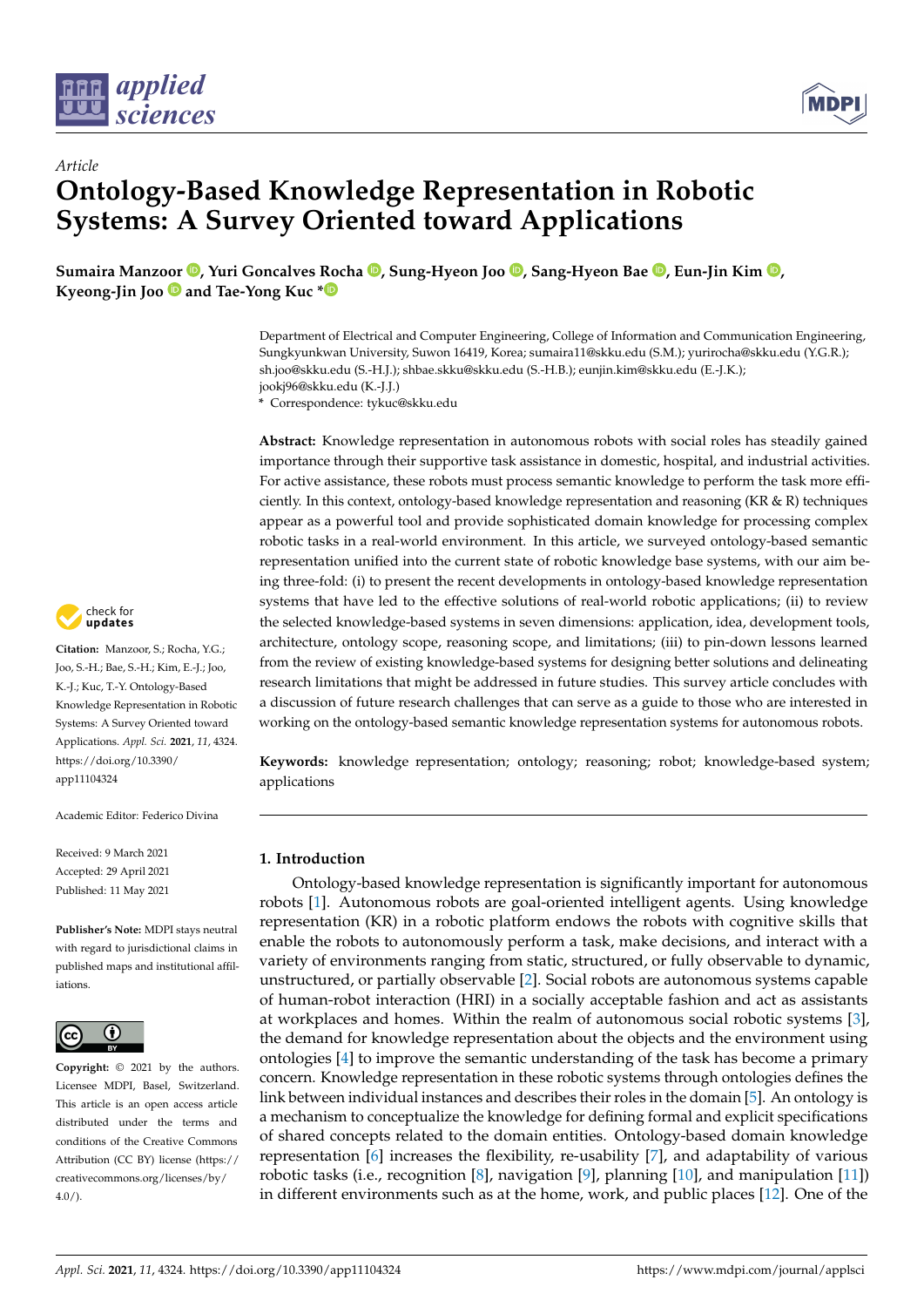biggest challenges in the development of these knowledge-based (KB) robotic systems is to make the programming efforts feasible for combining different types of tasks, robots, and environments. To handle this, knowledge-enabled approaches based on ontology to get the semantics of the environment are adopted. The advantage of ontology-based approaches is that knowledge pieces, which are independent of the robot, task, and environment, can be shared between different robots and applied to a variety of robotic applications. In particular, the potential benefit of ontology-based semantic knowledge representation can be obtained using web-based services for knowledge sharing among different robots to perform the tasks such as RoboEarth [\[13\]](#page-25-6), KnowRob [\[14\]](#page-25-7), openEASE [\[15\]](#page-25-8), RoboBrain [\[16\]](#page-25-9), and RoboCSE [\[17\]](#page-25-10).

In this article, we focused on a systematic review of the ontology-based KB systems of autonomous social robots that are working in domestic, hospital, and industrial sectors. In the domestic environment, an ontology-based knowledge representation shares the concepts between household robots and humans to help the robot to understand the objects in the environment [\[9\]](#page-25-2). Domestic environments are indeed dynamic in which robots and human users share the same space [\[18\]](#page-25-11). Therefore, ontologies developed [\[1\]](#page-24-0) for domestic robots are expected to be dynamic and conceptually evolved over time when robots perceive the objects. This is one of the challenging tasks for researchers in this domain. However, it has gained much importance in recent years, and researchers have investigated systematic architectures and algorithms for automatic ontology creation in the domestic environment [\[19\]](#page-25-12). Service robots in hospitals require semantic knowledge representation of healthcare objects and their properties to perform a task in an unstructured environment such as tracking object locations in the healthcare system, i.e., for Alzheimer's patients [\[20\]](#page-25-13), and facilitating elderly people in therapy in hospitals [\[21\]](#page-25-14). These tasks are performed by associating semantic knowledge of shared concepts, e.g., objects with an instance in the ontology. The development of ontology-based knowledge representation has also been identified as an emerging field for surgical robotics [\[22\]](#page-25-15). Recently, equipping industrial robots with sufficient knowledge has become the subject of attention in the robotics community. Researchers have conceived of more ontology-based knowledge representation approaches to describe the industrial environment of robots and their goals and reasoning capabilities [\[23\]](#page-25-16). The idea of a complex interaction between human coworkers and robots is also one of the key ideas of the Industry 5.0 paradigm [\[24\]](#page-25-17). This idea is starting to materialize currently, and researchers are working in that direction [\[25\]](#page-25-18).

The purpose of this article was to review recent research developments related to ontology-based knowledge representation systems in the domain of robotics and provide fresh insight to the readers. In this context, ten ontology-based KB systems were surveyed. For each of them, their underlying idea, architecture, development tools, as well as ontology, reasoning, and application domains are discussed. The collection of the presented knowledge-based systems was founded on the selection criteria. To the best of our knowledge, we included recent ontology-based robotic KB systems that satisfy the criteria.

## *1.1. Contribution*

Figure [1](#page-2-0) shows the domain and scope of our survey. It illustrates that our review was based on only those ontology-based KR & R systems that have applications in the domain of robotics, while the approaches in the domain of smart environments are beyond the scope of our survey.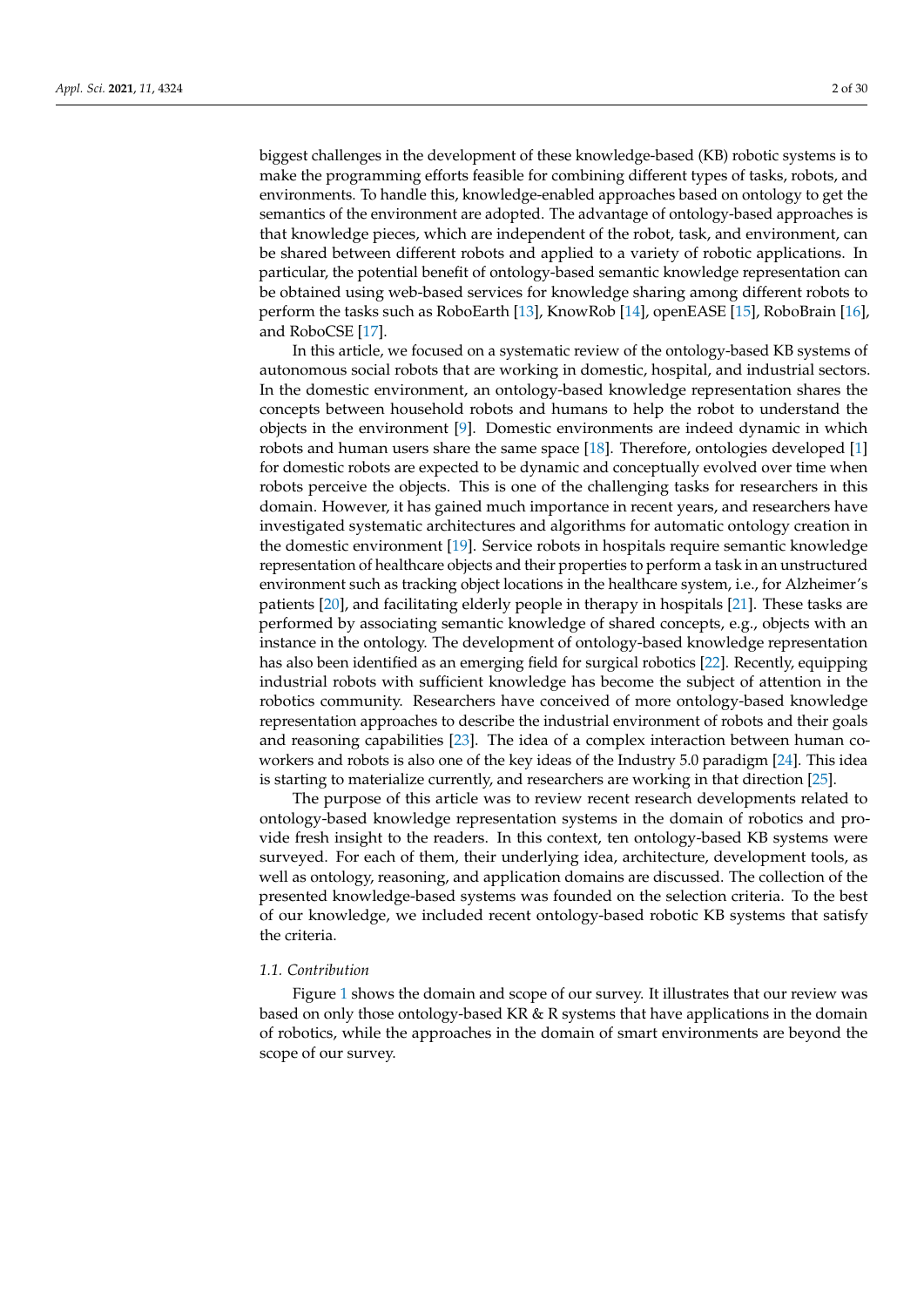<span id="page-2-0"></span>

**Figure 1.** Survey domain and scope.

To complete complex tasks in the real world, it is often necessary for the autonomous mobile robots operating in an uncertain environment to have semantic knowledge about their surroundings, tasks, and objects. Therefore, many efforts have been initiated towards the development of semantic knowledge representation in the form of ontologies to help the robotic systems reason about the world to take more robust measurements.

Researchers have surveyed the knowledge-based systems in particular with the focus on a certain task. For example, Reference [\[26\]](#page-25-19) reviewed the knowledge base of eight systems with three typical knowledge representation languages for robot task planning and related task planners, while [\[27\]](#page-25-20) discussed the knowledge base of nine systems in the context of finding a substitute for missing objects. Although, like the previous researchers, we also investigated knowledge representation systems (KRS) for robotics.

Compared to [\[28\]](#page-25-21), which concentrated on the field of computer vision with special attention on object perception using hybrid methods, our review was mainly focused on the field of robotic autonomy with a special interest in ontology-based knowledge representation systems that are oriented toward knowledge-based robotic applications.

However, our current review concentrated on a broader aspect in the context of social robots [\[3\]](#page-24-2) that perform their tasks in industry, hospitals, and homes using ontology-based knowledge representation systems (KRSs). For this, we discussed ten ontology-based KRS, shown in Table [1,](#page-7-0) used in industry, hospitals, homes, and public places.

Compared to the existing survey papers, the present review was different in the following terms:

To the best of our knowledge,

- It facilitated novice researchers and experts to overcome the challenging task of determining and utilizing the most suitable ontology-based semantic knowledge representation system for the intended robotic application (Section [3\)](#page-6-0).
- It provided an analysis of selected KB systems from the domain of robotics, delineated the advantages, summarized the current main research trends, discussed the limitations, and outlined the possible future directions.
- Compared to the earlier surveys, this study tended to be more concerned with the most recent work. Therefore, it provided the readers an important opportunity to advance their understanding of state-of-the-art methods.

#### *1.2. Inclusion and Exclusion Criteria*

As a subject of study, in Section [3](#page-6-0) on the analyzed knowledge representation systems, we considered the ontology-based knowledge representation of ten systems in the domain of robotics for comparison, published from 2014 to 2020. We included only those articles that satisfied all the inclusion criteria in the scope of our review for knowledge representation (Section [3\)](#page-6-0), as described in Figure [2.](#page-3-0) The articles that did not match even with a single inclusion criterion were excluded.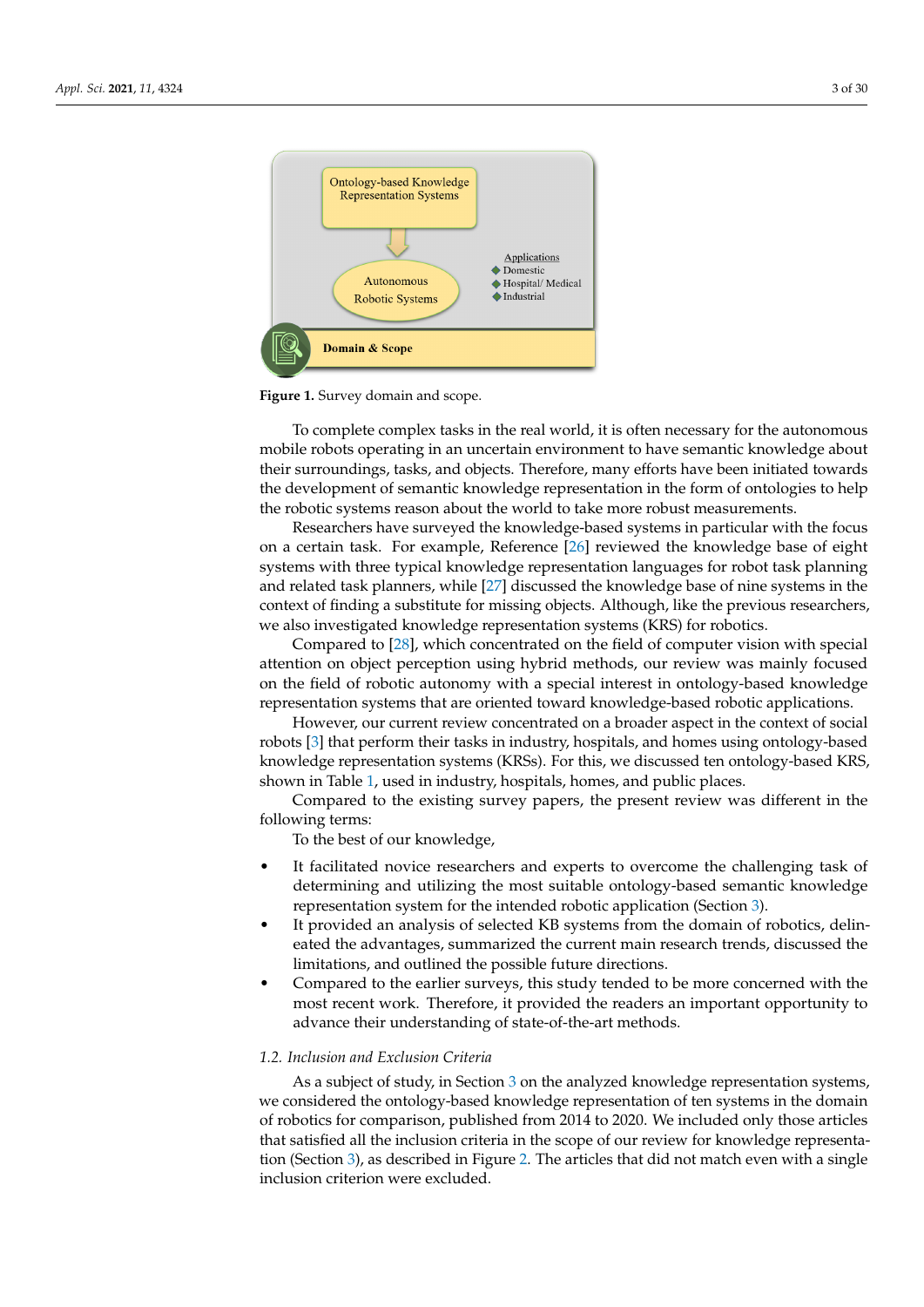<span id="page-3-0"></span>

**Figure 2.** Inclusion and exclusion criteria for KR systems reviewed in our survey (Section [3\)](#page-6-0).

# *1.3. Survey Structure*

This article is organized in a top-down manner. The entire structure of our survey with related topics and subsections is diagrammatically demonstrated in Figure [3,](#page-4-0) which provides a quick overview of the topics discussed in our survey. In Section [3,](#page-6-0) we investigate ten different ontology-based knowledge representation systems (KRS) based on seven dimensions and highlight the research gap by discussing their limitations. Consequently, in Section [4,](#page-22-0) we discuss current research challenges and future research directions. Finally, we conclude our survey with a summary in Section [6.](#page-24-6)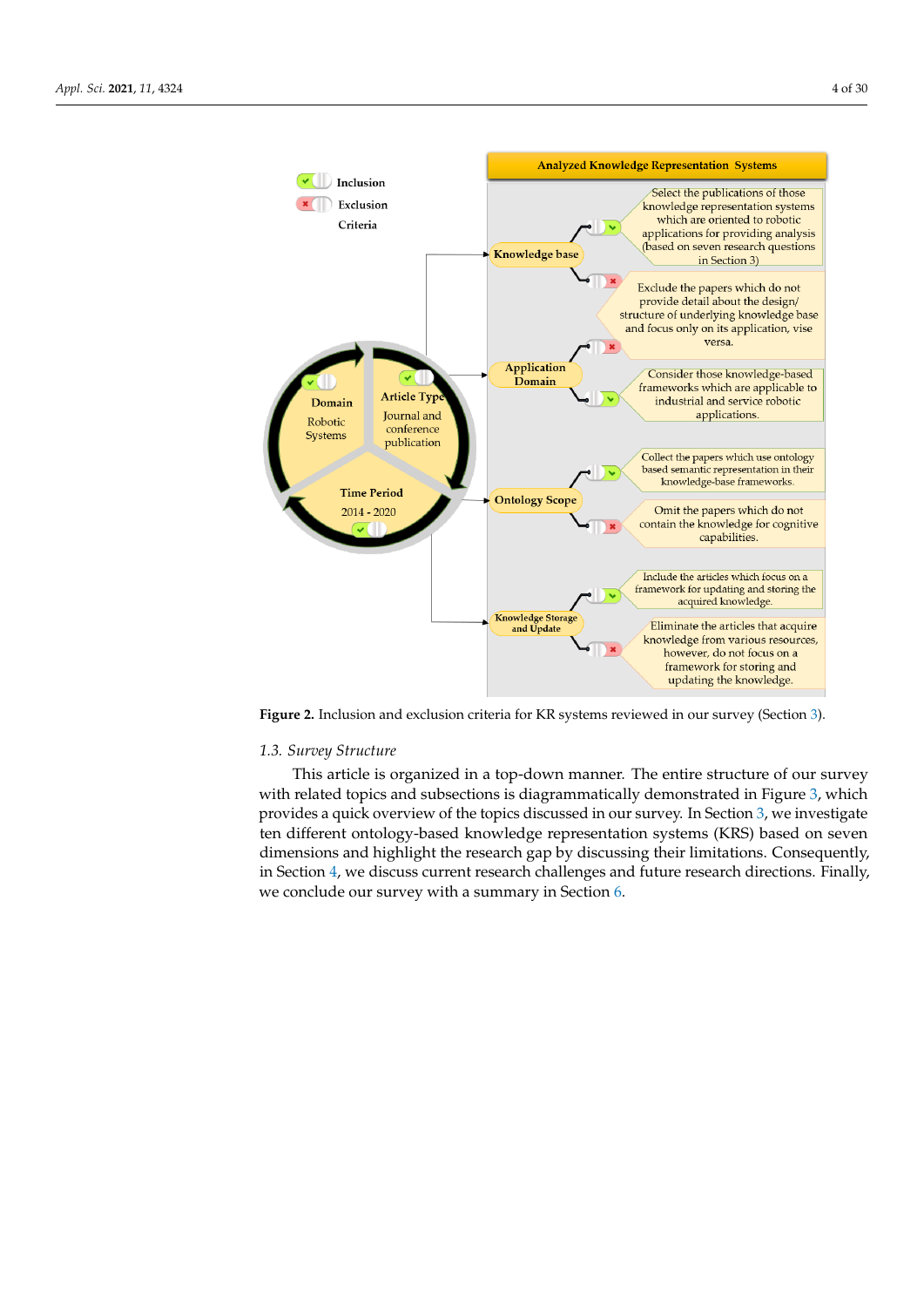<span id="page-4-0"></span>

**Figure 3.** Survey structure and its corresponding sections.

## **2. Related Works**

In this section, we review the literature related to ontology-based knowledge representation for cognitive robots. Cognitive robots are autonomous systems that are intelligent agents capable of performing a task with a high degree of autonomy in different application domains.

To achieve semantic integration, ontologies work as the conceptual backbones for autonomous systems and offer several benefits such as [\[29\]](#page-25-22): interoperability through shared understanding of the problem domain; formalization to make shared understanding machine-processable; semantic representation to provide quality services in automatic robot systems.

A domain ontology for autonomous systems (OASys) was developed by [\[30\]](#page-25-23) for analysis, implementation, and run-time processes. It was designed to capture the knowledge from the system, environment, and task models to exploit cognitive control loops. The ontology-based conceptual model of OASys provided the support for both the description and generic development of the engineering process. It used four ontologies: the system ontology for including the elements to define the details of autonomous system; the ASys system ontology for defining the structure, behavior, and functions; the system engineering ontology for listing the engineering process related to the system and its software; the ASys system engineering ontology for addressing the additional ontological elements related to the engineering process of the autonomous system.

In another study [\[31\]](#page-26-0), an ontology-driven framework was designed. It was composed of OASys (as the domain ontology) and an ontology-driven engineering methodology (ODEM) for developing self-x mechanisms into autonomous robots. The OASys contained two layers [\[32\]](#page-26-1) for representing higher and lower level ontological elements, which were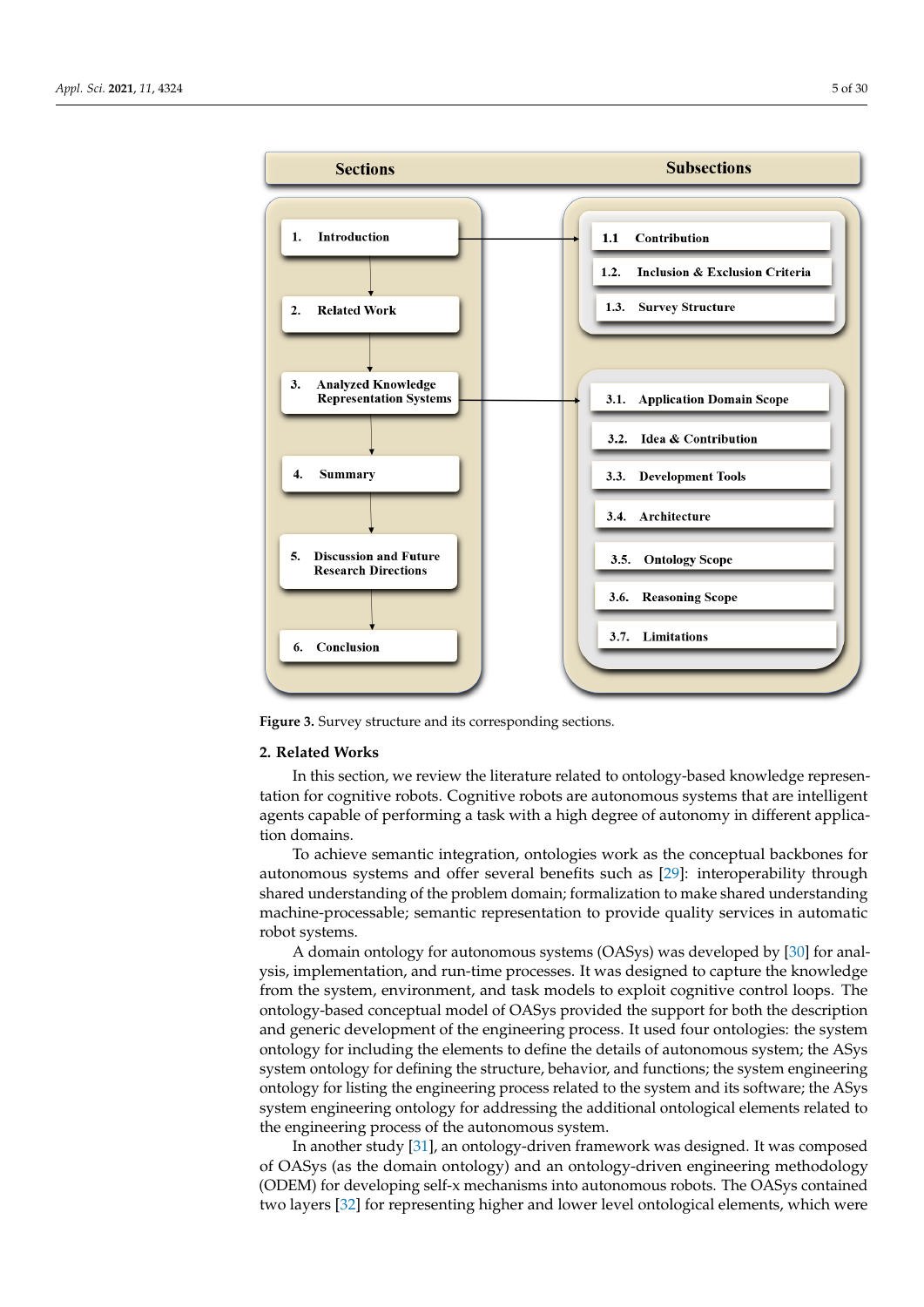used to address general and autonomous systems, respectively. The ODEM was more focused on generic engineering processes and development support for ontology-based autonomous systems [\[30\]](#page-25-23).

Robotic systems can perform human-like tasks more flexibly if they can share knowledge among themselves and use crowdsourcing to tap human skills. One approach towards this direction is using an ontology as a cloud application. In a study, Reference [\[33\]](#page-26-2) presented the openEASE cloud engine [\(https://data.openease.org\)](https://data.openease.org) with ontologies in the kitchen domain and execution logs from three robots operating in two kitchens.

Reference [\[34\]](#page-26-3) made a seminal contribution towards the extension of existing ontological standards through the development of behavior-, action-, and capability-related ontological concepts, which are crucial to enhance the cloud robotics domain.

There are many projects that use ontologies to represent vocabulary and knowledge acquired by robots in certain scenarios, such as kitting rehabilitation [\[35,](#page-26-4)[36\]](#page-26-5).

Knowledge modeling (KMo) using ontologies focuses on making systems intelligent [\[37\]](#page-26-6). Ontology development depends on information artifacts that can be distinguished according to their purpose. Reference [\[37\]](#page-26-6) used model-based systems engineering (MBSE) as the central information artifact, which offers benefits from the conceptual to system development phase in the case of autonomous driving function. it demonstrated the possible improvements by knowledge modeling and ontologies in autonomous vehicle systems engineering. Ontologies address issues related to inconsistency and lack of domain knowledge.

Recent developments in robotics have highlighted the need for conceptual knowledge about objects in a robot's environment to efficiently perform human-scale tasks, i.e., holding an object or closing a drawer [\[38\]](#page-26-7). Embodied robotic agents require additional knowledge related to body movement to perform these tasks in the real world. However, many AI action models do not provide this knowledge and only concentrate on pre-post conditions and sequences of actions. Reference [\[39\]](#page-26-8) investigated this issue to bridge the gap by proposing an AI action model based on human psychology. It divided ontology-based knowledge representation into four levels and defined 18 actions that could be performed on objects if the pre-conditions were meet.

It is essential for a cognitive robotic system to have knowledge for representing the relation among objects with respect to human actions. Ontologies have significant importance in cognitive robotic applications that involve object identification [\[40](#page-26-9)[,41\]](#page-26-10) in the real world, e.g., the domestic environment [\[42\]](#page-26-11). In this direction, an ontology-driven knowledge retrieval framework was proposed [\[38\]](#page-26-7) for providing the knowledge to a cognitive robotic system in the domestic environment. It offered a domain-dependent framework in which activities were translated as class instances through an instance generator algorithm and queries about objects were tackled using common sense reasoning. Another study [\[43\]](#page-26-12) presented a knowledge retrieval framework in the household environment to endow the robots with cognitive capabilities for performing human-scale tasks. It used a virtual home dataset for information extraction. It obtained the knowledge about the relation between action and object by translating human activities into the class instance of the ontology. It handled the missing knowledge using semantic match-making by establishing a relation between the KB entity and the entity that does not exist in the KB. It answered the quires related to household objects through semantic match-making.

Correctly recognizing human activities [\[44](#page-26-13)[,45\]](#page-26-14) through semantic representation is a major step towards HRI. In a study [\[46\]](#page-26-15), hand motion information and two object properties were combined for identifying human activities. This method used semantic representations for skill transfer to a humanoid robot. It was composed of three main modules related to human motion and behavior and activity demonstration by the robot. Semantic rules were generated by human observation. A new relationship between the object and activities was computed by adding new capabilities to the reasoning engine that improved the dynamic growth of the ontology-based knowledge representation.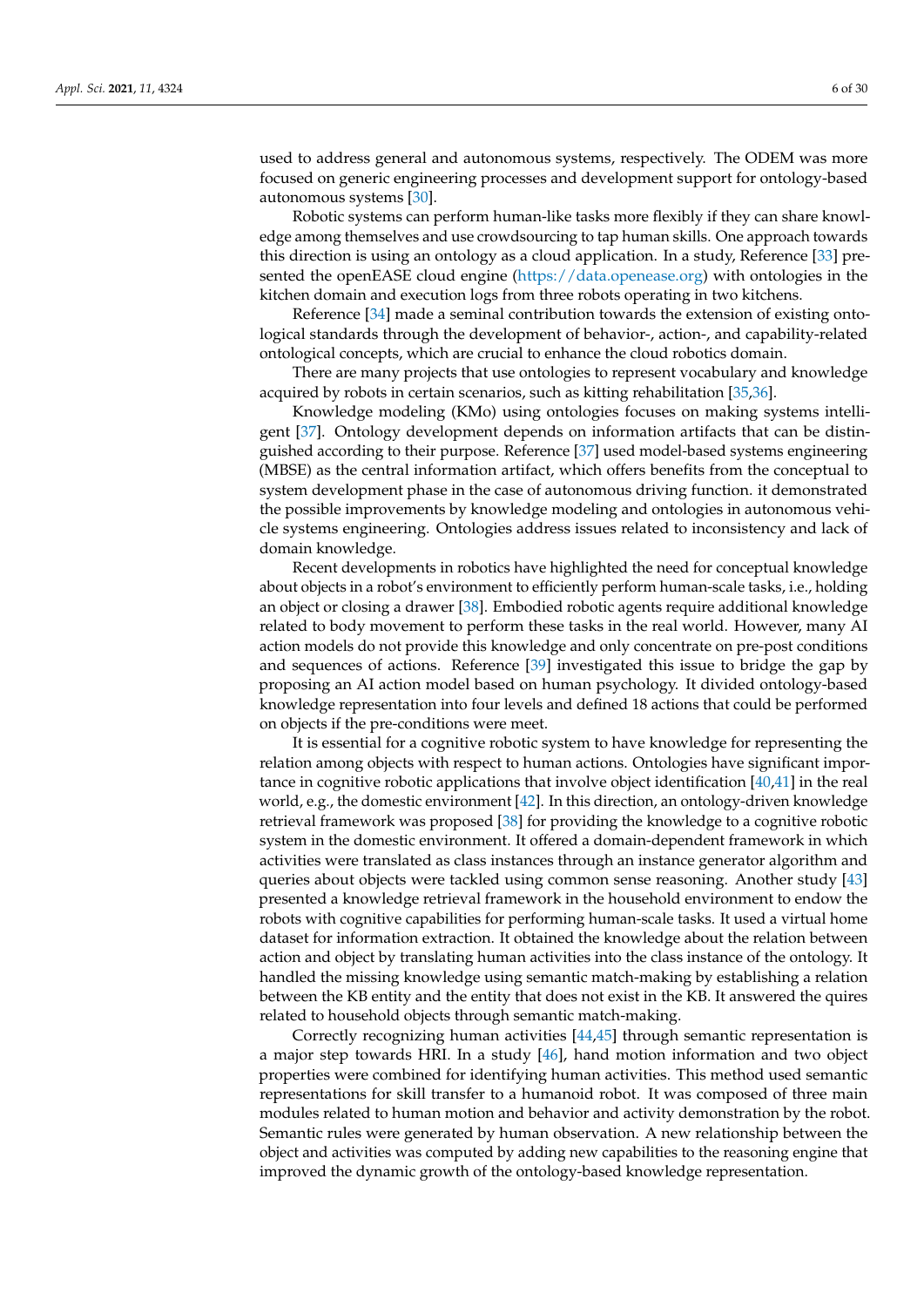A comprehensive study in [\[47\]](#page-26-16) considered key decision issues and HRI challenges at the physical and cognitive levels such as human-robot interactive communication, human-robot joint actions to complete a task, and human-aware task execution planning. It addressed these issues including the combination of situation assessment based on perspective taking, affordance, inferences, and knowledge model representation for both humans and robots. It acquired the knowledge from three sources at run-time: prior knowledge from the OpenRobot ontology, which includes common sense and scenariospecific knowledge; knowledge from perception, interaction, and action planning; symbolic statements from inferences. It showed that implementing human-level semantics into robotic systems can equip them with stronger cognitive skills and lead to higher humanrobot interactions.

Service robots capable of executing human-like tasks [\[48\]](#page-26-17) need to interact with humans in a natural and efficient manner. This capability can be achieved using declarative knowledge representation which is a vital concept in cognitive science. Reference [\[49\]](#page-26-18) applied decision making using declarative knowledge representation and exploited teacher-learner interaction in which the teacher gave instructions about the actions to be performed, rather than hand-coded explanations of the task. Interaction with the teacher using simple natural human language enabled the robot to perform the task if its execution plan halted.

Recent developments in robotics have led to a renewed interest in assistive robots for cognitive education to engage the students in their learning activities. These robots perform intelligent HRI to understand the dynamic environment and various reasoning tasks including visual question answering (VQA) [\[50\]](#page-26-19). In the area of pre-school education, Reference [\[51\]](#page-26-20) presented a cloud-based VQA educational robot for presenting simple questions from scene images. It was aimed at providing meta-cognition tutoring and geometrical thinking training [\[52\]](#page-26-21). Its architecture was composed of robotic applications and cloud services. The robot taught the concepts of objects in a natural scene through resources recommended by a knowledge map during the interaction teaching. Three modules were designed for the cloud service: an interactive instruction control module for specifying a set of interaction strategies; a knowledge map module for providing the description and learning material of detected objects in the scene; a questioning and answering module for generating questions and answers about the objects that were recognized using the deep learning-based Faster R-CNN [\[53\]](#page-26-22).

Recently [\[54–](#page-27-0)[57\]](#page-27-1), VQA has been tackled by incorporating external knowledge represented as subject-relation-object or visual concept-relation-attribute triplets. Reference [\[54\]](#page-27-0) proposed a knowledge-incorporated dynamic memory network framework for retrieving the information from external knowledge bases to answer open-domain visual questions.

Reference [\[58\]](#page-27-2) presented the solution of the unexplored VQA problem related to named entities in captured images that require real-world knowledge. It also provided the largest data set to explore VQA over large knowledge graphs.

A comprehensive study [\[59\]](#page-27-3) divided VQA methods into four categories known as joint embedding approaches that combined deep neural networks in natural language processing and computer vision for learning the image embedding and sentences [\[60,](#page-27-4)[61\]](#page-27-5); attention mechanisms [\[62](#page-27-6)[–65\]](#page-27-7) that concentrated on important parts of the image and/or question; compositional models; enhanced approaches that obtained external data from knowledge-based systems consisting of commonsense or encyclopedic information. It fed the image embedding and sentences to the classifier for the prediction of an answer. It enabled the system to retrieve information that was not available in visual [\[66](#page-27-8)[,67\]](#page-27-9) datasets.

# <span id="page-6-0"></span>**3. Analysis of Knowledge Representation Systems**

The KRS, discussed in Section [3,](#page-6-0) uses ontologies that make a robot more autonomous by providing it KR  $\&$  R capabilities and semantic interoperability for performing the tasks with semantic understanding in human-centric environments. For this, we present ten KRSs, shown in Table [1,](#page-7-0) that use ontologies for semantic understanding of the real-world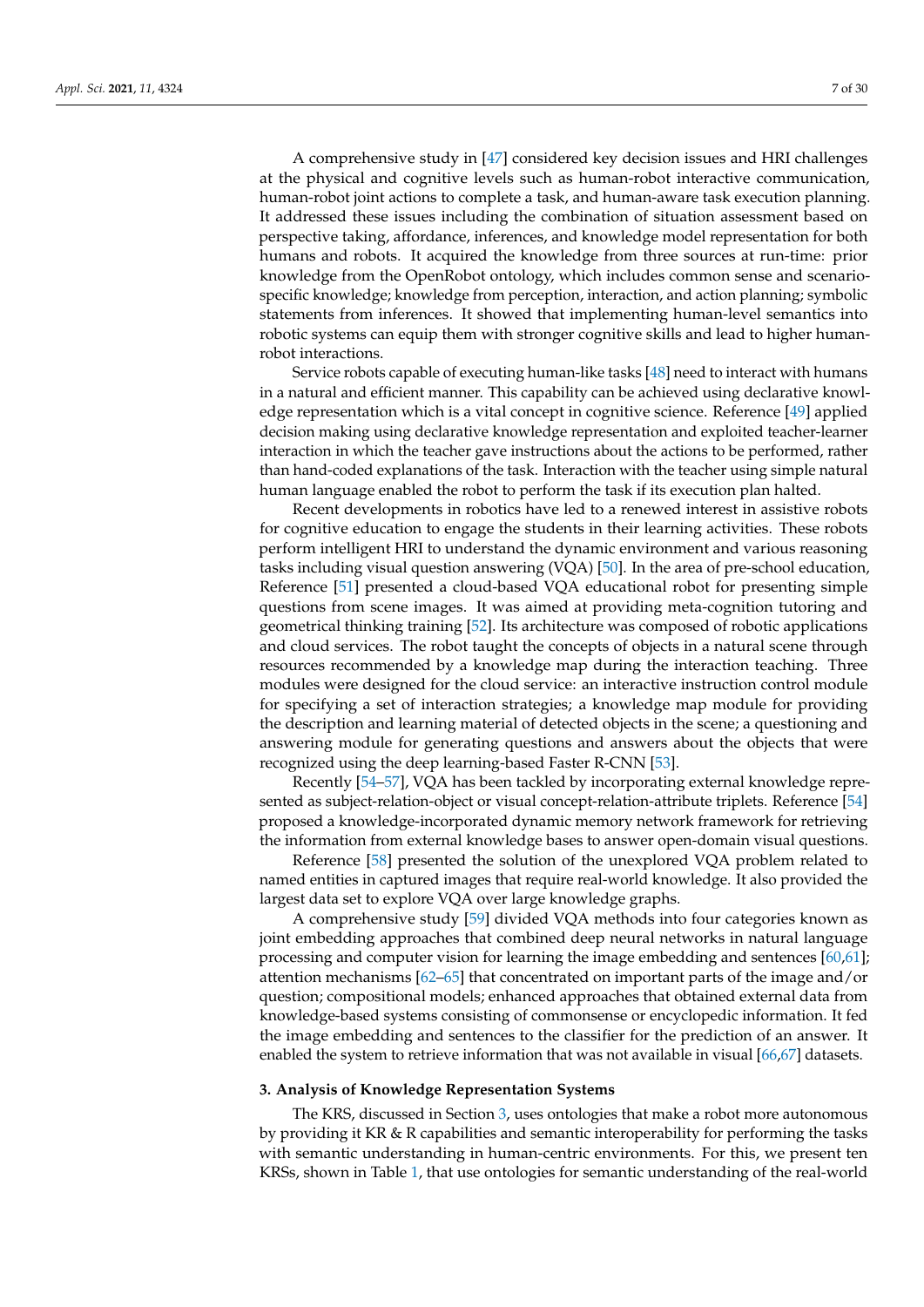environment to perform a variety of robotic tasks in the industry, hospitals, homes, and public places.

|  | Table 1. List of selected knowledge representation systems (KRSs). |
|--|--------------------------------------------------------------------|
|--|--------------------------------------------------------------------|

<span id="page-7-0"></span>

| #  | <b>KR</b> Name     | Publication                                                                                                        | Year | Ref.   |
|----|--------------------|--------------------------------------------------------------------------------------------------------------------|------|--------|
|    |                    |                                                                                                                    |      |        |
| 1  | KnowROB            | Know rob 2.0: a 2nd-generation knowledge processing framework for<br>cognition-enabled robotic agents              | 2018 | [68]   |
| 2  | <b>OROSU</b>       | Knowledge representation applied to robotic orthopedic surgery                                                     | 2015 | [69]   |
| 3  | <b>CARESSES</b>    | The CARESSES EU-Japan project: making assistive robots culturally<br>competent                                     | 2017 | $[70]$ |
| 4  | <b>PMK</b>         | PMK: A knowledge processing framework for autonomous robotics<br>perception and manipulation                       | 2019 | $[71]$ |
| 5  | SARbot             | High-level smart decision making of a robot based on an ontology in a<br>search and rescue scenario                | 2019 | $[72]$ |
| 6  | IEQ                | A Humanoid social robot-based approach for indoor environment<br>quality monitoring and well-being improvement     | 2020 | $[73]$ |
| 7  | <b>Smart Rules</b> | An integrated semantic framework for designing context-aware<br>Internet of Robotic Things systems                 | 2018 | $[74]$ |
| 8  | ARBI               | Ontology-based knowledge model for human-robot interactive services                                                | 2020 | $[75]$ |
| 9  | Worker-cobot       | An ontology-based approach to enable knowledge representation and<br>reasoning in worker-cobot agile manufacturing | 2017 | $[76]$ |
| 10 | <b>APRS</b>        | Implementation of an ontology-based approach to enable agility in kit<br>building applications                     | 2018 | $[77]$ |

The evaluation criteria are shown in Table [2,](#page-7-1) which is divided into three columns: the second column represents research questions, while their related sections are listed in the third column so that the reader can get quick access to the desired topic in a single glance.

<span id="page-7-1"></span>**Table 2.** KR: evaluation criteria.

| #              | <b>Research Question</b>                      | <b>Sections</b> |
|----------------|-----------------------------------------------|-----------------|
|                | What is the application domain?               | Section 3.1     |
| $\mathcal{P}$  | What is the basic idea and main contribution? | Section 3.2     |
| 3              | Which development tools have been used?       | Section 3.3     |
| $\overline{4}$ | What is the architecture?                     | Section 3.4     |
| 5              | What is the ontology scope?                   | Section 3.5     |
| 6              | What is the reasoning scope?                  | Section 3.6     |
| 7              | What are the limitations?                     | Section 3.7     |

Our article classified the knowledge representation of ten systems (shown in Table [1\)](#page-7-0) according to seven research questions (given in Table [2\)](#page-7-1), which are important to provide an evidence-based discussion of ongoing research towards ontology developments in the robotic domain concerning their real-world applications, architecture, design, or implementation of ontology development and reasoning capabilities. Based on the seven research questions, shown in Table [2,](#page-7-1) we discussed knowledge representation systems that use ontologies for task semantics to support robot autonomy in real-world applications.

We selected these research questions because they represent important factors that assist in the ontology selection and development process. If someone is interested in reusing an existing ontology or developing a new ontology from scratch, in both cases, the first stage is to determine the domain; the second is to identify the purpose of developing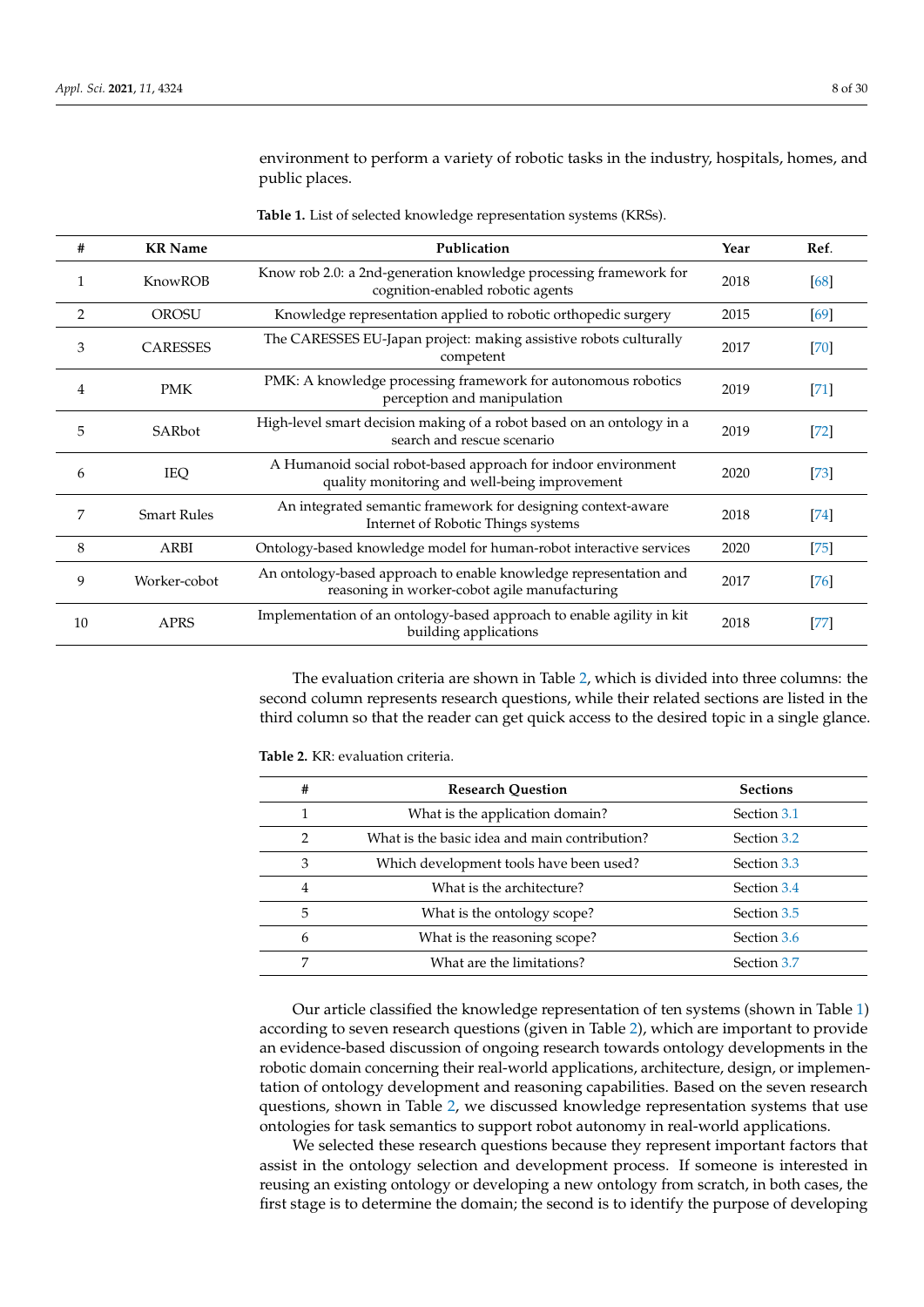the ontology in the particular domain; the third is to decide the scope of the ontology by specifying the extent of the domain covered by the ontology; and the final stage is to select the tools for developing its architecture. Questions that should be addressed at these stages include: What will be the domain of the ontology? What will be the basic idea or purpose of using the ontology? What will be the scope or subject matter it intends to cover? Which components will be included in the design of its architecture? What tools will be used to maintain it? To answer these questions, we categorized them into seven sections (shown in Table [2\)](#page-7-1), and in each section, we give the answer to one research question by analyzing the ontology-based knowledge representation of ten systems with their limitations.

In the following subsections, we analyze the robotic KRSs, shown in Table [1,](#page-7-0) in seven dimensions according to the research questions presented in Table [2.](#page-7-1)

#### <span id="page-8-0"></span>*3.1. Application Domain Scope*

The first criterion, shown in Table [2,](#page-7-1) to analyze the KRSs, is fulfilled by categorizing them according to their application domain. In this subsection, we thoroughly examine the domain of each selected robotic KRS and distribute them by application. The most demanding applications of autonomous robots have gained interest in the industrial, medical, and domestic domain, in which knowledge representation provides meaning to input data that a robot uses to perform delegated tasks.

The criteria based on the domain and application scope are listed in Table [3.](#page-8-1)

<span id="page-8-1"></span>

| <b>KRS</b>                                                               | Domain                                                                     | Application                                                                       |
|--------------------------------------------------------------------------|----------------------------------------------------------------------------|-----------------------------------------------------------------------------------|
| KnowRob                                                                  | Household manipulation task in the kitchen<br>Domestic                     |                                                                                   |
| <b>OROSU</b>                                                             | Medical/hospital<br>Performs surgical procedures                           |                                                                                   |
| <b>CARESSES</b>                                                          | Culturally competent assistive robot for elderly people<br>Domestic        |                                                                                   |
| <b>PMK</b>                                                               | Domestic                                                                   | Indoor manipulation and motion planning to perform tasks such as serving a<br>cup |
| <b>SARbot</b>                                                            | Domestic                                                                   | Disaster search and rescue operations                                             |
| <b>IEQ</b>                                                               | An interactive humanoid social robot that provides suggestions<br>Domestic |                                                                                   |
| <b>SmartRules</b><br>Monitoring and assisting elderly people<br>Domestic |                                                                            |                                                                                   |
| <b>ARBI</b>                                                              | Medical/hospital                                                           | Performs the duty of robotic receptionist in the hospital                         |
| Worker-cobot                                                             | Industrial/manufacturing                                                   | Establishes collaboration between human workers and industrial robots             |
| <b>APRS</b>                                                              | Industrial/manufacturing                                                   | Kit building                                                                      |

# **Table 3.** KRSs: domain and application scope.

The KnowRob [\[68\]](#page-27-10) KRS was designed to perform household manipulation tasks, particularly in an assistive kitchen project. Its framework is reusable on a wide range of robotic platforms. Additionally, it is a software product that is developed by the RoboEarth [\[13\]](#page-25-6) project for creating the World Wide Web of robotics with the aim of downloading the instruction set to perform a task and upload the learned model for sharing it with other robots. It enables the robots to perform goal-oriented manipulation tasks.

Starting from [\[78\]](#page-27-20), OROSU [\[69\]](#page-27-11) maps the robotic ontologies in the medical domain with applications to a surgical procedure, inspired by [\[78\]](#page-27-20) for hip resurfacing.

CARESSES [\[70\]](#page-27-12) targets the domain of assistive robots for elderly support. It builds an interaction between a culturally competent assistive robot and an elderly person for performing everyday tasks.

PMK [\[71\]](#page-27-13) was developed to enhance robotic capabilities for performing manipulation tasks and motion planning (TAMP) in a wide range of scenarios such as serving a cup in an indoor environment.

SARbot [\[72\]](#page-27-14) introduces robotic application in the disaster search and rescue (SAR) domain. It represents the knowledge using an ontology that enables the robot to better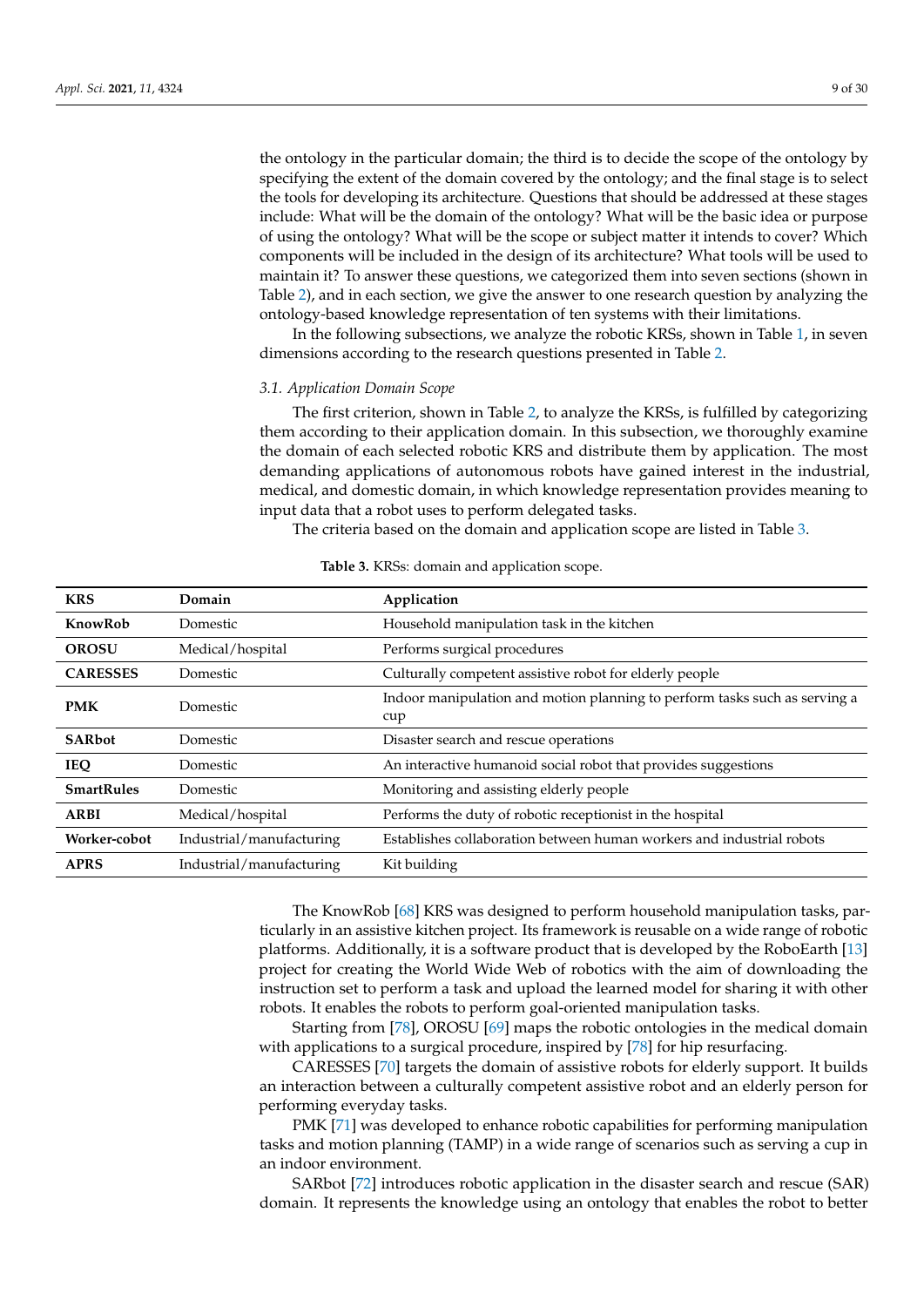understand the environment for search and rescue operations and o make smart decisions using the ontology-based task planning algorithm.

IEQ [\[73\]](#page-27-15) employs a knowledge representation approach that enables social humanoid robots to have cognitive capabilities to interact with the people in the building and provides them with suggestions for real-time monitoring of IEQ.

The KRS of SmartRules [\[74\]](#page-27-16) for the Internet of Robotic Things (IoRT) systems was developed during the SemBySem and Web of Objects projects. It shows effectiveness in ambient assisted living (AAL) applications using the semantic IoRT system to help elderly people who suffer due to perceptual and mobility impairments by providing them assistance through monitoring their daily living activities. Its use cases involve medicine reminders, fall detection, emergency confirmation, activity recognition for food preparation, and providing dietary advice.

The application of ARBI [\[75\]](#page-27-17) involves a social robot Turtlebot2 that uses a scalable knowledge model and acts as a medical receptionist in a hospital. The social robot performs greetings and guides the users to the required department after understanding their symptoms through knowledge inference.

The worker-cobot [\[76\]](#page-27-18) targets industry to establish collaboration between human workers and industrial robots (IRs) in a shared environment. It represents the knowledge of all components in a shared manufacturing work cell, in a form that is understandable for both human workers and IRs. Its application provides manufacturing knowledge representation, sharing, and reasoning in the domain of the cooperative work cell, which includes the cobot, co-workers, and production components.

The KRS of APRS introduces robot agility in the kitting domain [\[77\]](#page-27-19). Its integrated agility allows manufacturers to empower their robotic systems with more automatic part customization.

#### <span id="page-9-0"></span>*3.2. Idea and Contribution*

Focusing on the semantic frameworks for robots that go beyond the local knowledge bases for building a knowledge-enabled cloud-based system, KnowRob 2.0 [\[68\]](#page-27-10), an extension of [\[14\]](#page-25-7), is considered the most advanced knowledge representation and reasoning system, which relies on ontologies and semantic web technologies. Its core purpose is to integrate the physics simulation-based reasoning and photo-realistic rendering techniques of the game engine into a hybrid knowledge processing architecture for successfully mastering the autonomous robotic agents to perform complex manipulation tasks with additional cognitive capabilities in a human-centric environment.

The main purpose of the OROSU [\[69\]](#page-27-11) framework is to develop a KBS for human surgeries using robotic assistance by integrating healthcare ontologies and robotic systems. It also aims at tracking the robotic actions and adopting robot pose in drilling tasks during medical surgical procedures.

The idea of CARESSES [\[70\]](#page-27-12) is to define a system that endows the autonomous robot with communication skills through speech and gesture recognition including perception abilities for semantic recognition, as well as the cultural competence to determine the robot's behavior. It also aims at enabling the robot to adapt to the culture of the individual for perceiving, acting, reasoning, planning, and decision making based on the culturally aware capabilities.

PMK [\[71\]](#page-27-13) contributes to both knowledge formulation and reasoning. The purpose of the PMK knowledge base reasoning framework is to formalize and standardize the ontological representation that contains low-level semantic data for robot perception and high-level information of the environment for manipulation tasks. The current version of PMK [\[71\]](#page-27-13) aims at including the sensing information, semantic reasoning to handle the differences, standardized ontological concepts, and geometric and spatial reasoning knowledge for the combined task with motion planning, which was not covered in its preliminary version [\[79\]](#page-27-21).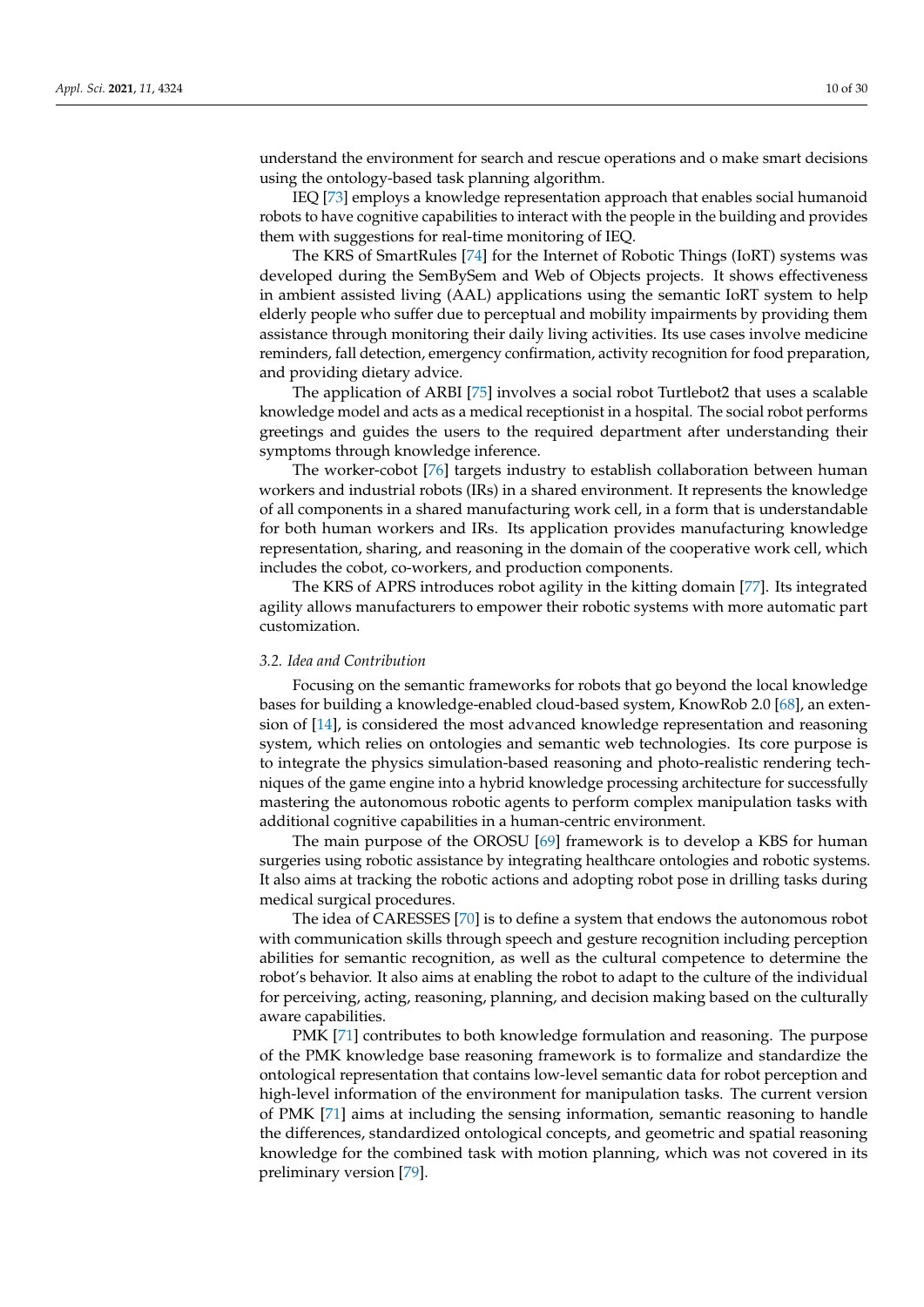The main purpose of developing SARbot [\[72\]](#page-27-14) is to perform complex robotic tasks in disaster search and rescue scenarios that involve exploring an unknown environment, locating the victims, and sending back their information immediately [\[80,](#page-27-22)[81\]](#page-27-23). It emphasizes high-level control, supports the decision making of the robot using the ontology, and efficiently updates the task knowledge.

IEQ is vital to ensure the well-being and comfort [\[82,](#page-28-0)[83\]](#page-28-1) of the people working or living inside a building. To overcome these challenges, the KRS of IEQ monitoring [\[73\]](#page-27-15) aims to address three types of comfort: visual, thermal, and acoustic, following six norms for monitoring IEQ using a social robot. It mainly contributes to the development of the IEQ ontology, the definition of normative standards, and algorithm compliance reasoning. It finally implements this on an interactive social robotic platform that gives appropriate suggestions after evaluation according to the preferences of the individuals and the integration of actual IEQ data with the post occupancy evaluation (POE) [\[84\]](#page-28-2) survey information obtained from the person.

The concept of the semantic IoRT introduced in SmartRules [\[74\]](#page-27-16) presents a semantic framework for context-aware IoRT systems concentrating on monitoring and assisting an elderly person during his/her daily living activities. It generates the actions based on contextual information. The purpose of the SmartRules framework is to integrate the heterogeneous data and provide context awareness to determine the robot's reaction to context changes using symbolic representation and reasoning with first-order logic. It aims to develop a knowledge representation framework known as SmartRules, an operational platform for context awareness focusing on manageable objects (MOs) with minimal code.

The ARBI [\[75\]](#page-27-17) framework aims to propose an integrated knowledge model for humanrobot interactive services that is based on the ontology. It clearly defines common concepts, as well as domain knowledge for better understanding of agents and environmental information. It focuses on symbolic representation, which makes the knowledge model independent of the robotic system.

The worker-cobot [\[76\]](#page-27-18) framework overcomes the challenges of continuously changing production components, environmental complexity, and shared knowledge representation for cooperative manufacturing. It provides a distributed control solution, which includes an ontology-based multi-agent system (MAS) and a business rule management system (BRMS) to achieve agile manufacturing in a worker–cobot cooperative work cell and to manufacture a customized product.

The purpose of the APRS [\[77\]](#page-27-19) kitting project is to empower the manufacturing robot with agility in the kit-building process using ontology-based information representation models. It contributes to making the industrial robots more agile for handling the challenges faced by small and medium manufacturers.

Table [4](#page-10-0) summarizes the key ideas adopted by each robotic KRS.

<span id="page-10-0"></span>

| <b>KRS</b>      | Solution/Contribution                                                                                                                                                                                                                       |
|-----------------|---------------------------------------------------------------------------------------------------------------------------------------------------------------------------------------------------------------------------------------------|
| KnowRob         | Goes beyond the local knowledge bases.<br>Builds knowledge-enabled cloud-based systems.<br>Relies on ontologies and semantic web technologies.<br>Integrates physics simulation-based reasoning and game engine-based rendering techniques. |
| <b>OROSU</b>    | Integrates ontologies from the health care and robotics fields.<br>Develops KRS for human body surgeries using robots.<br>Tracks robotic actions and maintains pose information in drilling tasks.                                          |
| <b>CARESSES</b> | Endows the robot with communication skills through speech, gesture, recognition, and culturally aware<br>capabilities.<br>Enables the robot to change its behavior by adopting an individual's culture.                                     |

## **Table 4.** KRSs: idea and contribution.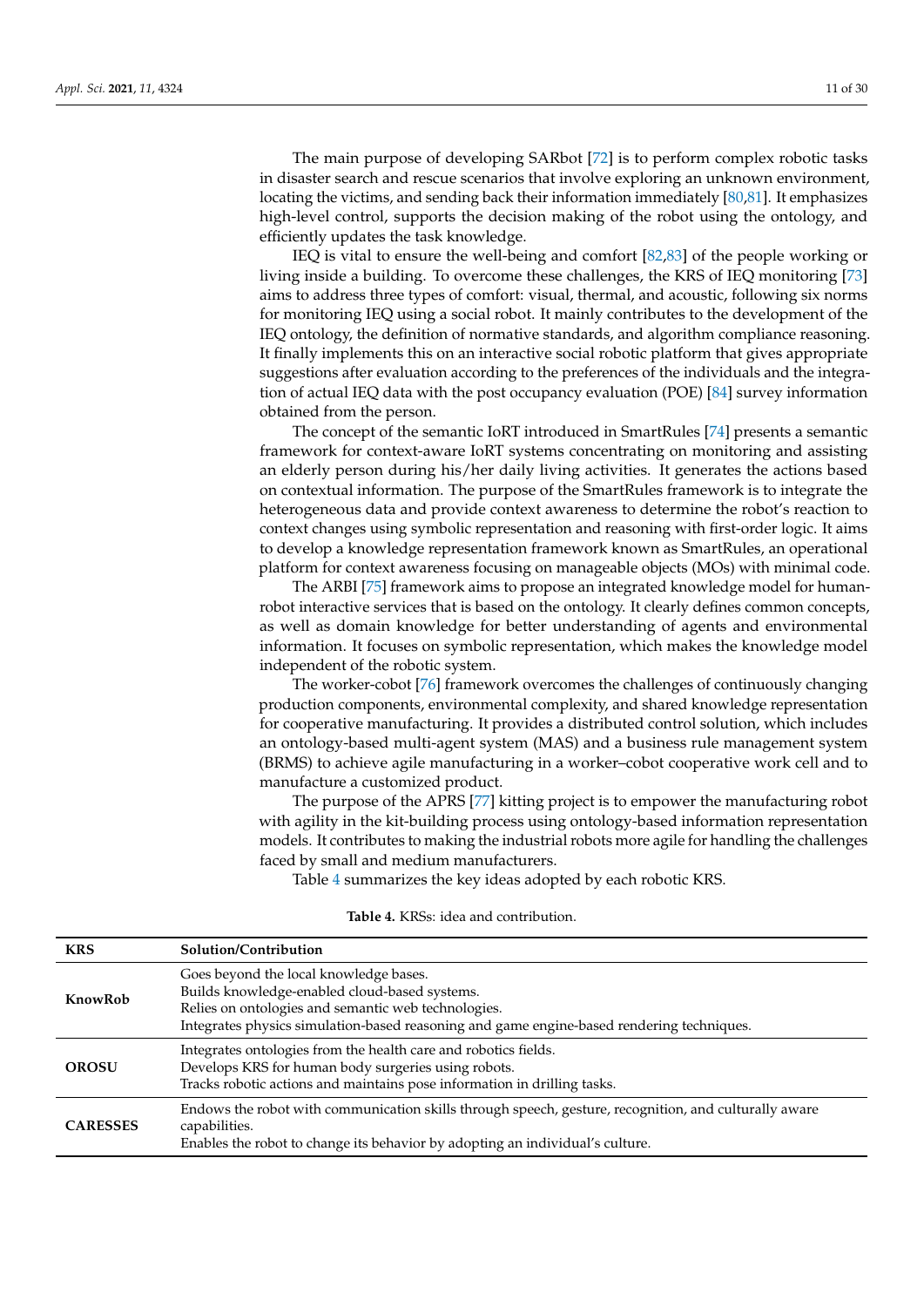| <b>KRS</b>         | Solution/Contribution                                                                                                                                                                                                                                         |
|--------------------|---------------------------------------------------------------------------------------------------------------------------------------------------------------------------------------------------------------------------------------------------------------|
| <b>PMK</b>         | Formalizes ontological representation for semantic perception and manipulation.<br>Performs TAMP by including sensing information, semantic, geometric, and spatial reasoning with ontological<br>concepts.                                                   |
| <b>SARbot</b>      | Enables robotic search and rescue operations in an unknown environment by:<br>Endowing the robot with high-level control and supporting decision making using the ontology.                                                                                   |
| <b>IEQ</b>         | Develops the IEQ ontology for monitoring indoor environment quality.<br>Integrates IEQ with post-occupancy evaluation (POE).<br>Enables the robot to make appropriate suggestions based on the individual's preferences to control the indoor<br>temperature. |
| <b>Smart Rules</b> | Overcomes the limitations of standalone robots.<br>Develops a context-aware IoRT knowledge representation system.<br>Allows human-robot interaction in both the physical and cyber world.<br>Deploys rules based on an environment ontology.                  |
| ARBI               | Uses symbolic representation for a better understanding of the environment.<br>Develops an integrated model based on the ontology.<br>Endows the robot to perform human-robot interactive services.                                                           |
| Worker-cobot       | Enables the robot to work in collaboration with human workers while sharing the same manufacturing unit.<br>Achieves agile manufacturing through ontology-based MAS and BRMS.                                                                                 |
| <b>APRS</b>        | Introduces an ontology-based model for kitting process.<br>Empowers the robot with agility.                                                                                                                                                                   |

# **Table 4.** *Cont.*

#### <span id="page-11-0"></span>*3.3. Development Tools*

KnowRob [\[68\]](#page-27-10) has been implemented in a modular way, which allows the users to easily reuse it by adding, removing, or exchanging the required parts of its functionality. Each of its modules can be extended in two ways: first is an additional knowledge-based extension of the ontology, and second is an additional reasoning-based extension language. KnowRob uses the combination of two languages: Web Ontology Language (OWL) [\[85\]](#page-28-3) and SWI-Prolog [\[86\]](#page-28-4). OWL is used to encode ontologies and describe the relational knowledge such as the concepts that are semantically interconnected. It generates XML-like files. SWI-Prolog is used to load, store, and reason on the explicit knowledge in the memory that contains the facts represented in OWL. It manages the querying of RDF triples.

The initial guidelines for OROSU's [\[69\]](#page-27-11) implementation were presented in [\[78\]](#page-27-20). It was developed in Protégé and OWL. Its task definition process is implemented using Protégé, and it contains tools included in the KnowRob framework.

CARESSES [\[70\]](#page-27-12) used the OWL language for describing the ontology, coupled with a Bayesian network to describe cultural knowledge, in a probabilistic sense for avoiding a high risk of stereotyping when modeling the cultures in its KB.

The PMK [\[71\]](#page-27-13) was implemented using the Protégé ontology editor and OWL. Queries are created in SWI-Prolog, and its semantic web library loads ontologies represented in OWL using Prolog predicates. These predicates obtain the knowledge required by the robot to perform object manipulation tasks. Its perception module is used to fix and attach 2D cameras with two Robot Operating System (ROS) [\[87\]](#page-28-5) nodes and a  $C_{++}$  library *ar*\_*track*\_*alvar* object pose detection.

SARbot [\[72\]](#page-27-14) uses OWL for ontology development and adopts the Semantic Web Rule Language (SWRL) to describe complex rules in a semantic way and to overcome the limitations of OWL. It uses JESS, which is a Java-based clip reasoner, while it defines task preconditions and atomic actions with data properties using Protégé. The experiments were conducted using TurtleBot3 with a real robot platform established in ROS.

IEQ monitoring [\[73\]](#page-27-15) implements the normative reasoner [\[88\]](#page-28-6), which is a Java-based interpreter of the AgentSpeak Language [\[89\]](#page-28-7) for BDI (beliefs-desires-intentions) agents (i.e., robots).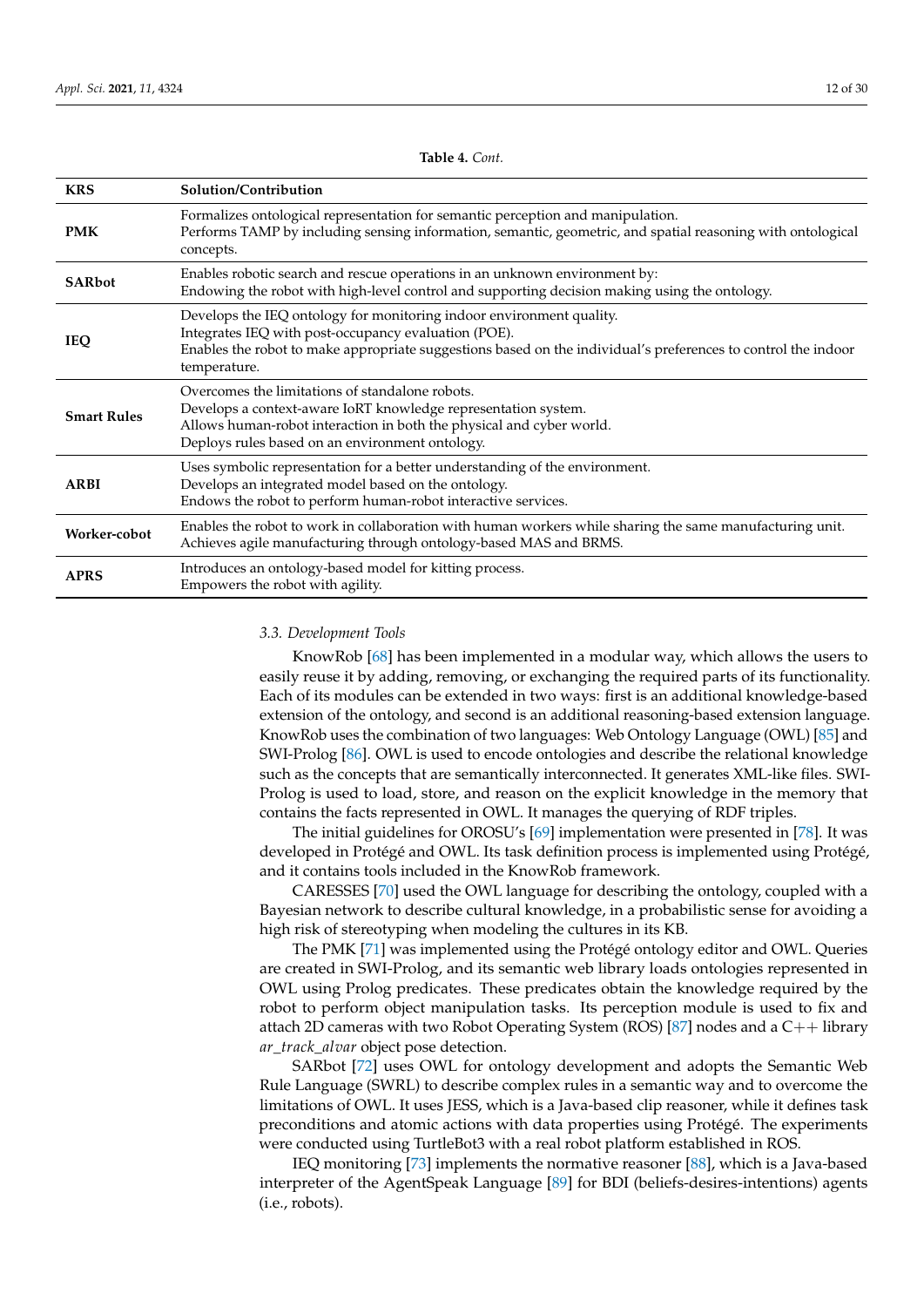The SmartRules framework in [\[74\]](#page-27-16) allows IoRT systems to use and react according to the contextual knowledge and abstract the heterogeneity of the MOs. These SmartRules were developed using two languages in which context management rules are defined by the SmartRules sub-language. *µ*-Concept is a language used in the ontology-based knowledge representation system [\[90\]](#page-28-8) to model the context, in particular objects and actions between them in the IoRT environment. The *µ*-Concept language contains three main constructs called concepts, properties, and individuals. It specifies the IoRT environmental ontology with entities such as physical objects and actions, and its syntax is based on the RDFS XML schema. These two sub-languages provide efficient reasoning on MOs to generate high-level contextual information or actions. SmartRules' sub-language specifies context management rules that allow the reasoner to perform the inference process, known as matching. It is composed of if-then production rules in which *µ*-Concept constructs are used as predicates that are stored in variables. Compared to OWL, which uses the open world assumption (OWA) to reason, both SmartRules and *µ*-Concept use the closed world assumption (CWA) for reasoning.

ARBI [\[75\]](#page-27-17) uses SPARQL statements and Apache Jena [\(https://jena.apache.org\)](https://jena.apache.org) to implement the knowledge query and inference functions along with ROS-based actuator functioning. Its context reasoner is based on Prolog, while the preconditions for a certain action are described as OWL-based ontological restrictions on property.

In worker-cobot [\[76\]](#page-27-18), the Holonic Control Architecture (HCA) was developed, which was implemented via the Java Agent Development Environment (JADE) [\[91\]](#page-28-9), while it used the ontology-based Agent Communication Language (ACL) [\[92\]](#page-28-10) for message exchange between JADE agents.

The models in the APRS kitting [\[77\]](#page-27-19) framework were defined in the XML Schema Definition Language (XSDL) and the Web Ontology Language (OWL).

The development tools used in each KR system are listed in Table [5.](#page-12-1)

| <b>KRS</b>        | <b>Development Tools</b>                |
|-------------------|-----------------------------------------|
| KnowRob           | OWL, SWI-Prolog                         |
| <b>OROSU</b>      | OWL.                                    |
| <b>CARESSES</b>   | OWL, Bayesian Networks                  |
| <b>PMK</b>        | OWL, SWI-Prolog                         |
| <b>SARbot</b>     | OWL, SWRL, JESS                         |
| <b>IEQ</b>        | Normative                               |
| <b>SmartRules</b> | SmartRules sub-language, $\mu$ -Concept |
| <b>ARBI</b>       | OWL, Prolog, SPARQL                     |
| Worker-cobot      | JADE, ACL                               |
| <b>APRS</b>       | XSDL                                    |
|                   |                                         |

<span id="page-12-1"></span>**Table 5.** KRSs: development tools.

#### <span id="page-12-0"></span>*3.4. Architecture*

In this subsection, we give a review of the architecture for each selected KRS, with a discussion of their main components, summarized in Table [6.](#page-13-0)

The KnowRob 2.0 [\[68\]](#page-27-10) architecture consists of the interface shell, logic-based language, and hybrid reasoning shell, which are centered on the symbolic representation of the ontology. It operates within the perception-action loop of the control system in the embodiment of the robotic agent: the interface shell contains question answering, perception, learning, and recorded episodic memory. It uniforms the query answering system to execute the assigned task by referring to the captured image data, observing the state of the object, and inferring the appropriate motion parameters. The queries related to the manipulation tasks require parameterization of the motion and data structure along with the function calls.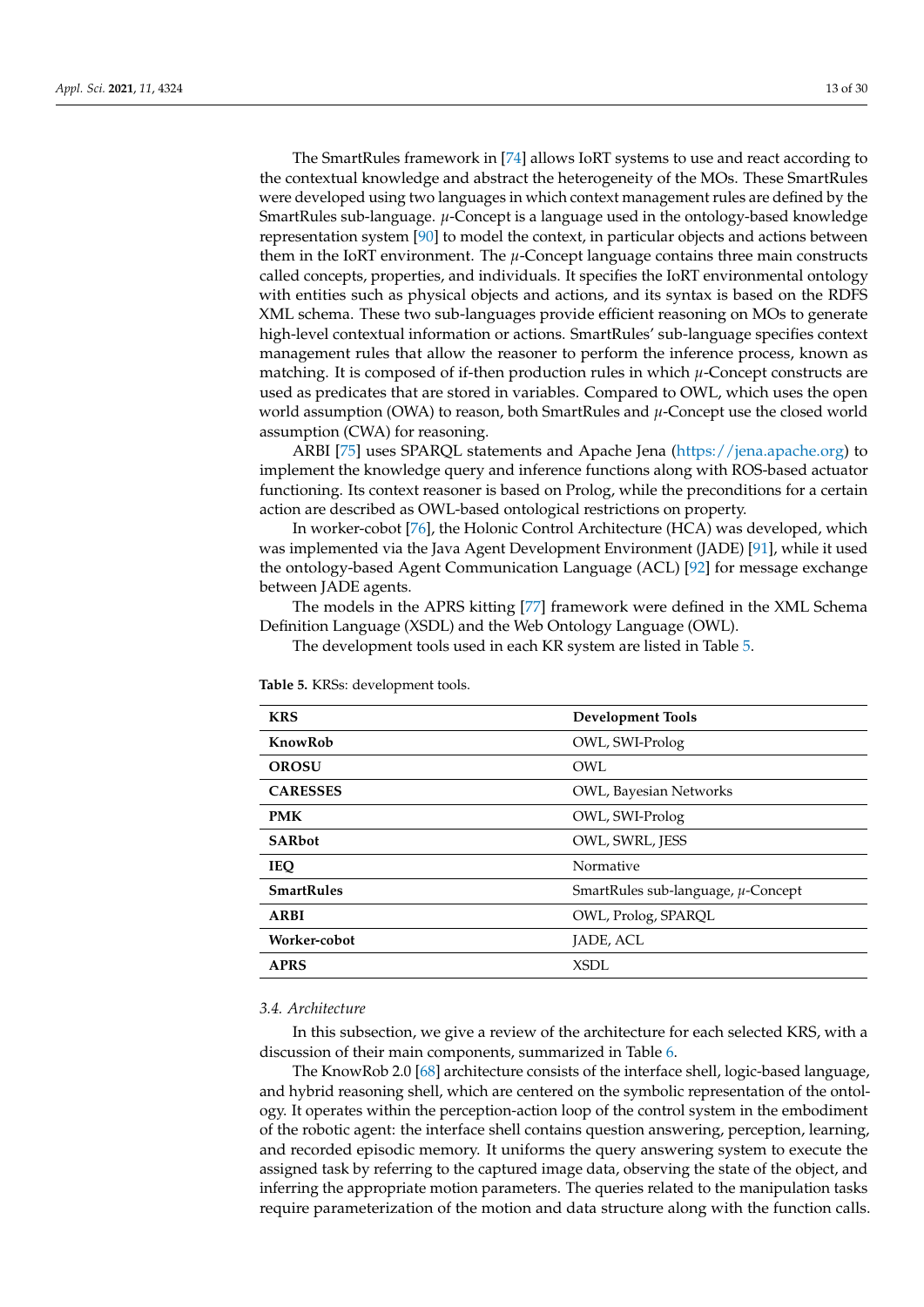The logic-based language facilitates a hybrid reasoning shell by providing descriptions for entities such as objects, their parts, and environments. It also uses control-level data structures for grounding the symbolic expressions and provides ontologies-based heterogeneous representations. The hybrid reasoning shell implements the knowledge using multiple methods including key components that are data structures, robotics algorithms for inverse kinematics, and collision-free motion planning for finding accurate paths to the precise position of the object.

<span id="page-13-0"></span>

| <b>KRS</b>                                                                | <b>Major Elements of Architecture</b>                                             |                                                                                                                                                                          |  |  |  |
|---------------------------------------------------------------------------|-----------------------------------------------------------------------------------|--------------------------------------------------------------------------------------------------------------------------------------------------------------------------|--|--|--|
| KnowRob                                                                   | Interface shell, logic-based language, hybrid reasoning shell<br>Three components |                                                                                                                                                                          |  |  |  |
| <b>OROSU</b>                                                              | Multiple ontologies<br>Robotic and medical ontologies                             |                                                                                                                                                                          |  |  |  |
| <b>CARESSES</b><br>Three modules<br>culture-aware human-robot interaction |                                                                                   | Cultural knowledge base (CKB), culturally sensitive planning and execution,                                                                                              |  |  |  |
| <b>PMK</b>                                                                | Four major components                                                             | Perception module, PM framework, TAMP planning, execution module                                                                                                         |  |  |  |
| <b>SARbot</b>                                                             | Three-level control                                                               | Low-, middle-, and high-level controls                                                                                                                                   |  |  |  |
| <b>IEQ</b>                                                                | Seven components                                                                  | Knowledge base, dialog module, speech recognition module, light_Sound, and<br>Therm_Hygrometricdata acquisition modules, normative reasoner module,<br>suggestion module |  |  |  |
| <b>SmartRules</b>                                                         | Two software layers                                                               | Lower abstract layer, top reasoning layer                                                                                                                                |  |  |  |
| <b>ARBI</b>                                                               | Three components                                                                  | Knowledge manager, task planner, context reasoner                                                                                                                        |  |  |  |
| Worker-cobot                                                              | Three steps                                                                       | Holonic Control Architecture (HCA), knowledge exchange and reasoning step                                                                                                |  |  |  |
| <b>APRS</b>                                                               | Three models                                                                      | Kitting workstation, action model, robot capability model                                                                                                                |  |  |  |

**Table 6.** KRSs: architectural components.

The OROSU [\[69\]](#page-27-11) architecture is based on the combination of multiple ontologies, while its base ontology partially relies on the 1872–2015 IEEE Standard Ontologies for Robotics and Automation [\[93\]](#page-28-11). It is among the first frameworks that merges robotic and medical ontologies for surgical robotics. The CARESSES [\[70\]](#page-27-12) architecture consists of three main modules: the cultural knowledge base (CKB), the culturally sensitive planning and execution, and the culture-aware human-robot interaction, which are integrated into universAAL [\[94\]](#page-28-12). The CKB is the core of its framework architecture.

The PMK [\[71\]](#page-27-13) architecture consists of four major components known as the perception module, PMK framework, and TAMP planning and execution module. The perception module detects the world entities using tags, and then, their identified poses and IDs are used for building IOC knowledge. The PMK framework offers reasoning predicates for perception and object features along with situation analysis. The TAMP module is used to plan the task by the fast-forward task planner [\[95\]](#page-28-13) and combines it with physics-based motion planning [\[96\]](#page-28-14). Finally, the execution module performs the assigned task.

The SARbot [\[72\]](#page-27-14) architecture divides the robot control into three levels. The motors and sensors are controlled by the low-level control, while environment perception, SLAM, and navigation are handled by the middle-level control, and smart decisions of the robot are made by the high-level control. The IEQ [\[73\]](#page-27-15) architecture for providing suggestions by human-robot interaction consists of seven major elements: the knowledge base (KB), which is the central storage for all the robot's knowledge containing the current instance of the domain ontology that is related to the current monitoring session; the dialog and speech recognition module; the suggestion module; the Light\_Sound data acquisition module. The Therm\_Hygrometric data acquisition module uses web services for acquiring the mean and standard deviation of humidity and temperature values, while illuminance and sound pressure are obtained from the user.

The SmartRules [\[74\]](#page-27-16) architecture for the semantic IoRT system contains two software layers. The lower abstract layer is a semantic façade that provides an interface for handling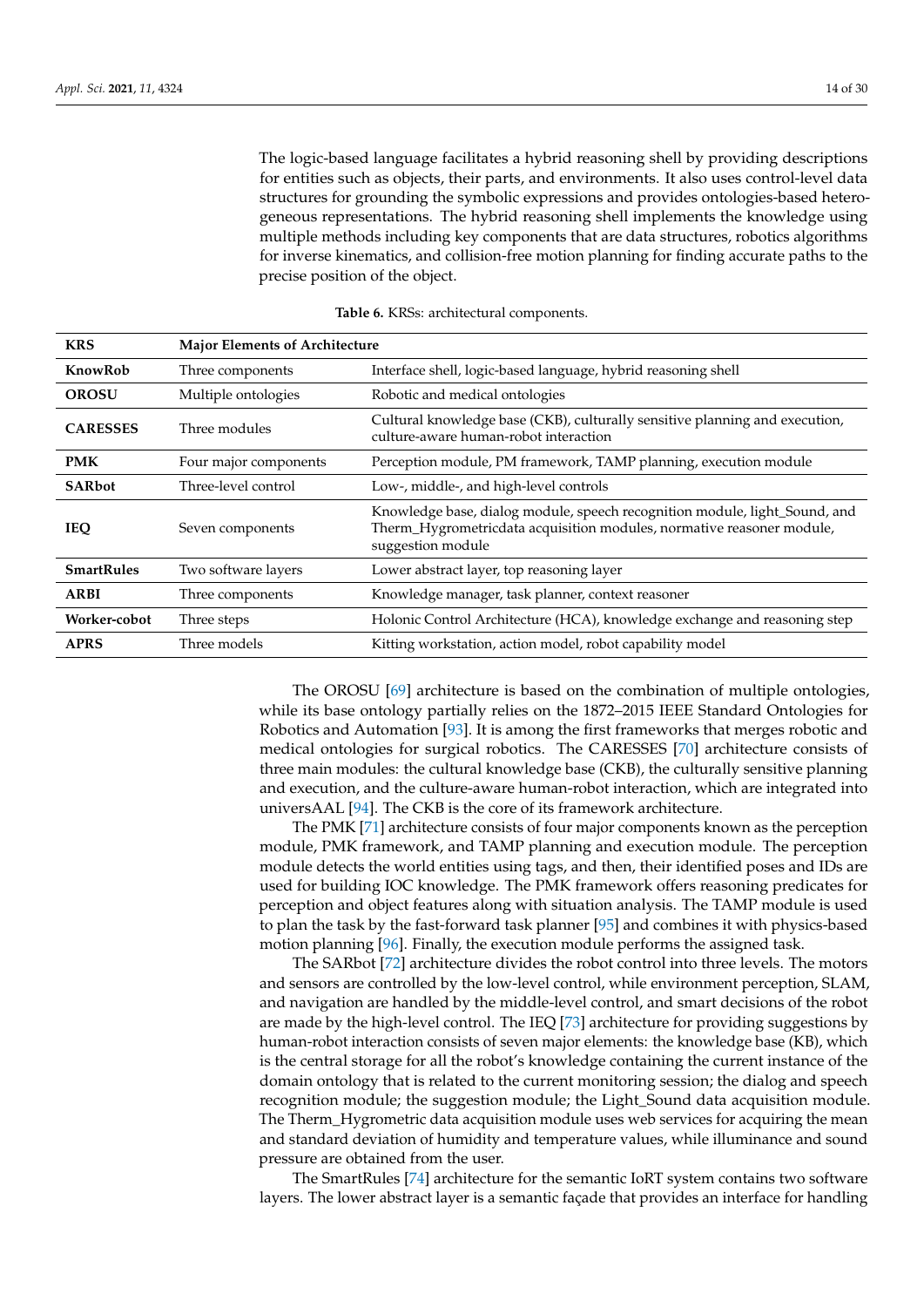the heterogeneity of low-level components and abstracts access to MOs by transforming heterogeneous sensor data. The top reasoning layer, the reactive reasoning core (RRC), processes the abstraction layer information, performs reasoning, and generates actions, which are converted into commands for the lower layer, completing the perceive-plan-act cycle. Its model is written in the database, while its function is divided among three sub-modules known as the ontology (explained in Section [3.5\)](#page-14-0), consistency checking, and reasoning module (discussed in Section [3.6\)](#page-19-0). The consistency checking module monitors the stability of the model considering constraints given in the ontology.

The ARBI [\[75\]](#page-27-17) architecture uses an ontology-based knowledge model, and it is composed of a task planner, which is based on the JAM architecture [\[96\]](#page-28-14), a context reasoner, and a knowledge manager. The knowledge manager processes the agents' queries through inference and matches name spaces for storing recognition and dialog data in the knowledge model. It employs a dialog management system and a perception and action engine. It uses the dialog manager to query the knowledge manager about the topic of the user's dialog for generating the final statement of the dialog by applying a situational knowledge response.

The worker-cobot [\[76\]](#page-27-18) architecture presents agile manufacturing using three main steps. At the first step, HCA is used to ensure the autonomy of the cooperative manufacturing system. A common language for representing the shared environment of workers and the cobot is also specified at this level. In the second step, knowledge exchange in the worker's and robot's understandable form is performed. The third step is to reason about the production demands and the cooperative work cell's status for obtaining agile manufacturing.

The architecture of APRS kitting [\[77\]](#page-27-19) for the domain of kit building consists of three models: The first model represents a kitting workstation with the objects (e.g., parts) and data (e.g., poses). The action model represents the structural components for the automatic generation of the Planning Domain Definition Language (PDDL) domain [\[97\]](#page-28-15). The robot capability model enables the robot to perform the specific action on one or more objects. It also contains pointers to the new and kitting workstation model's elements, as well as a pointer to the robot element and assembly action by the robot.

## <span id="page-14-0"></span>*3.5. Ontology Scope*

This subsection discusses the scope of each KRS based on the ontology in the domain of robotics. An ontology is best defined as a conceptualization-based formal representation of knowledge that includes the explicit specification of concepts and objects, other entities presented in the environment and relationships among them, as well as tasks and actions. We divide this section into two parts. The first part gives an overview of the ontologies used for each selected KR system and summarizes them in Table [7.](#page-15-0) The second part deals with classifying KR systems according to their major ontological components that include the object (Section [3.5.1\)](#page-17-0), the map of the environment (Section [3.5.2\)](#page-18-0) and the task and action (Section [3.5.3\)](#page-18-1), which are summarized in Table [8.](#page-16-0)

Starting from the overview of the ontologies, KnowRob [\[68\]](#page-27-10) uses multiple ontologies to allow communication for information sharing among the agents. Its main ontology states robotic agents, their connected body parts, tasks, actions, behavior, objects with their parts, and the environment. It provides relevant background knowledge in the form of rules with additional axioms. Its ontological knowledge representation approach consists of four main knowledge bases in which the inner world knowledge base contains CAD and mesh models of real-world objects with physics simulation; the virtual knowledge base from the data structure is computed on demand; the logic knowledge base abstracts the data from sensors, control commands, and events such as grasping; while the recording of these events and experiences of the robotic agents is stored in the episodic memory knowledge base.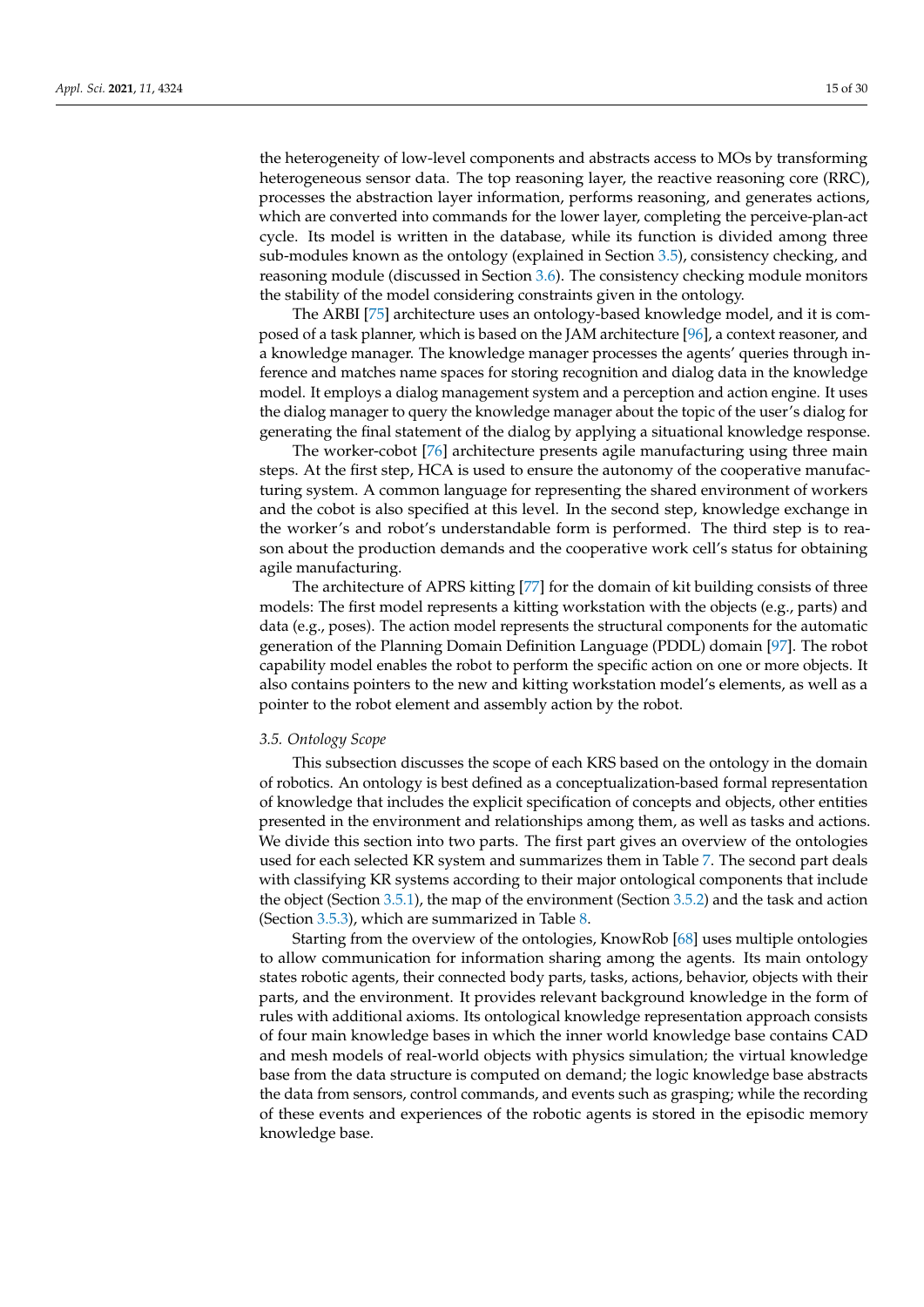<span id="page-15-0"></span>

| <b>KRS</b>              | Ontologies                                                | Concepts/Classes                                                       |
|-------------------------|-----------------------------------------------------------|------------------------------------------------------------------------|
| KnowRob                 | Inner world, virtual, logical, episodic memories, and DUL | Temporal, spatial, and mathematical things                             |
| <b>OROSU</b>            | CORA, human anatomical, PARTS, and SUMO                   | Medical sensing and manipulation action                                |
| <b>CARESSES</b>         | Modular structure                                         | Not defined in [70]                                                    |
| <b>PMK</b>              | Meta ontology                                             | Feature, WSobject, WSpace, actor, sensor, context<br>reasoning, action |
| <b>SARbot</b>           | Entity, environment, and task                             | SLAM, object, task, and environment                                    |
| <b>IEQ</b>              | <b>IEQ</b>                                                | Occupant, environment, and recommendation                              |
| <b>SmartRules</b>       | Micro, DUL,                                               | Object, person, and robot                                              |
| <b>ARBI</b>             | ISRO, user, robot, action, perception, and environment    | Person, SocialConcept, object, robot, and event                        |
| <b>Worker-</b><br>cobot | Agent, agent administrative                               | Not defined in [76]                                                    |
| <b>APRS</b>             | Three                                                     | PointType, PartType                                                    |

**Table 7.** KRSs: ontology scope.

The OROSU [\[69\]](#page-27-11) ontology uses the knowledge from the CORA ontology [\[93\]](#page-28-11) for defining the general concepts of medicine, human anatomical ontology, SNOMED-CT [\[98\]](#page-28-16), and the KNOWROB framework [\[14,](#page-25-7)[99\]](#page-28-17). It adopts the robot parts (PARTS) ontology along with its interaction with the suggested upper merged ontology (SUMO). The extensive vocabulary and flexibility of SUMO make it a top-level ontology [\[100\]](#page-28-18).

CARESSES [\[70\]](#page-27-12) provides human activity recognition and presents cultural information using ontologies. Its knowledge is contained in a modular ontology structure that combines bottom-up and top-down approaches. Its ontology for culturally competent robots relies on three layers with four major elements, TBox, CBox, PBox, and algorithm. The culturegeneric knowledge layer contains the terminology (TBox, I) for representing information related to the robot, goal, action, and the grounding of values for all the cultures of the world, considered in KB. The culture-specific settings layer holds the assertions (CS-ABox, II) for representing information to depict the cultural background of the individual, which the robot can use when certain information is not available. The person-specific settings layer keeps the assertions (PS-ABox, III) for representing the cultural identity, environment, and preferences of the assisted person that specify the appropriate behavior of the robot. The assessment and adaptation (A&A) algorithm identifies person-specific settings through dialog or observation. The terminology box (TBox) of the ontology is composed of classes and the general properties of the domain concepts such as data and object properties.

A preliminary version [\[79\]](#page-27-21) of PMK [\[71\]](#page-27-13) was inspired by [\[4\]](#page-24-3) for the indoor robot navigation task. It defines concepts by a hierarchy of ontologies with three layers, called the meta ontology, which describes concepts related to a physical object, the ontology schema, which represents domain-specific knowledge, and the ontology instance for storing information about a specific object such as object features. It follows the hierarchical schema to perform manipulation tasks using seven classes of three layers.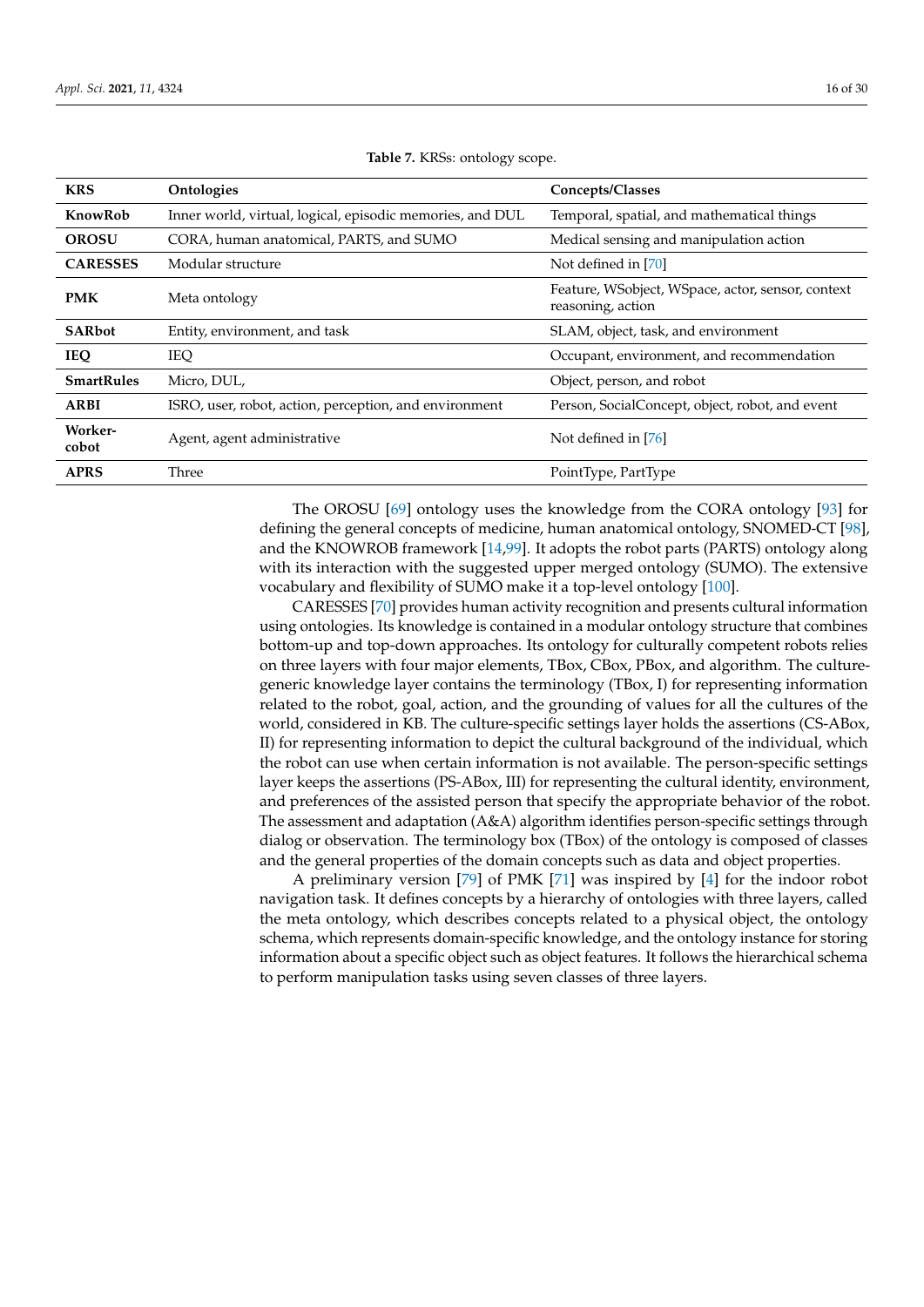|                             |                                            |            | Kno-wRob                   | <b>OROUS</b>             | <b>CARE-SSES</b>         | <b>PMK</b>               | <b>SARBot</b>            | IEQ                      | <b>Smart-Rules</b>       | <b>ARBI</b>                | Worke-rcoBot APRS        |                          |
|-----------------------------|--------------------------------------------|------------|----------------------------|--------------------------|--------------------------|--------------------------|--------------------------|--------------------------|--------------------------|----------------------------|--------------------------|--------------------------|
|                             | Object                                     | Definition | D                          | $\rm ^*D$                | $\overline{\phantom{a}}$ | $\rm ^*D$                | $\overline{\phantom{a}}$ | $\overline{\phantom{a}}$ | $\rm ^*D$                | $\rm ^*D$                  | $\overline{\phantom{a}}$ |                          |
|                             |                                            | Concept    | $\mathsf{C}$               | C                        | $\,{}^*\mathrm{C}$       | $\mathsf{C}$             | $\,{}^*\mathrm{C}$       | $^\ast\!{\rm C}$         | C                        | $\mathsf C$                | $^\ast\!{\rm C}$         | $\,{}^*\mathrm{C}$       |
|                             |                                            | Entity     | $\mathbf{P}$               | P                        | $\mathbf{P}$             | $\mathbf{P}$             | $\mathbf{P}$             | ${\bf N}$                | P, V                     | $\mathbf{P}$               | P                        | $\mathbf{P}$             |
|                             |                                            | Type       | R, S                       | $H_{\rm}$                | S                        | T, G                     | K                        | $\rm O$                  | M                        | T, G                       | S                        | S                        |
| Onto-logy<br>Compo-nents    |                                            | Definition | $\mathbf{-E}$              | -E                       | $\mbox{-} {\bf E}$       | $\mbox{-} {\bf E}$       | $-E$                     | -E                       | $-E$                     | -E                         | -E                       | $\mbox{-} {\bf E}$       |
|                             | Enviro-nment                               | Type       | $\mathbf S$                | $\mathbf S$              | $\overline{\phantom{a}}$ | S                        | S, G                     | $-$                      | $\overline{\phantom{a}}$ | $\mathbf S$                | $\overline{\phantom{a}}$ | $\overline{\phantom{a}}$ |
|                             |                                            | Concept    | $\mathop{\rm PI}\nolimits$ | $\mathop{\rm PI}$        | $-PI$                    | $\mathop{\rm PI}$        | PI                       | $-PI$                    | $\mathop{\rm PI}$        | $\mathop{\rm PI}\nolimits$ | - $PI$                   | $-PI$                    |
|                             | Action                                     | Definition | $^*A$                      | $\overline{\phantom{0}}$ | $-A$                     | $\overline{\phantom{0}}$ | $ \,$                    | $-A$                     | $\overline{\phantom{a}}$ | $\overline{\phantom{a}}$   | $\overline{\phantom{a}}$ | $\overline{\phantom{a}}$ |
|                             |                                            | Concept    | ${\bf E}$                  | $\rm ^*E$                | $\mbox{-} {\bf E}$       | $\rm ^*E$                | $\rm ^*E$                | -E                       | $\rm ^*E$                | $\rm ^*E$                  | $\rm ^*E$                | $\rm ^*E$                |
|                             | Inter-action<br>Based on<br>Visual         |            |                            |                          | $\overline{\phantom{a}}$ | $\mathbf{O}$             | $\mathbf{o}$             |                          | $\overline{\phantom{a}}$ | $\overline{\phantom{a}}$   | $\overline{\phantom{a}}$ | $\mathbf{o}$             |
|                             |                                            | 2          |                            |                          | $\mathbf{o}$             | $\overline{\phantom{a}}$ | $\overline{\phantom{a}}$ |                          | $\overline{\phantom{a}}$ | $\overline{\phantom{a}}$   | $\mathbf{o}$             | $\overline{\phantom{a}}$ |
|                             |                                            | 3          |                            |                          | $\mathbf{o}$             | $\overline{\phantom{a}}$ | $\overline{\phantom{0}}$ |                          | $\overline{\phantom{a}}$ | $\mathbf{o}$               | $\overline{\phantom{a}}$ | $\overline{\phantom{a}}$ |
|                             |                                            | 4          |                            |                          | $\overline{\phantom{a}}$ | $\mathbf{o}$             | $\overline{\phantom{a}}$ |                          | $\overline{\phantom{a}}$ | $\overline{\phantom{a}}$   | $\overline{\phantom{a}}$ | $\overline{\phantom{a}}$ |
|                             |                                            | 5          |                            |                          | $\overline{\phantom{a}}$ | $\overline{\phantom{0}}$ | $\overline{a}$           |                          | $\mathbf O$              | $\overline{\phantom{a}}$   | $\overline{\phantom{a}}$ | $\overline{\phantom{a}}$ |
| Cogn-itive<br>Capabi-lities | Recogn-ition                               | 6          |                            |                          | $\overline{\phantom{a}}$ | $\sim$                   | ۰                        |                          | $\mathbf{o}$             | $\mathbf{o}$               | $\overline{\phantom{a}}$ | $\overline{\phantom{a}}$ |
|                             |                                            | 7          |                            |                          | $\overline{\phantom{a}}$ | $\overline{\phantom{a}}$ |                          |                          | $\overline{\phantom{a}}$ | $\mathbf{o}$               | $\overline{\phantom{a}}$ | $\overline{\phantom{a}}$ |
|                             |                                            | $\,8\,$    |                            |                          | $\overline{\phantom{0}}$ | $\overline{\phantom{a}}$ | $\overline{\phantom{a}}$ |                          | $\overline{\phantom{a}}$ | $\mathbf{o}$               | $\overline{\phantom{a}}$ | $\overline{\phantom{a}}$ |
|                             | Interaction Based on<br>Voice Recognition  |            | $\overline{\phantom{a}}$   | $\overline{\phantom{a}}$ | $\mathbf{o}$             | $\overline{\phantom{0}}$ | $\overline{\phantom{a}}$ | $\mathbf{o}$             | $\overline{\phantom{a}}$ | $\mathbf{o}$               | ٠                        | $\overline{\phantom{a}}$ |
|                             | Task Execution and<br><b>Task Planning</b> |            | $\Omega$                   | $\mathbf{o}$             | $\mathbf O$              | $\mathbf{o}$             | $\mathbf{o}$             | $\mathbf{O}$             | $\mathbf{O}$             | $\mathbf{o}$               | $\mathbf O$              | $\mathbf O$              |

**Table 8.** Summary of the evaluation results for ontological components and cognitive capabilities.

<span id="page-16-0"></span>Object-> D: object definition in natural language is given; \*D: object definition in natural language was taken from another ontology; C: object concept is given; \*C: object concept is given, but its natural language definition (D and \*D) is not explained. Entity (P: physical; N: non-tangible, i.e., air; V: virtual, i.e., virtual device) Type (S: specific; R: general; R: general; K: known and unknown; O: observable, i.e., temperature; manageable, i.e., active, static; H: human body parts, i.e., femur; G: group parts, i.e., chairs; T: individual parts, i.e., hinges). Environment-> -E: no natural language definition of the mapping environment is provided; PI: place concept is given; -PI: no place concept; -M: no map of the environment; S: semantic map; G: grid map. Action-> \*A: action definition was taken from another ontology; -A,-E: no action action definition and its ontological concept is given; E: action concept is described; \*E: action concept is given, but its natural language definition is not given. \*: recognition by acquiring knowledge from observations; -: not available; o: available.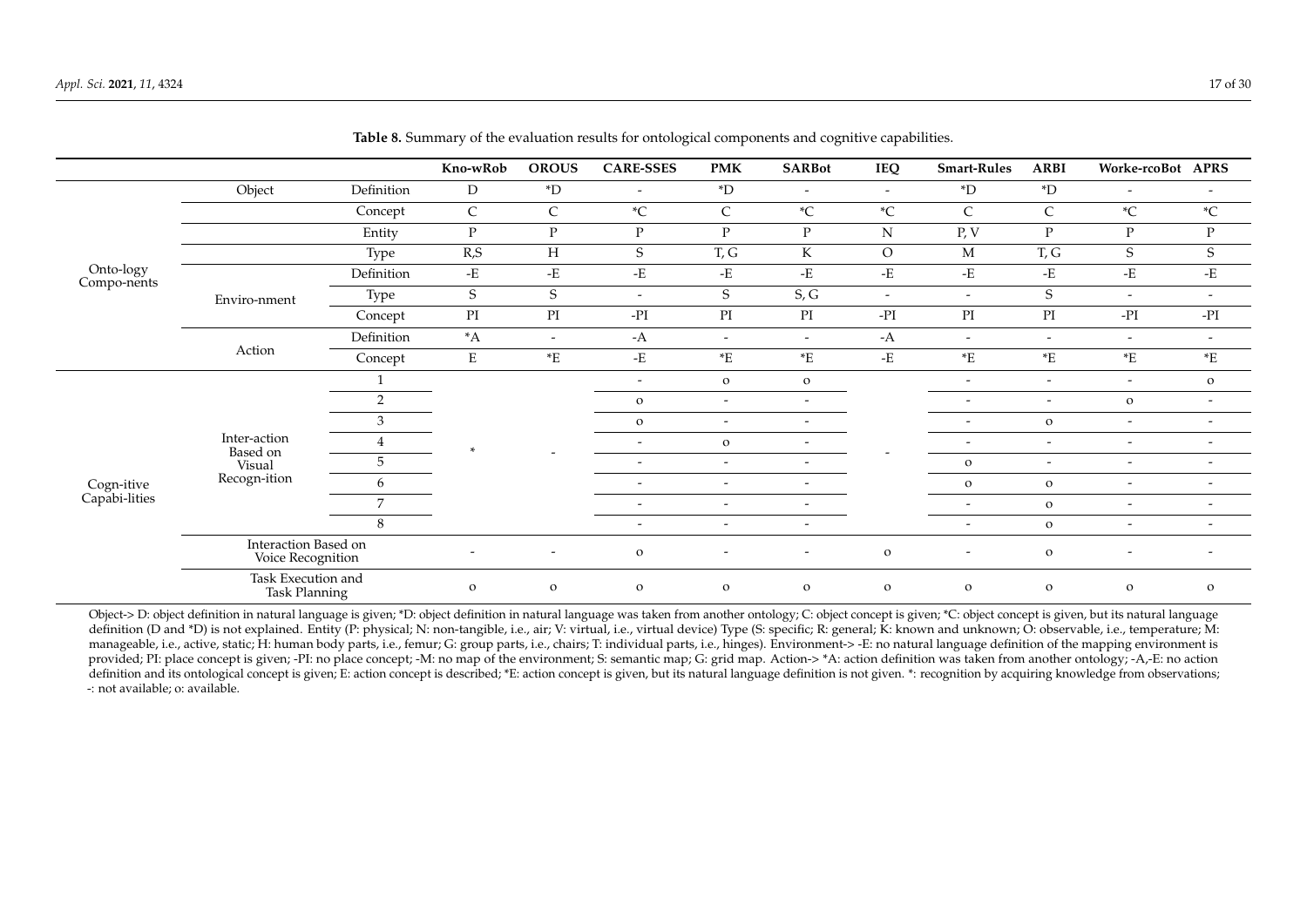SARbot [\[72\]](#page-27-14) divides the ontology into two layers: the conceptual layer for knowledge representation of the disaster rescue domain and the instance layer for the relationship among instances. The conceptual layer is further divided into abstract and specific layers. The abstract layer contains concepts related to the *SLAM*, *object*, and *task* classes, while the specific layer describes certain environment objects. Three main parts of its ontology are entity ontology, environment ontology, and task ontology. The modules of these three ontologies are combined to make a joint ontology. For efficient task execution, it allows the robot to query and match the ontology at each layer according to the initial state. IEQ [\[73\]](#page-27-15) represents the IEQ ontology, which focuses on the concepts related to physical environmental parameters of indoor areas, user's features, their perceptions, and preferences about the environment. The IEQ ontology consists of three parts, which concentrate on three main concepts known as occupant, environment, and recommendation. Occupant elements contain the attributes and relationships of the user (i.e., person), features (i.e., age, gender), user perception (i.e., heat), and preferences (i.e., temperature, illuminance level) about the environment to allow the robot to understand the comfortable conditions for the occupants. SmartRules [\[74\]](#page-27-16) contains domain ontology to create context models for IoRT scenarios. It introduces the micro ontology for modeling the concepts of semantic IoRT applications in indoor environments, spatial relations, sensors, and observations. Its top level includes axiomatically simpler concepts from the DOLCE Ultra Lite (DUL) ontology and the semantic sensors network (SSN) ontology.

ARBI [\[75\]](#page-27-17) proposes a generic knowledge model known as the intelligent service robot ontology (ISRO). Its high-level scheme allows dynamic generation and basic knowledge management, which enables it to be implemented on any service robot independent of a specific domain. The low-level information and symbolic knowledge provide support for concretization and abstraction through semantic relationships. It achieves flexibility and scalability by defining upper-level concepts. Environment, perception, user, action, and robot are the main ontologies. Since the ARBI framework has been verified through its real-world implementation in a medical reception situation, its environment ontology also has medical domain knowledge.

Worker-cobot [\[76\]](#page-27-18) provides an ontology-based multi-agent system (MAS). It uses ontologies for the communication of autonomous agents to customize the pumps in a collaborative work cell consisting of two workers and one cobot. The cobot's task is to pick the right amount of production parts from storage and place them in the workers' workstation based on their manufacturing status, while the workers' task is to assemble the product parts. Its main ontology is the agent.

APRS [\[77\]](#page-27-19) has implemented three ontologies in the kitting domain known as the kitting workstation model, the action model, and the robot capability model.

# <span id="page-17-0"></span>3.5.1. Object

Most of the compared KR systems define the *Object* from various perspectives as an essential component of their ontologies. KnowRob [\[99\]](#page-28-17) defines the "Object"in a large ontology from very generic classes such as *SpatialThing* to specific ones, e.g., *Refrigerator–Freezer*. It contains about 7000 object classes [\[101\]](#page-28-19). In addition to this, KnowRob 2.0 [\[68\]](#page-27-10) considers physical, social, and mental entities as objects participating in an event. OROSU [\[69\]](#page-27-11) takes the basic Object definition from the IEEE suggested upper merged ontology (SUMO) [\(https://en.wikipedia.org/wiki/Suggested\\_Upper\\_Merged\\_Ontology\)](https://en.wikipedia.org/wiki/Suggested_Upper_Merged_Ontology). We could not find the object definition in CARESSES [\[70\]](#page-27-12); however, it is defined as a sub-class of *Topic*. PMK [\[71\]](#page-27-13) defines the objects in *WSObjectClass* and their features in the *Features* class. Its main *WSObjectClass* uses the standardized concepts of SUMO: *Artifact* for object and *Collections* for group-level, while the new concept *ArtificatComponent* for component-level. SARbot [\[72\]](#page-27-14) defines the concept of environment objects (e.g., victims, bookshelves, etc.) represented as individual classes. It also contains the objects that may be initially unknown for the robot, but can be recognized to update the environment ontology. IEQ [\[73\]](#page-27-15) does not describe the concept of objects in natural language. However, it shows the ontological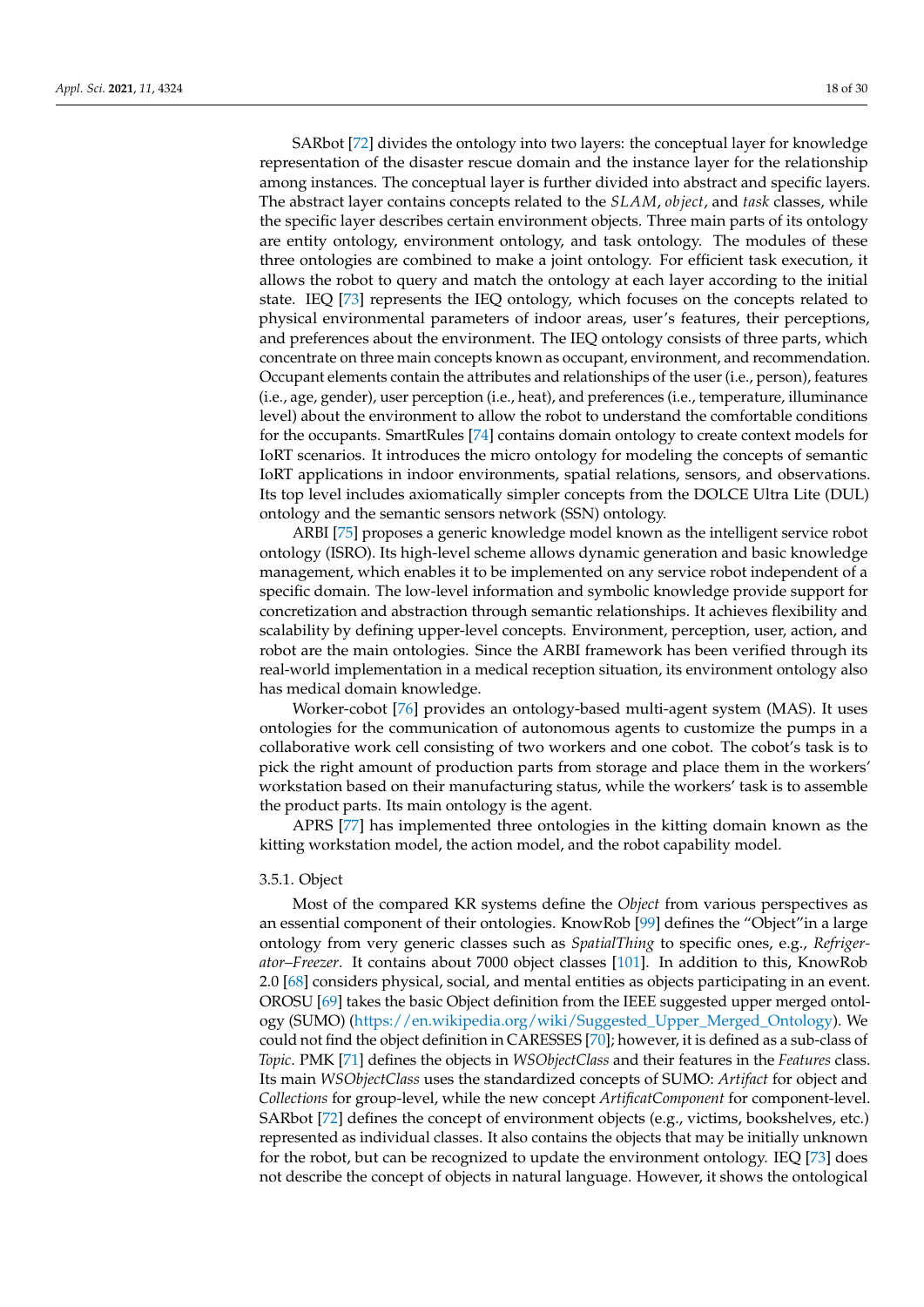concepts and relations of logical sentences about objects. SmartRules [\[74\]](#page-27-16) concentrates on the notion of manageable objects (MOs). It is comprised of three subcategories of object classes: active objects that include *physical* objects; *virtual* objects, i.e., databases, files, web services; *static objects and movable* objects. ARBI [\[75\]](#page-27-17) defines different objects ranging from object connection, components (e.g., hinges, joints, etc.), to human-scale objects (e.g., documents, table) in the perception ontology and their attributes such as size, color, state (static or dynamic, open or closed), shape, and other features. Worker-cobot [\[76\]](#page-27-18) does not provide an object definition. However, it uses Drools [\[102\]](#page-28-20) for pattern matching with the ReeOO algorithm [\[103\]](#page-28-21) by combining it with object-oriented (OO) concepts such as abstraction, inheritance, and encapsulation. Its agent descriptive ontology indicates different objects and entities of the shared domain (i.e., electric motor, worker, robot). APRS [\[77\]](#page-27-19) describes solid objects (e.g., parts) with general information related to their basic elements. Its *PointType*class stores dynamic information, while the *PartType* class holds both static and dynamic information about parts of the object. A finished kit becomes the instance of the *PartsTrayType* class.

# <span id="page-18-0"></span>3.5.2. Map of Environment

KnowRob [\[68\]](#page-27-10) does not describe the natural language definition of a map of the environment. However, it contains the concept of *SemanticEnvironmentMap* as a subclass of Map. OROUS [\[69\]](#page-27-11) defines places in environments where the robot performs the task (e.g., *OperatingRoom*, *CTRoom, EngineeringRoom*) as sub-classes of *Room*. PMK [\[71\]](#page-27-13) contains *Region*, *Physical Environment* (environment topology), and *SemanticEnvironment* subclasses of *Workspace*. SARBot [\[72\]](#page-27-14) uses the environment ontology to give a description of the environment map. It contains two classes: *object* class and *SLAM* class, which builds a semantic map for locating the victim in a room (*Room1, Room2*). It also presents geometric categories of the grid map that show the detected object in the obstacle area; the detected object is in the unknown area; the detection point is in the free area near the obstacles; the detection point is in the free area (no obstacles nearby). In IEQ [\[73\]](#page-27-15), concept of indoor *environment* is used to detect non-compliant situations. However, it does not contain a natural language definition of environment. SmartRules [\[74\]](#page-27-16) defines specific concepts related to the internal and external environments; for instance, *Room Region*, *Living Room Region*, and *Garden Region* as a subconcept of *Place* in the DOLCE Ultra Lite (DUL) ontology [\(http://ontologydesignpatterns.org/wiki/Ontology:DOLCE+DnS\\$\\_\\$Ultralite\)]( http://ontologydesignpatterns.org/wiki/Ontology:DOLCE+DnS$_$Ultralite). ARBI [\[75\]](#page-27-17) semantically defines a knowledge representation that is constructed as general knowledge related to OpenCyc. Its environment ontology is composed of the concepts for places, temporal things, map information, and domain-specific knowledge. Places are defined as spatial things (a hallway, building, street). The environment description includes spatial relations between places, the scale, and the central point of the place in the robot's map.

# <span id="page-18-1"></span>3.5.3. Task and Action

KnowRob [\[99\]](#page-28-17) defines *Action* as an *Event* using the definitions of the OpenCyc ontology. The KnowRob [\[68\]](#page-27-10) knowledge base system provides the basis for the autonomous mobile robot by representing general class knowledge in the form of the ontology for task execution. It uses the well-structured foundational ontology, called DUL, to execute a task by following the "Plan" definition of the DUL ontology and defines many activity-related concepts in the Open-EASE ontology. OROUS [\[69\]](#page-27-11) contains sub-actions composed of the task. For instance, sub-actions *USimagePerception* and *RoboticBoneTracking* are performed in *OperatingRoom*. It also defines actions related to medical perception and algorithms and pre- and intraoperative actions in the *MedicalSensing* and *manipulationAction* classes. However, the *Action* definition in natural language is described in a few analyzed approaches (e.g., CARESSES [\[70\]](#page-27-12)). PMK [\[71\]](#page-27-13) defines the *Action* class in which symbolic tasks are described at three levels (Task): Level 2 (Sub-Task) includes short-term sequences of *move*, *pickup*, and *place*, while Level 1 contains *AutomicFunction* for perception and planning processes.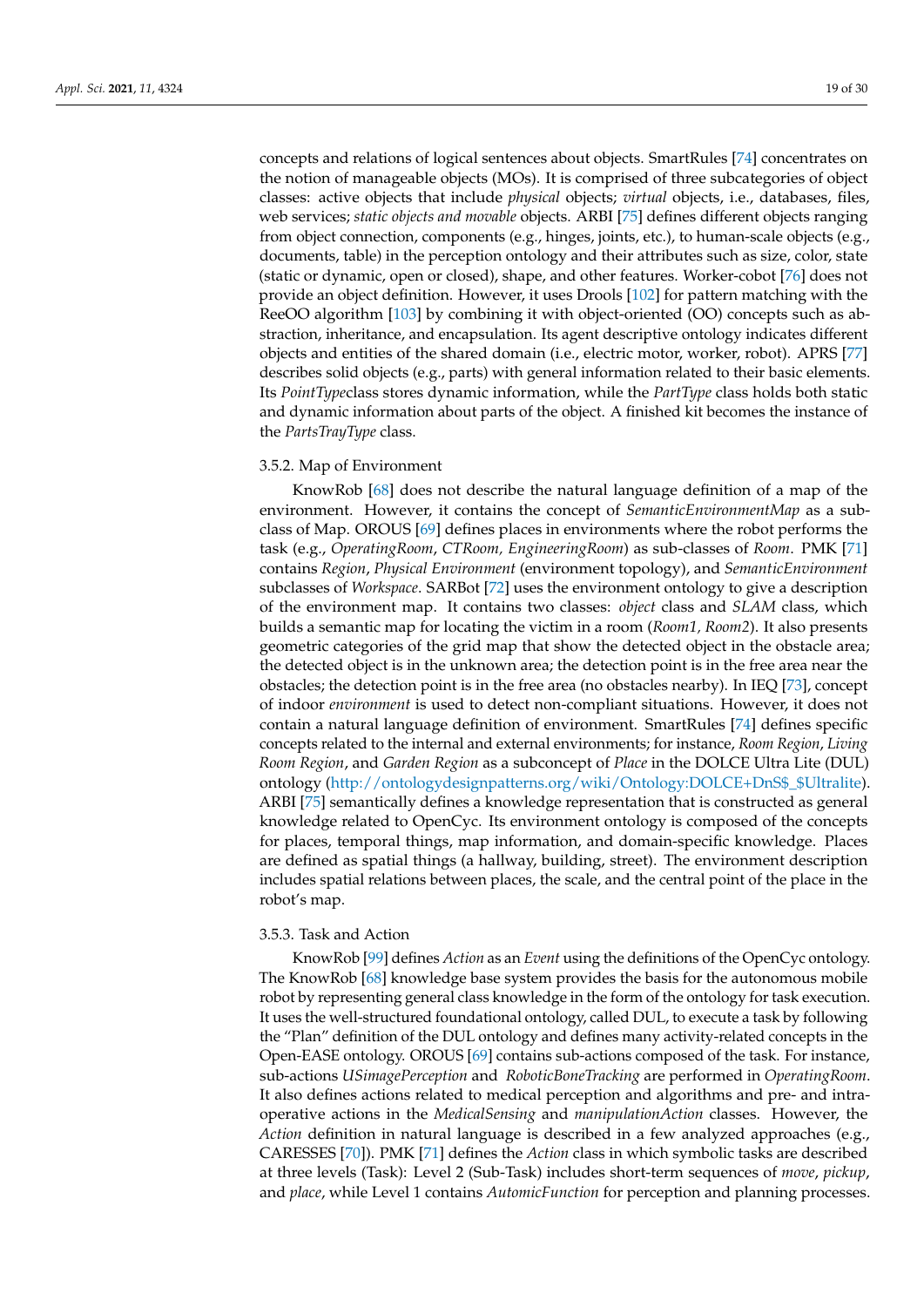SARBot [\[72\]](#page-27-14) uses the *TaskOntology* for search and rescue operations in which the task contains a subclass of the subtasks and atomic actions; for instance, *SearchTask*, *RescueTask*, and *RecognizeTask* are three tasks of *TaskOntology* in which *RescueTask* has three atomic actions: *PickUpVictim*, *GetOutVictim*, and *PutDownVictim*. In IEQ [\[73\]](#page-27-15), the *recommendation* ontology models the concepts and relationship for IEQ evaluation based on comfort standards and helps the robot to complete its task by giving suitable recommendations to the user. The SmartRules [\[74\]](#page-27-16) abstracts the information from lower level visual data into high-level entities for performing context-aware actions. It proposes *\_VisuaLMessage*, *\_MoveRobot*, and *\_EmergencyAlarm* to model the actions in the case of context change. The *Action* ontology of ARBI [\[75\]](#page-27-17) expresses the robot's actions, e.g., *moving*, *grabbing*, and *speaking* in service situations and inter-relations with other models for generating complex knowledge that assists the robot in action selection and event management. The actionontology also contains an *event* class that stores both recordable, as well as cognitive events and external recognized data in the form of event instances

Worker-cobot [\[76\]](#page-27-18) uses the *agent* ontology, which is divided into three categories to perform a task. The agent *structural* ontology expresses the relations (i.e., predicates) between the entities of HCA and facilitates better understanding, while the agent *administrative* ontology represents the operations or actions performed by the HCA entities (i.e., pump assembly, pick and place). We found only the name of ontologies related to tasks and actions, but the description of their classes was not given in [\[76\]](#page-27-18). APRS [\[77\]](#page-27-19) presents an *action* ontology for all the concepts required to support an action. It contains information for the automatic generation of the PDDL domain file and problem files required by the planner. The *capability* ontology represents the information related to the robot's capability such as performing assembly actions (i.e., pick-up-part, small-gear).

#### <span id="page-19-0"></span>*3.6. Reasoning Scope*

In this section, we compare the reasoning scope of the ontology-based selected KRSs listed in Table [9.](#page-19-1) Reasoning endows the robots with cognitive capabilities (shown in Table [8\)](#page-16-0) so that they can perform the task (Section [3.6.3\)](#page-21-0) autonomously and interact through visual (Section [3.6.1\)](#page-19-2) and voice (Section [3.6.2\)](#page-20-0) recognition skills, in real-world environments.

| <b>KRS</b>        | <b>Reasoning Scope</b>                                                                   |
|-------------------|------------------------------------------------------------------------------------------|
| <b>KnowROB</b>    | Hybrid reasoning, simulation-based reasoning, motion control reasoning                   |
| <b>OROSU</b>      | Action reasoning using HermiT and Pellet reasoners                                       |
| <b>CARESSES</b>   | Cultural knowledge-based reasoning                                                       |
| <b>PMK</b>        | Perceptual reasoning, reasoning for object features, situation analysis, and<br>planning |
| <b>SARbot</b>     | Task reasoning                                                                           |
| <b>IEO</b>        | Normative reasoning                                                                      |
| <b>SmartRules</b> | Reactive reasoning                                                                       |
| ARBI              | Logical reasoning                                                                        |
| Worker-cobot      | Reasoning for interaction                                                                |
| <b>APRS</b>       | Reasoning based on environmental knowledge                                               |

<span id="page-19-1"></span>**Table 9.** KRSs: reasoning scope.

# <span id="page-19-2"></span>3.6.1. Interaction Based on Visual Recognition

KnowRob [\[68\]](#page-27-10) recognizes high-level activities by acquiring knowledge from observations. In a study, Reference [\[104\]](#page-28-22) used KnowRob [\[99\]](#page-28-17) to present and reason about the knowledge of the detected object by linking the object recognition output with the mapping system. CARESSES [\[70\]](#page-27-12) interprets visual data acquired by the robot's sensor in the light of cultural knowledge. It also equips the robot with perceptual capabilities that include human emotion estimation (e.g., happiness, anger, etc.) and daily activity recognition (e.g., sitting, cleaning, etc.) The PMK [\[71\]](#page-27-13) detects the IDs of world entities and performs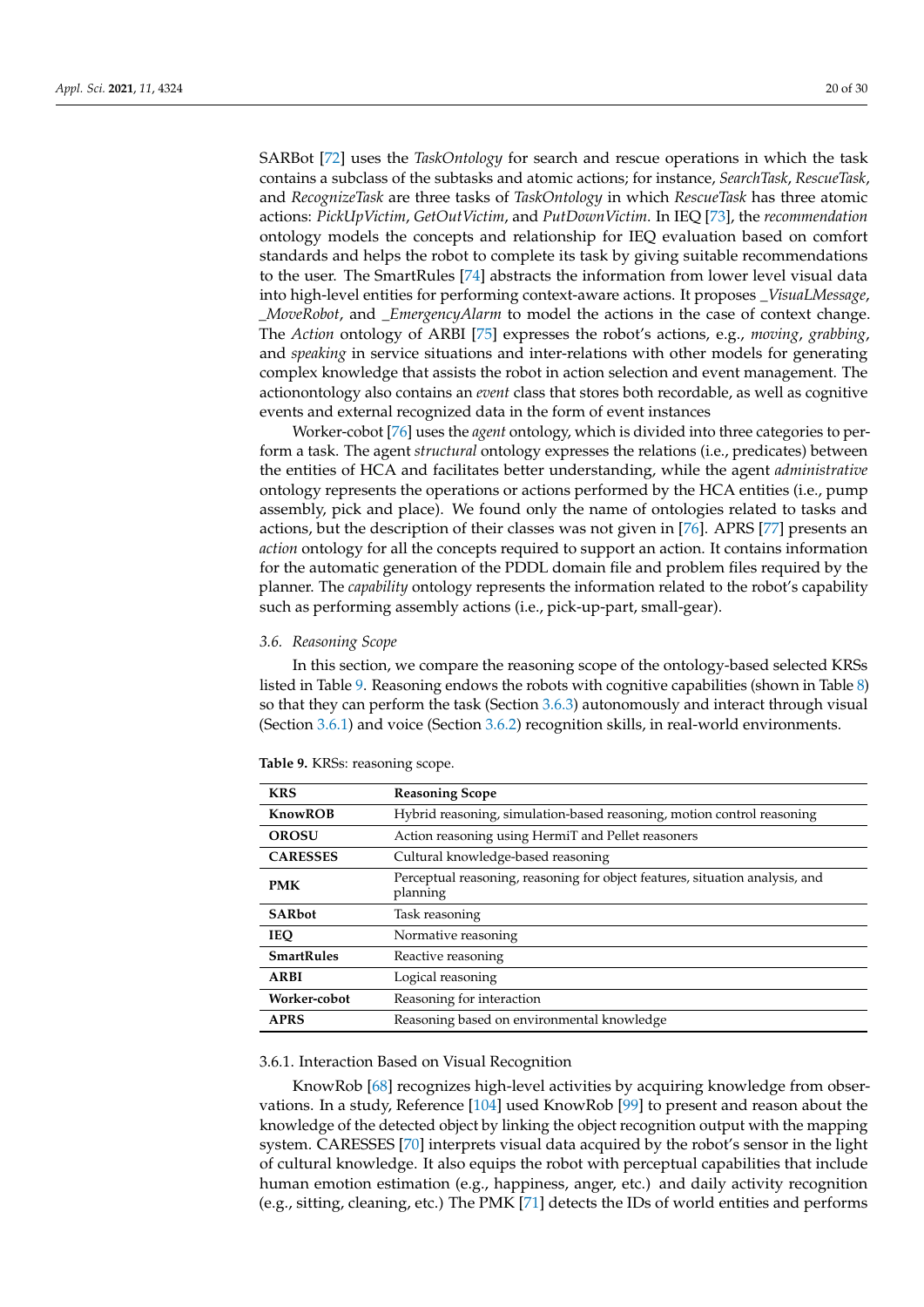pose estimation using tags. It builds domain knowledge by asserting perceptual data on PMK. Then, reasoning for perception is performed, which is related to algorithms and sensors, to respond to the queries. It extracts object features (e.g., color and dimensions) and provides reasoning on features. It also contains reasoning for situation analysis to evaluate the spatial relation of objects with others and generate agent-object relations that are used later for the planning process. SARbot [\[72\]](#page-27-14) enables the robot to have quick object recognition capabilities using QR codes, using a camera to scan the QR code of the target and detect it during research and rescue operations. It uses Bayesian reasoning to obtain the position of victims and semantic information by QR code recognition. SmartRules [\[74\]](#page-27-16) performs recognition tasks related to user detection, activity recognition, and fall detection. It recognizes the user's activities while cooking or preparing a meal and gives dietary advice. ARBI [\[75\]](#page-27-17) supports user recognition, which involves face detection, emotion estimation, and gender detection. The low-level extracted data are fastened to the knowledge. In addition to this, it also performs place recognition to identify the location where the interaction occurs. Worker-cobot [\[76\]](#page-27-18) enables the robot co-worker to achieve cooperative manufacturing through worker activity recognition, which is an essential step towards physical communication between human and robot. The two-fold benefits of recognition are: to help the robot acquire the worker status; and to help the worker establish physical communication with the co-bot during the manufacturing process. The recognition helps to perform a cooperative task more efficiently. The robot recognizes the object's picking and placing activity by the worker by detecting the natural body movements of worker and identifies the operation performed by him/her through the specific tools he/she is holding. In this scope, a prior work [\[105\]](#page-28-23) of [\[76\]](#page-27-18) added more flexibility by identifying worker hand gestures to communicate with the co-bot by defining two modes of gesture recognition. The explicit gesture recognition mode recognizes the gesture when a worker is directly commanding the co-bot, while the implicit gesture recognition detects specific gestures that notify the robot to perform a sequence of actions. The study in [\[106\]](#page-28-24) represented different hand gestures used by the worker to assist the human and co-bot intuitive communication. APRS [\[77\]](#page-27-19) updates the current state of the world by sensor processing (SP). It enables the robot to have object recognition capability for picking up and gripping the object. It also includes pose estimation of objects to be gripped. A failure in the context of task identification is recognized from the visual recognition system.

# <span id="page-20-0"></span>3.6.2. Interaction Based on Voice Recognition

CARESSES [\[70\]](#page-27-12) introduced reasoning based on cultural KB for efficient human-robot interaction and intelligent verbal communication with semantic comprehension to recognize relevant keywords. In the context of CARESSES, References [\[107](#page-28-25)[,108\]](#page-28-26) introduced two human-robot speech-based interaction scenarios involving cultural knowledge-based assumptions. IEQ [\[73\]](#page-27-15) endows the humanoid social robot with communication skills to interact with humans using dialog and speech recognition modules. The dialogue module enables the social robot Nao to communicate with the people living in an indoor environment and obtains their perception and preference about the environment through POE questionnaire. The speech recognition module uses Google speech recognition [\(https://venturebeat.com/2015/05/28/google-says-its-speech-recognition-techno](https://venturebeat.com/2015/05/28/google-says-its-speech-recognition-technology-now-has-only-an-8-word-error-rate/) [logy-now-has-only-an-8-word-error-rate/,](https://venturebeat.com/2015/05/28/google-says-its-speech-recognition-technology-now-has-only-an-8-word-error-rate/) [https://en.wikipedia.org/wiki/GOOG-411\)](https://en.wikipedia.org/wiki/GOOG-411) and the Speech-to Text [\(https://cloud.google.com/speech-to-text/docs/libraries\)](https://cloud.google.com/speech-to-text/docs/libraries) API service for converting recorded audio into text. It also allows the robot to perform several complex interactions related to the indoor environment of a building and its occupants such as building features (e.g., window size, etc.), user's features, preferences, and user's perception about the environment. ARBI [\[75\]](#page-27-17) provides human-robot interactive services with speech recognition and improves the natural understanding of user's utterances by grounding predicate information, which extracts user's utterances through the dialog management system. It handles the word-matching issue of grounding the non-pronoun words using the Google word2vec model.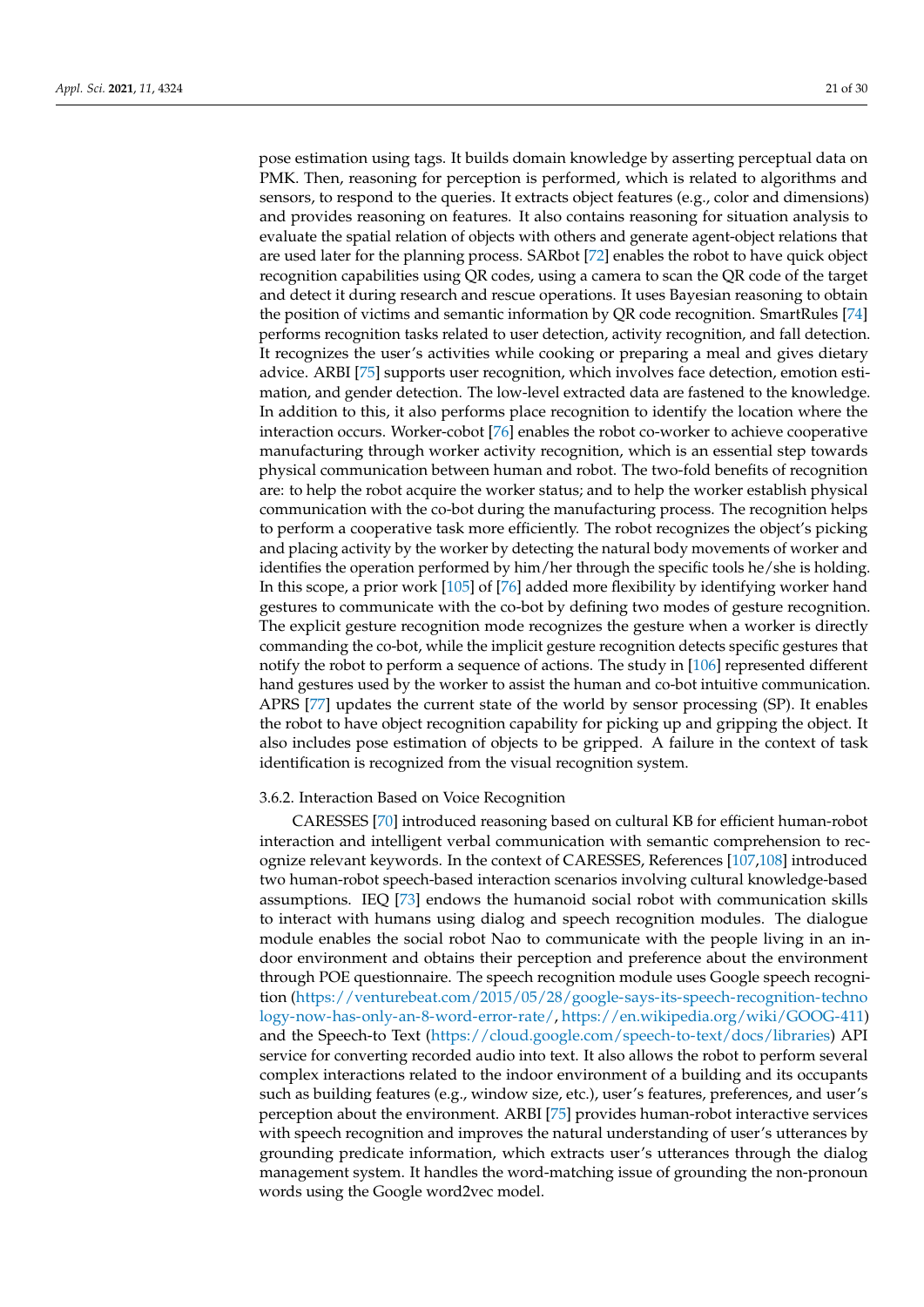# <span id="page-21-0"></span>3.6.3. Task Execution and Action Planning

Cognitive capabilities in a robot enable it to interpret task execution and actions. For this, a proper representation of the actions to perform specific tasks by the robot in the environment is essential, which has been included in most of the compared KR systems.

KnowRob [\[68\]](#page-27-10) uses motion control reasoning to provide tight coupling of action representation and executable motion descriptions for attaining competence in a manipulation task. It performs simulation-based reasoning to envisage the results of motion parametrization and plans for predicting the precise course of action. It avoids the frame problem, and compared to the logic like reasoning, it also has the advantage of capturing physical behavior. Besides, its knowledge representation about collisions and gravity is more generic than rules or manual knowledge. OROSU [\[69\]](#page-27-11) is designed to track action execution during orthopedic surgery. OROSU [\[69\]](#page-27-11) uses HermiT and Pellet reasoners to perform reasoning on the actions in the real scenario for performing surgical procedures, e.g., hip surgery. It uses Pellet to obtain the query output of the defined action, e.g., *obtain*3*D f emurModelFromUS* and *RoboticBoneTracking* for performing the tasks in the *OperatingRoom*. It accomplishes more complex queries using the HermiT reasoner, e.g., to obtain a 3D model from US images or robotic bone tracking to perform the task in the operating room. CARESSES [\[70\]](#page-27-12) enables the robot to match its behavior with the cultural identity of the user, which helps the robot to form its plan and execute the actions in a culturally aware manner for making appropriate decisions to achieve the goal. It uses constraint-based approaches [\[109\]](#page-28-27) for plan generation with a focus on cultural constraints and human-aware planning [\[110\]](#page-28-28). In the same direction, Reference [\[111\]](#page-29-0) used a constraintbased planner with cultural sensitivity [\[112\]](#page-29-1) to execute the robot's actions and maintain the states of the environment and people. PMK [\[71\]](#page-27-13) uses a fast-forward task-planning [\[95\]](#page-28-13) approach combined with physics-based motion planning [\[96\]](#page-28-14) in the TAMP module, which facilitates task planning and execution by providing a sequence of actions to the robot. PMK uses geometric reasoning, dynamic interactions, along with manipulation constraints to support this process. Its execution module performs the serving task. SARbot [\[72\]](#page-27-14) uses the JESS reasoner, which is a Java-based CLIPS reasoner [\[113\]](#page-29-2). It first reasons about the task according to SWRL rules and actual knowledge, then it performs the task by breaking it into automatic actions. It allows the robot to find the victim's location through inference and semantic information, while task reasoning is performed with JESS. IEQ [\[73\]](#page-27-15) enables the robot to execute human well-being tasks for visual, thermal, and acoustic comfort in the indoor environment. The Light\_Sound data acquisition module obtains and sends user's responses to the normative reasoner. The normative reasoner performs compliance evaluation with normative standards. Consequently, the robot gives suggestions to the user based on the compliance results and user's perceptions and preferences to solve possible discomfort in the indoor environment. The reasoning module in SmartRules [\[74\]](#page-27-16) executes actions based on contextual information. It allows reactive reasoning based on the closedworld assumption (CWA) and starts the reasoning process by converting SmartRules into the Drools [\[114\]](#page-29-3) inference engine. It uses RRC to process information from the abstraction layer and generates actions after the reasoning process. Then, the platform decodes these actions into actual commands that are sent to the actuators. In the context of a person's presence, but not near a display MO, an action is triggered by RRC to move the service robot to the person's location. It observes the person's presence in its internal map and moves to a position (*x*, *y*), and this enables the robot to perform the tasks such as asking the person if he/she needs any information or reminding the person to take medicine. If a fall is detected, RRC executes an alarm action to notify other family members. In ARBI [\[75\]](#page-27-17), actions range from physical behavior to complex tasks that involve guiding and reasoning. It implements a query interface consisting of four essential KB functions and ten knowledge query protocols. It uses the context reasoner to infer spatial and temporal information and stores the important ones in the knowledge base as static information. Worker-cobot [\[76\]](#page-27-18) takes cognitive actions in the assembly task distribution among the workers. If workers have assembled an equal number of products, then Drools starts the first task assignment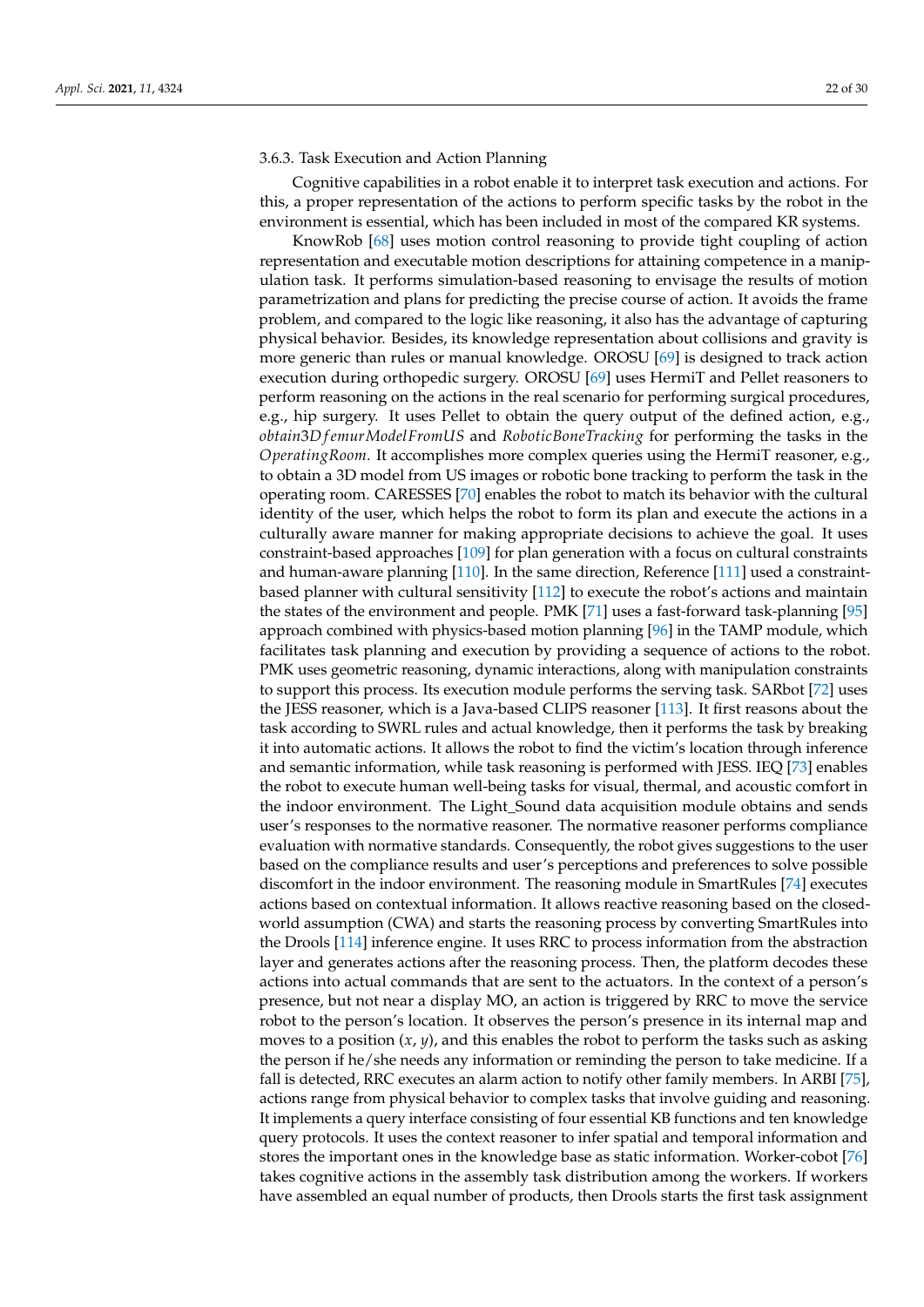operation randomly and keeps switching if this situation happens again. It reasons about the interaction between the order holon (OH) and operational research holons (ORHs) using a low-cost algorithm that is written in Drools. Drools obtains the balance in the assembly task distribution among the workers by following the business rules management system (BRMS). APRS [\[77\]](#page-27-19) enables the robot to perform the kitting process when the operator receives a command to start manufacturing activity. It then requests the task scheduler to act. The executor translates actions from the plan and continuously tracks the exaction status. Its *PickUpActionType* is a complex action that requires the ability to identify an object, measure the grip force, and determine whether the object is held firmly. If a failure occurs due to an object dropping in the kitting process, the executor aborts the plan and sends a status message to the operator for re-planning. The assembly action brings components together to the assembly station in kits, which contain the necessary parts (e.g., small gears) to complete the object assembly process.

# <span id="page-22-1"></span>*3.7. Limitations/Challenges*

We examined the ontology-based knowledge representation systems that have been implemented successfully in autonomous robots to perform tasks in industrial, domestic, and hospital environments. However, each robotic KRS has its drawback, described in Table [10.](#page-22-2) In addition to these limitations, an important issue in these KRSs is the lack of a standard for developing the ontology to represent the knowledge. Another common problem that needs to be addressed is accessibility. KRSs should be developed such that they can be easily accessed by developers all over the world for implementing in robotic applications.

<span id="page-22-2"></span>

| <b>KRS</b>         | <b>Research Gaps/Limitations</b>                                                                                                                                                                                                                                                                                                                                       |
|--------------------|------------------------------------------------------------------------------------------------------------------------------------------------------------------------------------------------------------------------------------------------------------------------------------------------------------------------------------------------------------------------|
| KnowRob            | Most of the works, however, focused on manipulation tasks only                                                                                                                                                                                                                                                                                                         |
| <b>OROSU</b>       | There is still a need for improvement for aligning medical and robotic ontologies due to the use of different upper<br>ontologies                                                                                                                                                                                                                                      |
| <b>CARESSES</b>    | The proposed usage of CARESSESS cultural knowledge at a large scale might be challenging in robots with a strong<br>bias; its cultural KB is built by hand with the help of experts                                                                                                                                                                                    |
| <b>PMK</b>         | Although it provides general knowledge, some concepts are not well defined such as context-aware temporal and<br>spatial relations, sensors' knowledge, and task representation                                                                                                                                                                                        |
| <b>SARbot</b>      | In a disaster SAR scenario, there is still a need to study the task planning for multiple heterogeneous robots in an<br>uncertain environment                                                                                                                                                                                                                          |
| <b>IEQ</b>         | To implement the IEQ, the environment should be robot-friendly, and the the user should have the correct<br>pronunciation for speech interaction with the robot                                                                                                                                                                                                        |
| <b>Smart Rules</b> | Some limitations of SmartRules include: the assumption of IoT objects known in advance; it does not deal with<br>novelty autonomously; it needs a better method to bridge the semantic gap between entity descriptions and their<br>representation; it does not support reasoning in the unfamiliar model using the current states of SmartRules and<br>$\mu$ -Concept |
| <b>ARBI</b>        | It requires extending the knowledge model to support a more socially relatable user experience                                                                                                                                                                                                                                                                         |
| Worker-cobot       | Its case study addresses only a few operation resources                                                                                                                                                                                                                                                                                                                |
| <b>APRS</b>        | The APRS project shows that despite significant efforts to improve agility in manufacturing kitting, more research is<br>needed to deal with action failures.                                                                                                                                                                                                          |

# **Table 10.** KRSs: Limitations.

# <span id="page-22-0"></span>**4. Summary**

In this section, we summarize the most relevant findings of knowledge representation systems, reviewed in our survey (Section [3\)](#page-6-0), in which ontologies have been used as a knowledge artifact. We investigated the approaches that enable the robots to have semantic skills. For this, ontology-based knowledge representation approaches that endow the robots with semantic understanding were explored and evaluated based on seven research questions and criteria. The first criterion concentrates on the application domain of the selected robotic KRS in which six robotic KRSs used for domestic tasks, two developed for medical robotics, while the remaining two designed for industrial robotics have been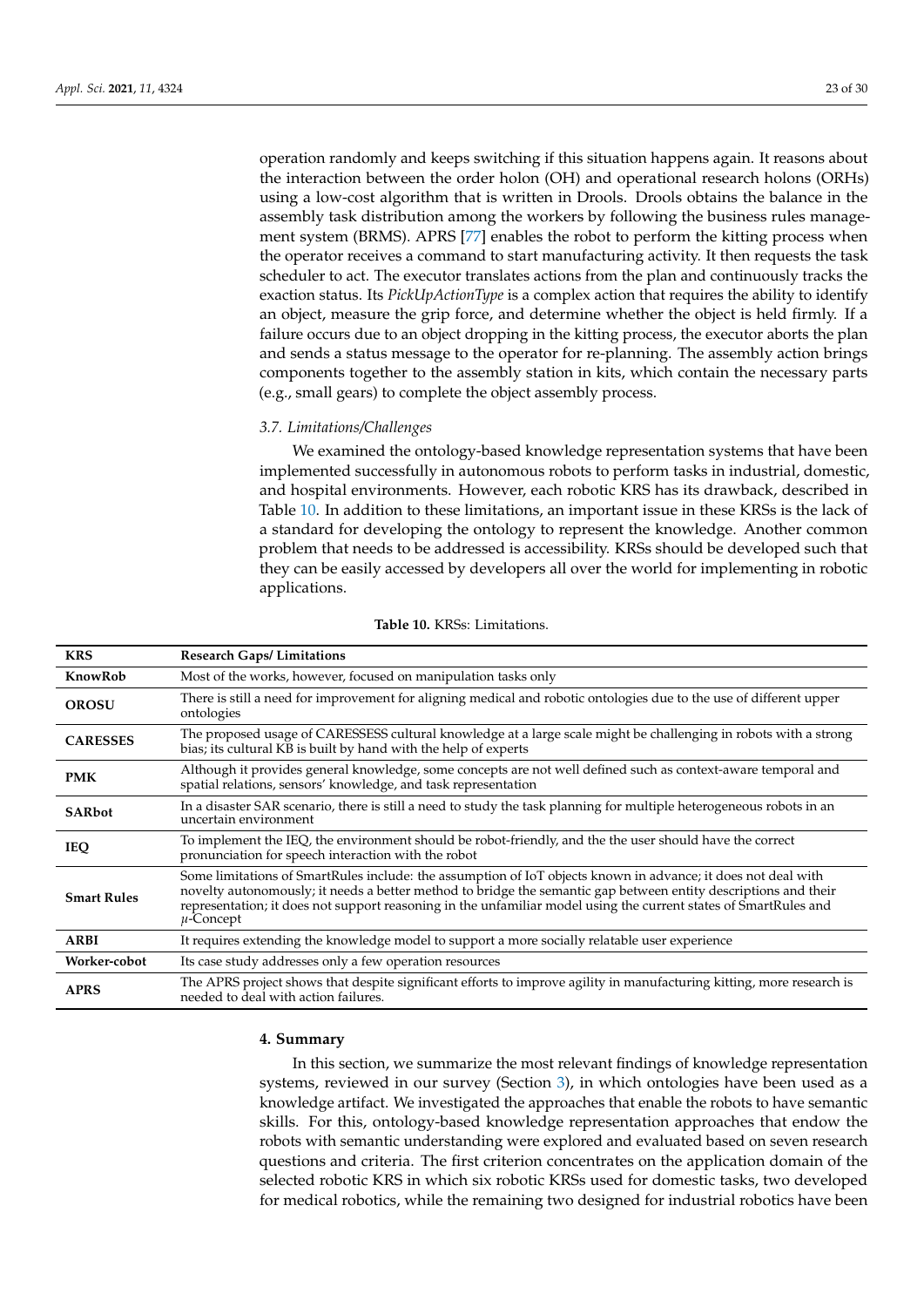explored. The other three criteria discuss the key idea and contribution, development tools, and architecture. The fifth criterion is concerned with the ontological scope. KnowRob, which is the first one, uses ontologies for KRS and is in fact well documented; meanwhile, other KR systems are more recent. OROSU is the first KRS that integrates robotic and surgical ontologies; however, it is not fully accessible and lacks the definitions to understand the terms. CARESSES's cultural KB contains hand-crafted ontologies that tend to be inflexible and complex, which needs to be addressed to make it more effective and efficient in sharing and porting of knowledge in the cultural domain. The sixth criterion is related to the reasoning scope of the ontologies for each robotic KRS, which demonstrates the support of the cognitive capabilities of the robot. Our review showed that ontology-based knowledge representation and reasoning endow the robots with a wide range of cognitive capabilities (e.g., including perceptional capabilities to estimate human emotions, recognize object and places, detect human actions and activities, planning and performing search and rescue operations). Based on the prior studies in this article, it can be reported that the efforts in these KRSs should be continued with the latest updates for reuse, and KRSs should be extended with more options to implement in new applications. In addition, more work is also required with the standard definitions and proper documentation of KRSs.

# **5. Discussion and Future Research Directions**

The comparison of the ontology-based KR systems in this article did not cover all the ontological components and cognitive capabilities of a KR-based robotic system, which is natural. To our knowledge, there is no fixed or definitive method that could completely address all the aspects of these kinds of ontologies in a review. However, considering their important aspects in our survey, we presented the summary of our evaluation results (described in Tables [8](#page-16-0) and [11\)](#page-23-0) for the knowledge base of ten systems in the robotic domain. Hence, the goal of our survey was to review novel, yet valuable recent research developments in ontology-based KR systems for roboticists.

**Table 11.** Summary of the evaluation results of ontology-based knowledge representation systems in seven dimensions.

<span id="page-23-0"></span>

| #  | <b>KRS</b>        | Applications                                               | Idea and<br>Contribution                     | Development<br>Tools                     | Architecture                                    | Ontology<br>Scope                                                              | Reasoning<br>Scope                                                                                     | Limitation(s)                    |
|----|-------------------|------------------------------------------------------------|----------------------------------------------|------------------------------------------|-------------------------------------------------|--------------------------------------------------------------------------------|--------------------------------------------------------------------------------------------------------|----------------------------------|
|    | KnowRob           | Table 3:<br>KRS:<br>Applications<br>and<br>Domain<br>Scope | Table 4:<br>KRS:<br>Idea and<br>Contribution | Table 5:<br>KRS:<br>Development<br>Tools | Table 6:<br>KRS:<br>Architectural<br>Components | Table 7:<br>KRS:<br>Ontology<br>Scope<br>Table 8:<br>Ontological<br>Components | Table 9:<br>KRS:<br>Reasoning<br>Scope<br>Table 8:<br>Reasoning<br>-based<br>Cognitive<br>Capabilities | Table 10:<br>KRS:<br>Limitations |
| 2  | <b>OROSU</b>      |                                                            |                                              |                                          |                                                 |                                                                                |                                                                                                        |                                  |
| 3  | <b>CARESSES</b>   |                                                            |                                              |                                          |                                                 |                                                                                |                                                                                                        |                                  |
| 4  | <b>PMK</b>        |                                                            |                                              |                                          |                                                 |                                                                                |                                                                                                        |                                  |
| 5  | SARbot            |                                                            |                                              |                                          |                                                 |                                                                                |                                                                                                        |                                  |
| 6  | IEQ               |                                                            |                                              |                                          |                                                 |                                                                                |                                                                                                        |                                  |
| 7  | <b>SmartRules</b> |                                                            |                                              |                                          |                                                 |                                                                                |                                                                                                        |                                  |
| 8  | ARBI              |                                                            |                                              |                                          |                                                 |                                                                                |                                                                                                        |                                  |
| 9  | Worker-<br>cobot  |                                                            |                                              |                                          |                                                 |                                                                                |                                                                                                        |                                  |
| 10 | <b>ARPS</b>       |                                                            |                                              |                                          |                                                 |                                                                                |                                                                                                        |                                  |

The analysis of ontology-based KR systems led us to the following potential areas for future research directions.

- The researchers are more focused on the development of ontologies in the field of knowledge representation, while the development of the mechanism lags.
- In the future, more research is needed towards the standardization and efficient implementation of ontology-based knowledge representation systems.
- We believe that along with the ontologies, future studies should also aim at the development of efficient queries and reasoning mechanisms that might be applied to many distributed ontologies with limited resources. In this direction, future work is certainly required to achieve a sustainable solution with a sound understanding of resources and quality.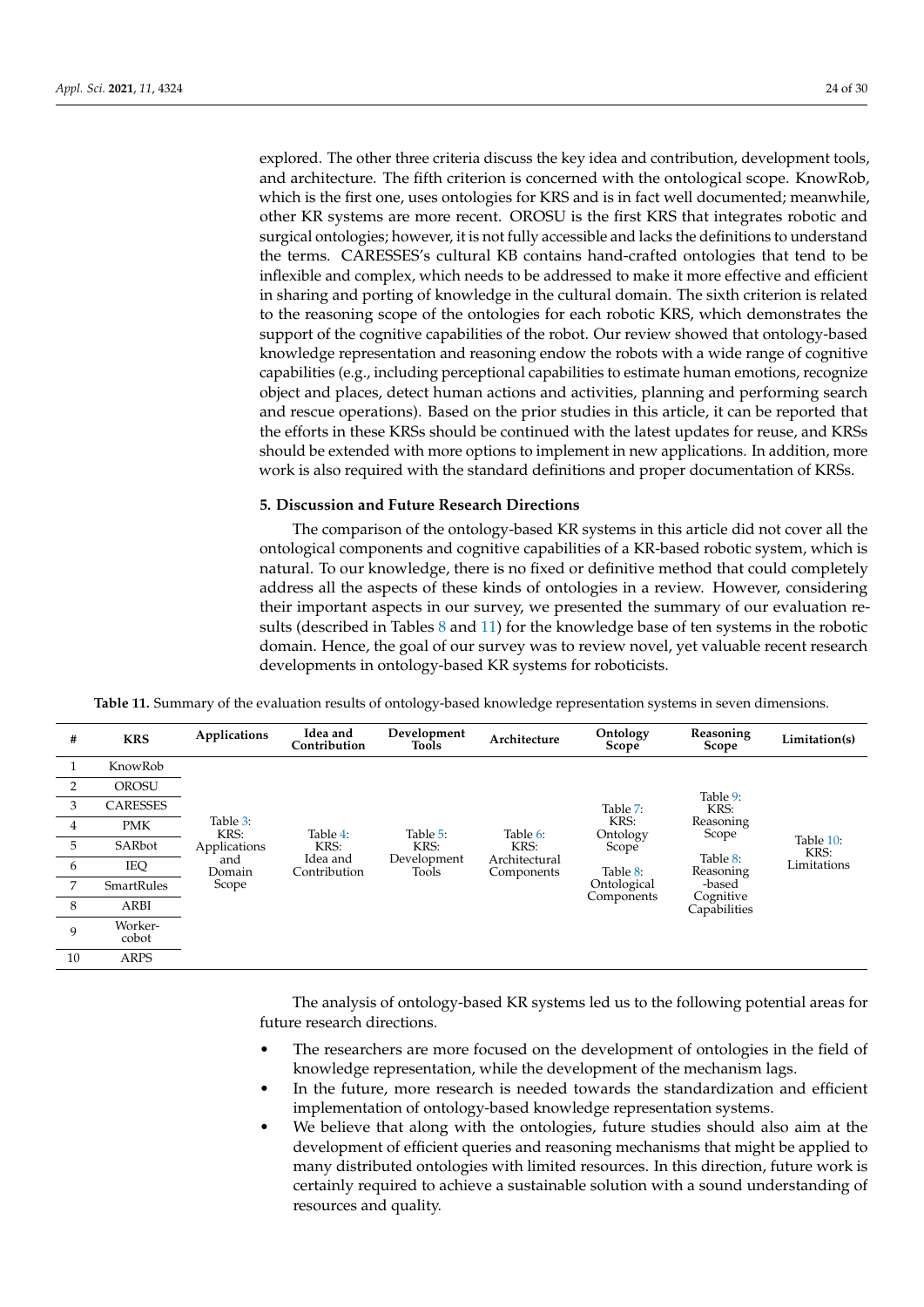- Besides, future research can be more beneficial towards robot autonomy if the potential effects of ontology-based KR systems with context awareness are considered more carefully.
- Looking forward, future research should be continued in more realistic settings for the development of culturally competent KRSs, which will endow the robots the ability to perform various complex tasks in dynamic environments by understanding the culture-specific needs and preferences.

To summarize our discussion, the results achieved in ontology-based KR systems for autonomous robotic systems so far seem tentative. Therefore, we highlighted the challenges and research gaps or limitations that require more work to be done in the future. It is expected that under the auspices of artificial intelligence, semantic web technology, and other accompanying ideas or visions, the development of this field with real-world robotic applications will continue to advance.

# <span id="page-24-6"></span>**6. Conclusions**

This survey was intended to show the recent developments in ontology-based knowledge representation systems for robotics that can lay the groundwork to inspire future research in this area. To summarize, in the present article, we began by enumerating the importance of ontology-based knowledge representation systems for robotics in domestic, hospital, and industrial environments. Then, in the context of social robots' capabilities, we focused on the recent publications related to robotic knowledge representation systems between the years 2014 and 2020. We selected ontology-based knowledge base systems for our survey using inclusion and exclusion criteria. Afterward, we evaluated them based on seven research questions and investigated their ideas and contributions that enable the robots to have semantic capabilities. In this context, our integrated overview of ontology-based semantic knowledge representation systems also paid special attention to their ontologies, reasoning capabilities, development tools, architecture, applications, and limitations. Finally, we concluded this paper with a discussion and suggested some promising research directions for future work.

**Author Contributions:** Conceptualization, S.M., S.-H.J., Y.G.R. and T.-Y.K.; Methodology, S.M., S.-H.J. and Y.G.R.; Validation, S.M., S.-H.J., Y.G.R. and T.-Y.K.; Formal analysis, S.M. and T.-Y.K.; Investigation, S.M., S.-H.B., E.-J.K. and K.-J.J.; Data curation, S.M., S.-H.J., Y.G.R., S.-H.B., E.-J.K. and K.-J.J.; Writing—original draft preparation, S.M., S.-H.J. and Y.G.R.; Writing—review and editing, S.M., S.-H.J., Y.G.R., S.-H.B., E.-J.K. and K.-J.J.; Visualization, S.M., S.-H.B., E.-J.K. and K.-J.J.; Supervision, T.-Y.K. All authors have read and agreed to the published version of the manuscript.

**Funding:** This research was supported by Korea Evaluation Institute of Industrial Technology(KEIT) funded by the Ministry of Trade, Industry & Energy (MOTIE) (No. 1415162820 and 1415164140).

**Conflicts of Interest:** The authors declare no conflict of interest.

## **References**

- <span id="page-24-0"></span>1. Olszewska, J.I.; Barreto, M.; Bermejo-Alonso, J.; Carbonera, J.; Chibani, A.; Fiorini, S.; Goncalves, P.; Habib, M.; Khamis, A.; Olivares, A.; et al. Ontology for autonomous robotics. In Proceedings of the 2017 26th IEEE International Symposium on Robot and Human Interactive Communication (RO-MAN), Lisbon, Portugal, 28 August 2017; pp. 189–194.
- <span id="page-24-1"></span>2. Bayat, B.; Bermejo-Alonso, J.; Carbonera, J.; Facchinetti, T.; Fiorini, S.; Goncalves, P.; Jorge, V.A.; Habib, M.; Khamis, A.; Melo, K.; et al. Requirements for building an ontology for autonomous robots. *Ind. Robot. Int. J.* **2016**, *43*, 469–480. [\[CrossRef\]](http://doi.org/10.1108/IR-02-2016-0059)
- <span id="page-24-2"></span>3. Caić, M.; Mahr, D.; Oderkerken-Schröder, G. Value of social robots in services: Social cognition perspective. *J. Serv. Mark.* 2019, *33*, 463–478. [\[CrossRef\]](http://dx.doi.org/10.1108/JSM-02-2018-0080)
- <span id="page-24-3"></span>4. Lim, G.H.; Suh, I.H.; Suh, H. Ontology-based unified robot knowledge for service robots in indoor environments. *IEEE Trans. Syst. Man Cybern. Part Syst. Hum.* **2010**, *41*, 492–509. [\[CrossRef\]](http://dx.doi.org/10.1109/TSMCA.2010.2076404)
- <span id="page-24-4"></span>5. Munir, K.; Anjum, M.S. The use of ontologies for effective knowledge modelling and information retrieval. *Appl. Comput. Inform.* **2018**, *14*, 116–126. [\[CrossRef\]](http://dx.doi.org/10.1016/j.aci.2017.07.003)
- <span id="page-24-5"></span>6. Olivares-Alarcos, A.; Beßler, D.; Khamis, A.; Goncalves, P.; Habib, M.K.; Bermejo-Alonso, J.; Barreto, M.; Diab, M.; Rosell, J.; Quintas, J.; et al. A review and comparison of ontology-based approaches to robot autonomy. *Knowl. Eng. Rev.* **2019**, *34*, e29. [\[CrossRef\]](http://dx.doi.org/10.1017/S0269888919000237)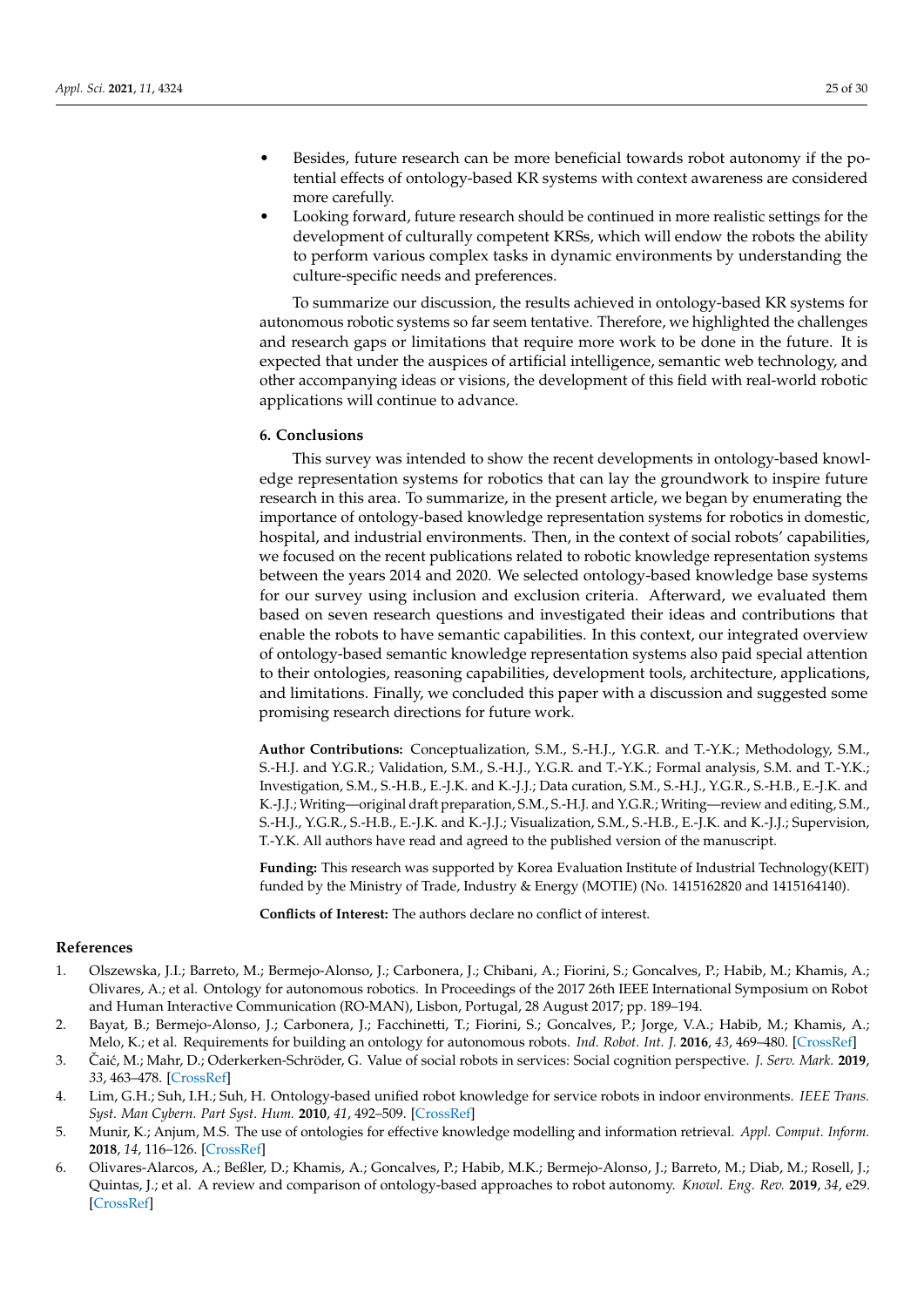- <span id="page-25-0"></span>7. Topp, E.A.; Stenmark, M.; Ganslandt, A.; Svensson, A.; Haage, M.; Malec, J. Ontology-Based Knowledge Representation for Increased Skill Reusability in Industrial Robots. In Proceedings of the 2018 IEEE/RSJ International Conference on Intelligent Robots and Systems (IROS), Madrid, Spain, 1–5 October 2018; pp. 5672–5678.
- <span id="page-25-1"></span>8. Azevedo, H.; Belo, J.P.R.; Romero, R.A. OntPercept: A Perception Ontology for Robotic Systems. In Proceedings of the 2018 IEEE Latin American Robotic Symposium, 2018 Brazilian Symposium on Robotics (SBR) and 2018 Workshop on Robotics in Education (WRE), Joao Pessoa, Brazil, 6–10 November 2018, pp. 469–475.
- <span id="page-25-2"></span>9. Joo, S.H.; Manzoor, S.; Rocha, Y.G.; Bae, S.H.; Lee, K.H.; Kuc, T.Y.; Kim, M. Autonomous navigation framework for intelligent robots based on a semantic environment modeling. *Appl. Sci.* **2020**, *10*, 3219. [\[CrossRef\]](http://dx.doi.org/10.3390/app10093219)
- <span id="page-25-3"></span>10. Manzoor, S.; Joo, S.H.; Rocha, Y.G.; Lee, H.U.; Kuc, T.Y. A Novel Semantic SLAM Framework for Humanlike High-Level Interaction and Planning in Global Environment. In Proceedings of the 1st International Workshop on the Semantic Descriptor, Semantic Modeling and Mapping for Humanlike Perception and Navigation of Mobile Robots toward Large Scale Long-Term Autonomy (SDMM1), Macau, China, 8 November 2019.
- <span id="page-25-4"></span>11. Ersen, M.; Oztop, E.; Sariel, S. Cognition-enabled robot manipulation in human environments: requirements, recent work, and open problems. *IEEE Robot. Autom. Mag.* **2017**, *24*, 108–122. [\[CrossRef\]](http://dx.doi.org/10.1109/MRA.2016.2616538)
- <span id="page-25-5"></span>12. Perzylo, A.; Somani, N.; Profanter, S.; Kessler, I.; Rickert, M.; Knoll, A. Intuitive instruction of industrial robots: Semantic process descriptions for small lot production. In Proceedings of the 2016 IEEE/rsj International Conference on Intelligent Robots and Systems (IROS), Daejeon Convention Center, DaeJeon, Korea, 9–14 October 2016; pp. 2293–2300.
- <span id="page-25-6"></span>13. Waibel, M.; Beetz, M.; Civera, J.; d'Andrea, R.; Elfring, J.; Galvez-Lopez, D.; Häussermann, K.; Janssen, R.; Montiel, J.; Perzylo, A.; et al. Roboearth. *IEEE Robot. Autom. Mag.* **2011**, *18*, 69–82. [\[CrossRef\]](http://dx.doi.org/10.1109/MRA.2011.941632)
- <span id="page-25-7"></span>14. Tenorth, M.; Beetz, M. KnowRob: A knowledge processing infrastructure for cognition-enabled robots. *Int. J. Robot. Res.* **2013**, *32*, 566–590. [\[CrossRef\]](http://dx.doi.org/10.1177/0278364913481635)
- <span id="page-25-8"></span>15. Beetz, M.; Tenorth, M.; Winkler, J. Open-ease. In Proceedings of the 2015 IEEE International Conference on Robotics and Automation (ICRA), Washington, DC, USA, 25–30 May 2015; pp. 1983–1990.
- <span id="page-25-9"></span>16. Saxena, A.; Jain, A.; Sener, O.; Jami, A.; Misra, D.K.; Koppula, H.S. Robobrain: Large-scale knowledge engine for robots. *arXiv* **2014**, arXiv:1412.0691.
- <span id="page-25-10"></span>17. Daruna, A.; Liu, W.; Kira, Z.; Chetnova, S. Robocse: Robot common sense embedding. In Proceedings of the 2019 International Conference on Robotics and Automation (ICRA), Montreal, QC, Canada, 20–24 May 2019; pp. 9777–9783.
- <span id="page-25-11"></span>18. Poux, F.; Ponciano, J.J. Self-Learning Ontology For Instance Segmentation of 3d Indoor Point Cloud. *Int. Arch. Photogramm. Remote Sens. Spat. Inf. Sci.* **2020**, *43*, 309–316. [\[CrossRef\]](http://dx.doi.org/10.5194/isprs-archives-XLIII-B2-2020-309-2020)
- <span id="page-25-12"></span>19. Kanjaruek, S.; Li, D.; Qiu, R.; Boonsim, N. Automated ontology framework for service robots. In Proceedings of the 2015 IEEE International Conference on Robotics and Biomimetics (ROBIO), Zhuhai, China, 6–9 December 2015; pp. 219–224.
- <span id="page-25-13"></span>20. Kanjaruek, S.; Li, D. Tracking Objects Robot for healthcare environments. In Proceedings of the 2017 IEEE International Conference on Internet of Things (iThings) and IEEE Green Computing and Communications (GreenCom) and IEEE Cyber, Physical and Social Computing (CPSCom) and IEEE Smart Data (SmartData), Exeter, UK, 21–23 June 2017; pp. 894–899.
- <span id="page-25-14"></span>21. Velardi, P.; Pazienza, M.T.; Fasolo, M. How to encode semantic knowledge: A method for meaning representation and computeraided acquisition. *Comput. Linguist.* **1991**, *17*, 153–170.
- <span id="page-25-15"></span>22. Gibaud, B.; Forestier, G.; Feldmann, C.; Ferrigno, G.; Gonçalves, P.; Haidegger, T.; Julliard, C.; Katić, D.; Kenngott, H.; Maier-Hein, L.; et al. Toward a standard ontology of surgical process models. *Int. J. Comput. Assist. Radiol. Surg.* **2018**, *13*, 1397–1408. [\[CrossRef\]](http://dx.doi.org/10.1007/s11548-018-1824-5)
- <span id="page-25-16"></span>23. Björkelund, A.; Bruyninckx, H.; Malec, J.; Nilsson, K.; Nugues, P. Knowledge for Intelligent Industrial Robots. In Proceedings of the AAAI Spring Symposium on Designing Intelligent Robots: Reintegrating AI, Palo Alto, CA, USA, 26 March 2012; Volume 12, p. 2.
- <span id="page-25-17"></span>24. Demir, K.A.; Döven, G.; Sezen, B. Industry 5.0 and human-robot co-working. *Procedia Comput. Sci.* **2019**, *158*, 688–695. [\[CrossRef\]](http://dx.doi.org/10.1016/j.procs.2019.09.104)
- <span id="page-25-18"></span>25. Skobelev, P.; Borovik, S.Y. On the way from Industry 4.0 to Industry 5.0: From digital manufacturing to digital society. *Ind. 4.0* **2017**, *2*, 307–311.
- <span id="page-25-19"></span>26. Sun, X.; Zhang, Y. A Review of Domain Knowledge Representation for Robot Task Planning. In Proceedings of the 2019 4th International Conference on Mathematics and Artificial Intelligence, Chengdu, China, 12–15 April 2019; pp. 176–183.
- <span id="page-25-20"></span>27. Thosar, M.; Zug, S.; Skaria, A.M.; Jain, A. A Review of Knowledge Bases for Service Robots in Household Environments. 2018; pp. 98–110. Available online: [https://www.researchgate.net/publication/328249457\\_A\\_Review\\_of\\_Knowledge\\_Bases\\_for\\_Servi](https://www.researchgate.net/publication/328249457_A_Review_of_Knowledge_Bases_for_Service_Robots_in_Household_Environments) [ce\\_Robots\\_in\\_Household\\_Environments](https://www.researchgate.net/publication/328249457_A_Review_of_Knowledge_Bases_for_Service_Robots_in_Household_Environments) (accessed on 29 April 2021).
- <span id="page-25-21"></span>28. Gouidis, F.; Vassiliades, A.; Patkos, T.; Argyros, A.; Bassiliades, N.; Plexousakis, D. A review on intelligent object perception methods combining knowledge-based reasoning and machine learning. *arXiv* **2019**, arXiv:1912.11861.
- <span id="page-25-22"></span>29. Stojanovic, L.; Schneider, J.; Maedche, A.; Libischer, S.; Studer, R.; Lumpp, T.; Abecker, A.; Breiter, G.; Dinger, J. The role of ontologies in autonomic computing systems. *IBM Syst. J.* **2004**, *43*, 598–616. [\[CrossRef\]](http://dx.doi.org/10.1147/sj.433.0598)
- <span id="page-25-23"></span>30. Bermejo-Alonso, J.; Sanz, R.; Rodríguez, M.; Hernández, C. Ontology-based engineering of autonomous systems. In Proceedings of the 2010 IEEE Sixth International Conference on Autonomic and Autonomous Systems, Cancun, Mexico, 7–13 March 2010; pp. 47–51.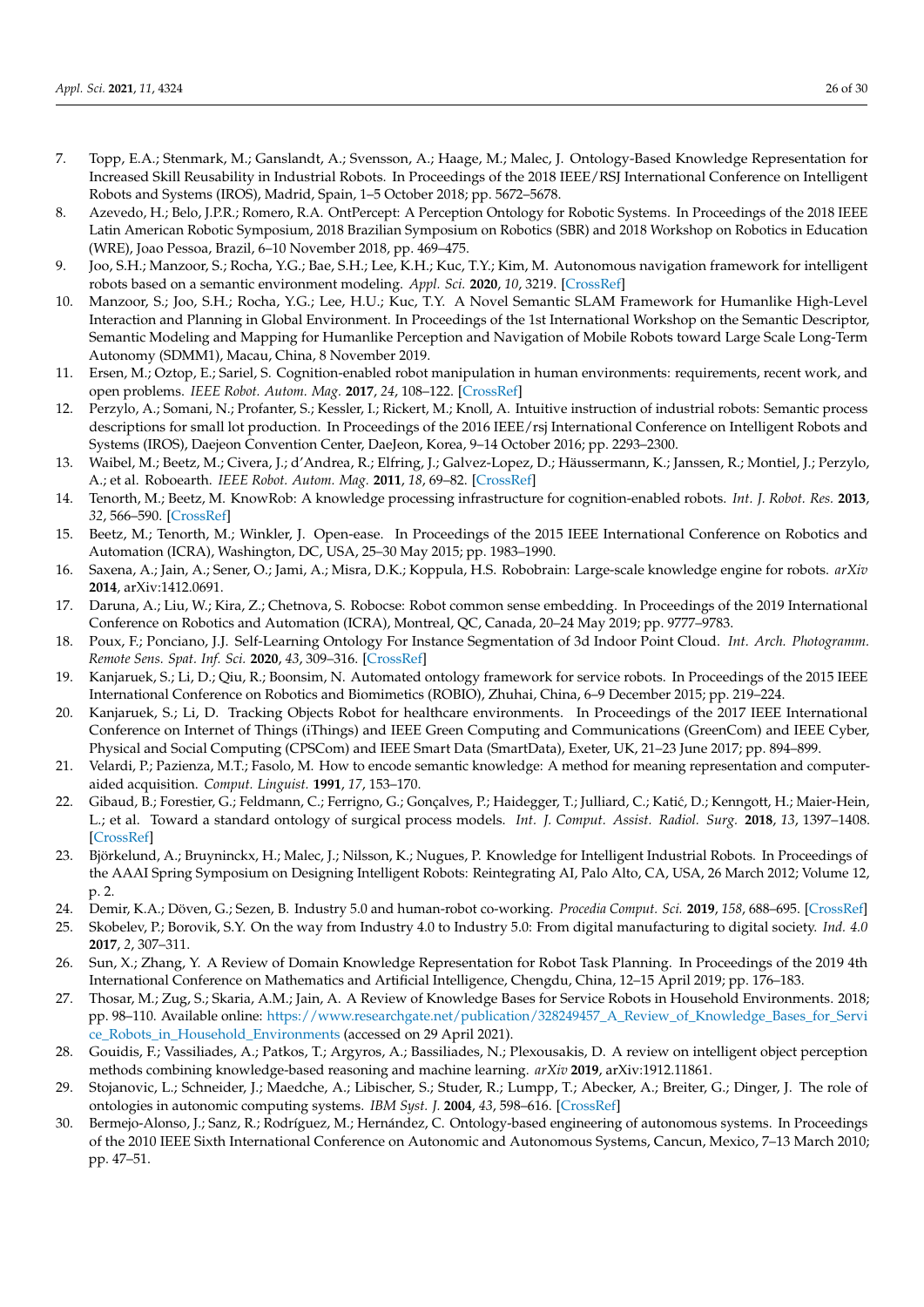- <span id="page-26-0"></span>31. Bermejo-Alonso, J.; Hernández, C.; Sanz, R. Model-based engineering of autonomous systems using ontologies and metamodels. In Proceedings of the 2016 IEEE International Symposium on Systems Engineering (ISSE), Edinburgh, UK, 21–26 July 2016; pp. 1–8.
- <span id="page-26-1"></span>32. Bermejo-Alonso, J.; Sanz, R.; Rodríguez, M.; Hernández, C. Ontology engineering for the autonomous systems domain. In *International Joint Conference on Knowledge Discovery, Knowledge Engineering, and Knowledge Management*; Springer: Berlin/Heidelberg, Germany, 2011; pp. 263–277.
- <span id="page-26-2"></span>33. Bozcuoğlu, A.K.; Kazhoyan, G.; Furuta, Y.; Stelter, S.; Beetz, M.; Okada, K.; Inaba, M. The exchange of knowledge using cloud robotics. *IEEE Robot. Autom. Lett.* **2018**, *3*, 1072–1079. [\[CrossRef\]](http://dx.doi.org/10.1109/LRA.2018.2794626)
- <span id="page-26-3"></span>34. de Freitas, E.P.; Olszewska, J.I.; Carbonera, J.L.; Fiorini, S.R.; Khamis, A.; Ragavan, S.V.; Barreto, M.E.; Prestes, E.; Habib, M.K.; Redfield, S.; et al. Ontological concepts for information sharing in cloud robotics. *J. Ambient. Intell. Humaniz. Comput.* **2020**, 1–12. [\[CrossRef\]](http://dx.doi.org/10.1007/s12652-020-02150-4)
- <span id="page-26-4"></span>35. Dogmus, Z.; Erdem, E.; Patoglu, V. RehabRobo-Onto: Design, development and maintenance of a rehabilitation robotics ontology on the cloud. *Robot. Comput. Integr. Manuf.* **2015**, *33*, 100–109. [\[CrossRef\]](http://dx.doi.org/10.1016/j.rcim.2014.08.010)
- <span id="page-26-5"></span>36. Balakirsky, S.; Kootbally, Z.; Schlenoff, C.; Kramer, T.; Gupta, S. An industrial robotic knowledge representation for kit building applications. In Proceedings of the 2012 IEEE/RSJ International Conference on Intelligent Robots and Systems, Vilamoura-Algarve, Portugal, 7–12 October 2012; pp. 1365–1370.
- <span id="page-26-6"></span>37. Schäfer, F.; Kriesten, R.; Chrenko, D.; Gechter, F. No need to learn from each other? Potentials of knowledge modeling in autonomous vehicle systems engineering towards new methods in multidisciplinary contexts. In Proceedings of the 2017 IEEE International Conference on Engineering, Technology and Innovation (ICE/ITMC), Madeira, Portugal, 27–29 June 2017; pp. 462–468.
- <span id="page-26-7"></span>38. Jäger, G.; Mueller, C.A.; Thosar, M.; Zug, S.; Birk, A. Towards robot-centric conceptual knowledge acquisition. *arXiv* **2018**, arXiv:1810.03583.
- <span id="page-26-8"></span>39. Beßler, D.; Koralewski, S.; Beetz, M. Knowledge Representation for Cognition- and Learning-enabled Robot Manipulation. Available online: [https://www.semanticscholar.org/paper/Knowledge-Representation-for-Cognition-and-Robot-Be%C3%9](https://www.semanticscholar.org/paper/Knowledge-Representation-for-Cognition-and-Robot-Be%C3%9Fler-Koralewski/a912517f69db6dd78f80c249320d5a781a67a70d) [Fler-Koralewski/a912517f69db6dd78f80c249320d5a781a67a70d](https://www.semanticscholar.org/paper/Knowledge-Representation-for-Cognition-and-Robot-Be%C3%9Fler-Koralewski/a912517f69db6dd78f80c249320d5a781a67a70d) (accessed on 29 April 2021).
- <span id="page-26-9"></span>40. Fischer, L.; Hasler, S.; Deigmöller, J.; Schnürer, T.; Redert, M.; Pluntke, U.; Nagel, K.; Senzel, C.; Ploennigs, J.; Richter, A.; et al. Which Tool to Use? Grounded Reasoning in Everyday Environments with Assistant Robots. CogRob@ KR. 2018; pp. 3–10. Available online: [https://www.semanticscholar.org/paper/Which-tool-to-use-Grounded-reasoning-in-everyday-Fischer-H](https://www.semanticscholar.org/paper/Which-tool-to-use-Grounded-reasoning-in-everyday-Fischer-Hasler/25c3841a905553a370f89d657f3376f63207dc3b) [asler/25c3841a905553a370f89d657f3376f63207dc3b](https://www.semanticscholar.org/paper/Which-tool-to-use-Grounded-reasoning-in-everyday-Fischer-Hasler/25c3841a905553a370f89d657f3376f63207dc3b) (accessed on 29 April 2021).
- <span id="page-26-10"></span>41. Pinacho, L.S.; Wich, A.; Yazdani, F.; Beetz, M. Acquiring knowledge of object arrangements from human examples for household robots. In *Joint German/Austrian Conference on Artificial Intelligence (Künstliche Intelligenz)*; Springer: Berlin/Heidelberg, Germany, 2018; pp. 131–138.
- <span id="page-26-11"></span>42. Yang, G.; Wang, S.; Yang, J. Desire-driven reasoning for personal care robots. *IEEE Access* **2019**, *7*, 75203–75212. [\[CrossRef\]](http://dx.doi.org/10.1109/ACCESS.2019.2921112)
- <span id="page-26-12"></span>43. Vassiliades, A.; Bassiliades, N.; Gouidis, F.; Patkos, T. A Knowledge Retrieval Framework for Household Objects and Actions with External Knowledge. In*International Conference on Semantic Systems*; Springer: Cham, Switzerland, 2020; pp. 36–52.
- <span id="page-26-13"></span>44. Gehrig, D.; Krauthausen, P.; Rybok, L.; Kuehne, H.; Hanebeck, U.D.; Schultz, T.; Stiefelhagen, R. Combined intention, activity, and motion recognition for a humanoid household robot. In Proceedings of the 2011 IEEE/RSJ International Conference on Intelligent Robots and Systems, San Francisco, CA, USA, 25–30 September 2011; pp. 4819–4825.
- <span id="page-26-14"></span>45. Patterson, D.J.; Fox, D.; Kautz, H.; Philipose, M. Fine-grained activity recognition by aggregating abstract object usage. In Proceedings of the Ninth IEEE International Symposium on Wearable Computers (ISWC'05), Osaka, Japan, 18–21 October 2005; pp. 44–51.
- <span id="page-26-15"></span>46. Ramirez-Amaro, K.; Beetz, M.; Cheng, G. Transferring skills to humanoid robots by extracting semantic representations from observations of human activities. *Artif. Intell.* **2017**, *247*, 95–118. [\[CrossRef\]](http://dx.doi.org/10.1016/j.artint.2015.08.009)
- <span id="page-26-16"></span>47. Lemaignan, S.; Warnier, M.; Sisbot, E.A.; Clodic, A.; Alami, R. Artificial cognition for social human–robot interaction: An implementation. *Artif. Intell.* **2017**, *247*, 45–69. [\[CrossRef\]](http://dx.doi.org/10.1016/j.artint.2016.07.002)
- <span id="page-26-17"></span>48. Agostini, A.; Torras, C.; Wörgötter, F. Learning weakly correlated cause–effects for gardening with a cognitive system. *Eng. Appl. Artif. Intell.* **2014**, *36*, 178–194. [\[CrossRef\]](http://dx.doi.org/10.1016/j.engappai.2014.07.017)
- <span id="page-26-18"></span>49. Agostini, A.; Torras, C.; Wörgötter, F. Efficient interactive decision making framework for robotic applications. *Artif. Intell.* **2017**, *247*, 187–212. [\[CrossRef\]](http://dx.doi.org/10.1016/j.artint.2015.04.004)
- <span id="page-26-19"></span>50. Potaov, A. Enabling Cognitive Visual Question Answering. Available online: [https://blog.singularitynet.io/enabling-cognitive](https://blog.singularitynet.io/enabling-cognitive-visual-question-answering-a93febd454a7)[visual-question-answering-a93febd454a7](https://blog.singularitynet.io/enabling-cognitive-visual-question-answering-a93febd454a7) (accessed on 8 March 2021).
- <span id="page-26-20"></span>51. He, B.; Xia, M.; Yu, X.; Jian, P.; Meng, H.; Chen, Z. An educational robot system of visual question answering for preschoolers. In Proceedings of the 2017 IEEE 2nd International Conference on Robotics and Automation Engineering (ICRAE), Shanghai, China, 29–31 December 2017; pp. 441–445.
- <span id="page-26-21"></span>52. Keren, G.; Fridin, M. Kindergarten Social Assistive Robot (KindSAR) for children's geometric thinking and metacognitive development in preschool education: A pilot study. *Comput. Hum. Behav.* **2014**, *35*, 400–412. [\[CrossRef\]](http://dx.doi.org/10.1016/j.chb.2014.03.009)
- <span id="page-26-22"></span>53. Ren, S.; He, K.; Girshick, R.; Sun, J. Faster r-cnn: Towards real-time object detection with region proposal networks. *arXiv* **2015**, arXiv:1506.01497.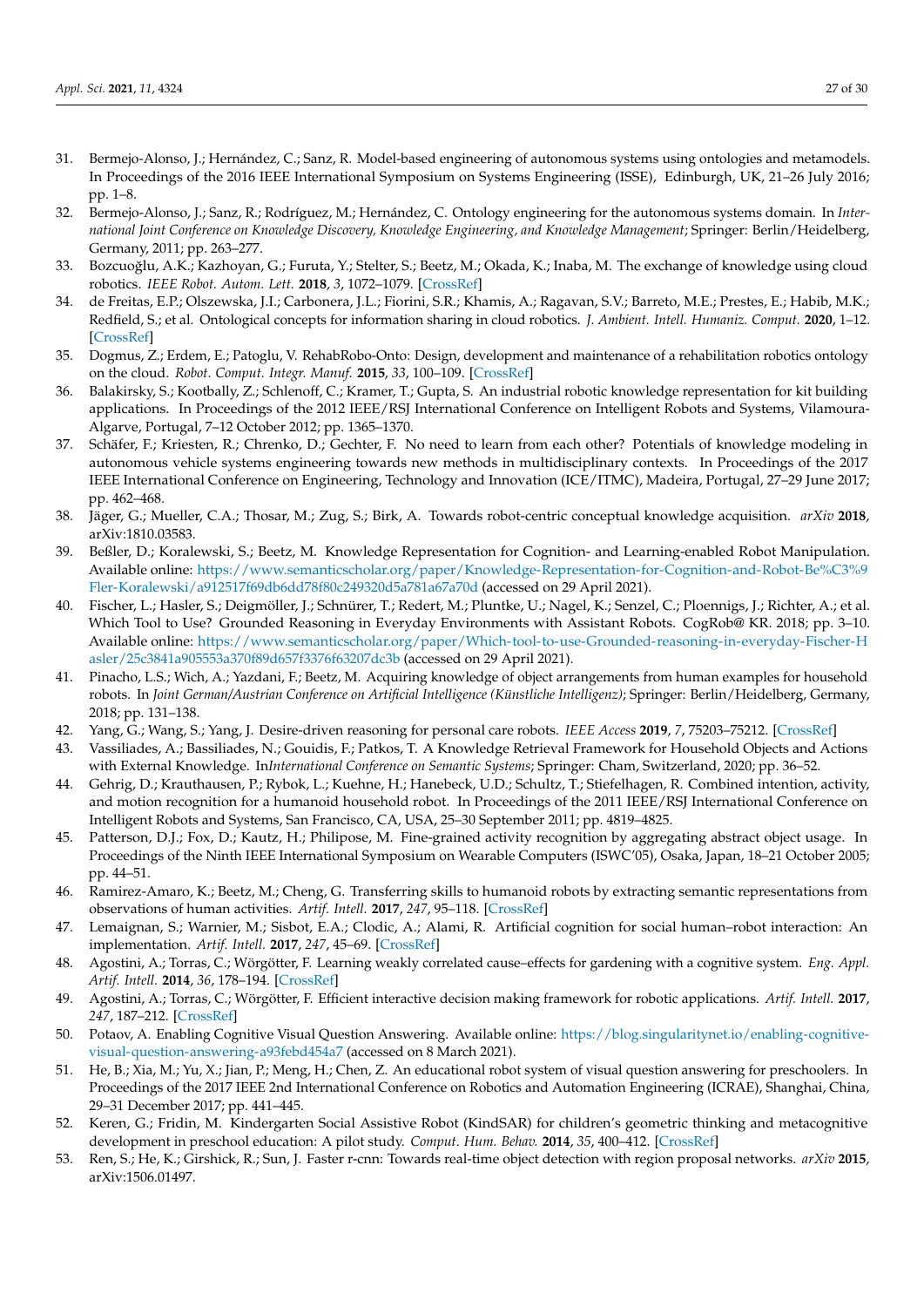- <span id="page-27-0"></span>54. Li, G.; Su, H.; Zhu, W. Incorporating external knowledge to answer open-domain visual questions with dynamic memory networks. *arXiv* **2017**, arXiv:1712.00733.
- 55. Narasimhan, M.; Schwing, A.G. Straight to the facts: Learning knowledge base retrieval for factual visual question answering. In Proceedings of the European Conference on Computer Vision (ECCV), Munich, Germany, 8–14 September 2018; pp. 451–468.
- 56. Wang, P.; Wu, Q.; Shen, C.; Hengel, A.v.d.; Dick, A. Explicit knowledge-based reasoning for visual question answering. *arXiv* **2015**, arXiv:1511.02570.
- <span id="page-27-1"></span>57. Wu, Q.; Wang, P.; Shen, C.; Dick, A.; Van Den Hengel, A. Ask me anything: Free-form visual question answering based on knowledge from external sources. In Proceedings of the IEEE Conference on Computer Vision and Pattern, Recognition, Las Vegas, NV, USA, 27–30 June 2016; pp. 4622–4630.
- <span id="page-27-2"></span>58. Shah, S.; Mishra, A.; Yadati, N.; Talukdar, P.P. Kvqa: Knowledge-aware visual question answering. In Proceedings of the AAAI Conference on Artificial Intelligence, Honolulu, Hi, USA, 27 January–1 February 2019; Volume 33, pp. 8876–8884.
- <span id="page-27-3"></span>59. Wu, Q.; Teney, D.; Wang, P.; Shen, C.; Dick, A.; van den Hengel, A. Visual question answering: A survey of methods and datasets. *Comput. Vis. Image Underst.* **2017**, *163*, 21–40. [\[CrossRef\]](http://dx.doi.org/10.1016/j.cviu.2017.05.001)
- <span id="page-27-4"></span>60. Malinowski, M.; Rohrbach, M.; Fritz, M. Ask your neurons: A neural-based approach to answering questions about images. In Proceedings of the IEEE International Conference on Computer Vision, Santiago, Chile, 7–13 December 2015; pp. 1–9.
- <span id="page-27-5"></span>61. Ma, L.; Lu, Z.; Li, H. Learning to answer questions from image using convolutional neural network. In Proceedings of the AAAI Conference on Artificial Intelligence, Phoenix, AZ, USA, 12–17 February 2016; Volume 30.
- <span id="page-27-6"></span>62. Zhu, Y.; Groth, O.; Bernstein, M.; Fei-Fei, L. Visual7w: Grounded question answering in images. In Proceedings of the IEEE Conference on Computer Vision and Pattern Recognition, Las Vegas, NV, USA, 27–30 June 2016; pp. 4995–5004.
- 63. Xu, H.; Saenko, K. Ask, attend and answer: Exploring question-guided spatial attention for visual question answering. In*European Conference on Computer Vision*; Springer: Berlin/Heidelberg, Germany, 2016; pp. 451–466.
- 64. Chen, K.; Wang, J.; Chen, L.C.; Gao, H.; Xu, W.; Nevatia, R. Abc-cnn: An attention based convolutional neural network for visual question answering. *arXiv* **2015**, arXiv:1511.05960.
- <span id="page-27-7"></span>65. Yang, Z.; He, X.; Gao, J.; Deng, L.; Smola, A. Stacked attention networks for image question answering. In Proceedings of the IEEE Conference on Computer Vision and Pattern Recognition, Las Vegas, NV, USA, 27–30 June 2016; pp. 21–29.
- <span id="page-27-8"></span>66. Deng, J.; Dong, W.; Socher, R.; Li, L.J.; Li, K.; Fei-Fei, L. Imagenet: A large-scale hierarchical image database. In Proceedings of the 2009 IEEE Conference on Computer Vision and Pattern Recognition, Miami, FL, USA, 20–25 June 2009; pp. 248–255.
- <span id="page-27-9"></span>67. Lin, T.Y.; Maire, M.; Belongie, S.; Hays, J.; Perona, P.; Ramanan, D.; Dollár, P.; Zitnick, C.L. Microsoft coco: Common objects in context. In*European Conference on Computer Vision*; Springer: Berlin/Heidelberg, Germany, 2014; pp. 740–755.
- <span id="page-27-10"></span>68. Beetz, M.; Beßler, D.; Haidu, A.; Pomarlan, M.; Bozcuoğlu, A.K.; Bartels, G. Know rob 2.0—A 2nd generation knowledge processing framework for cognition-enabled robotic agents. In Proceedings of the 2018 IEEE International Conference on Robotics and Automation (ICRA), Brisbane, Australia, 21–25 May 2018; pp. 512–519.
- <span id="page-27-11"></span>69. Gonçalves, P.J.; Torres, P.M. Knowledge representation applied to robotic orthopedic surgery. *Robot. Comput.-Integr. Manuf.* **2015**, *33*, 90–99. [\[CrossRef\]](http://dx.doi.org/10.1016/j.rcim.2014.08.014)
- <span id="page-27-12"></span>70. Bruno, B.; Chong, N.Y.; Kamide, H.; Kanoria, S.; Lee, J.; Lim, Y.; Pandey, A.K.; Papadopoulos, C.; Papadopoulos, I.; Pecora, F.; et al. The CARESSES EU-Japan project: Making assistive robots culturally competent. In *Italian Forum of Ambient Assisted Living*; Springer: Berlin/Heidelberg, Germany, 2017; pp. 151–169.
- <span id="page-27-13"></span>71. Diab, M.; Akbari, A.; Ud Din, M.; Rosell, J. PMK—A Knowledge Processing Framework for Autonomous Robotics Perception and Manipulation. *Sensors* **2019**, *19*, 1166. [\[CrossRef\]](http://dx.doi.org/10.3390/s19051166) [\[PubMed\]](http://www.ncbi.nlm.nih.gov/pubmed/30866544)
- <span id="page-27-14"></span>72. Sun, X.; Zhang, Y.; Chen, J. High-Level Smart Decision Making of a Robot Based on Ontology in a Search and Rescue Scenario. *Future Internet* **2019**, *11*, 230. [\[CrossRef\]](http://dx.doi.org/10.3390/fi11110230)
- <span id="page-27-15"></span>73. Ribino, P.; Bonomolo, M.; Lodato, C.; Vitale, G. A Humanoid Social Robot Based Approach for Indoor Environment Quality Monitoring and Well-Being Improvement. *Int. J. Soc. Robot.* **2020**, *13*, 277–296. [\[CrossRef\]](http://dx.doi.org/10.1007/s12369-020-00638-9)
- <span id="page-27-16"></span>74. Sabri, L.; Bouznad, S.; Rama Fiorini, S.; Chibani, A.; Prestes, E.; Amirat, Y. An integrated semantic framework for designing context-aware Internet of Robotic Things systems. *Integr. Comput.-Aided Eng.* **2018**, *25*, 137–156. [\[CrossRef\]](http://dx.doi.org/10.3233/ICA-170559)
- <span id="page-27-17"></span>75. Chang, D.S.; Cho, G.H.; Choi, Y.S. Ontology-based knowledge model for human-robot interactive services. In Proceedings of the 35th Annual ACM Symposium on Applied Computing, Brno, Czech Republic, 30 March–3 April 2020; pp. 2029–2038.
- <span id="page-27-18"></span>76. Sadik, A.R.; Urban, B. An ontology-based approach to enable knowledge representation and reasoning in worker-cobot agile manufacturing. *Future Internet* **2017**, *9*, 90. [\[CrossRef\]](http://dx.doi.org/10.3390/fi9040090)
- <span id="page-27-19"></span>77. Kootbally, Z.; Kramer, T.R.; Schlenoff, C.; Gupta, S.K. Implementation of an ontology-based approach to enable agility in kit building applications. *Int. J. Semant. Comput.* **2018**, *12*, 5–24. [\[CrossRef\]](http://dx.doi.org/10.1142/S1793351X18400019)
- <span id="page-27-20"></span>78. Gonçalves, P. Towards an ontology for orthopaedic surgery, application to hip resurfacing. In Proceedings of the Hamlyn Symposium on Medical Robotics, London, UK, 22–25 June 2013; pp. 61–62.
- <span id="page-27-21"></span>79. Diab, M.; Akbari, A.; Rosell, J. An ontology framework for physics-based manipulation planning. In *Iberian Robotics Conference*; Springer: Berlin/Heidelberg, Germany, 2017; pp. 452–464.
- <span id="page-27-22"></span>80. Zhao, J.; Gao, J.; Zhao, F.; Liu, Y. A search-and-rescue robot system for remotely sensing the underground coal mine environment. *Sensors* **2017**, *17*, 2426. [\[CrossRef\]](http://dx.doi.org/10.3390/s17102426)
- <span id="page-27-23"></span>81. Bujari, A.; Calafate, C.T.; Cano, J.C.; Manzoni, P.; Palazzi, C.E.; Ronzani, D. A location-aware waypoint-based routing protocol for airborne DTNs in search and rescue scenarios. *Sensors* **2018**, *18*, 3758. [\[CrossRef\]](http://dx.doi.org/10.3390/s18113758)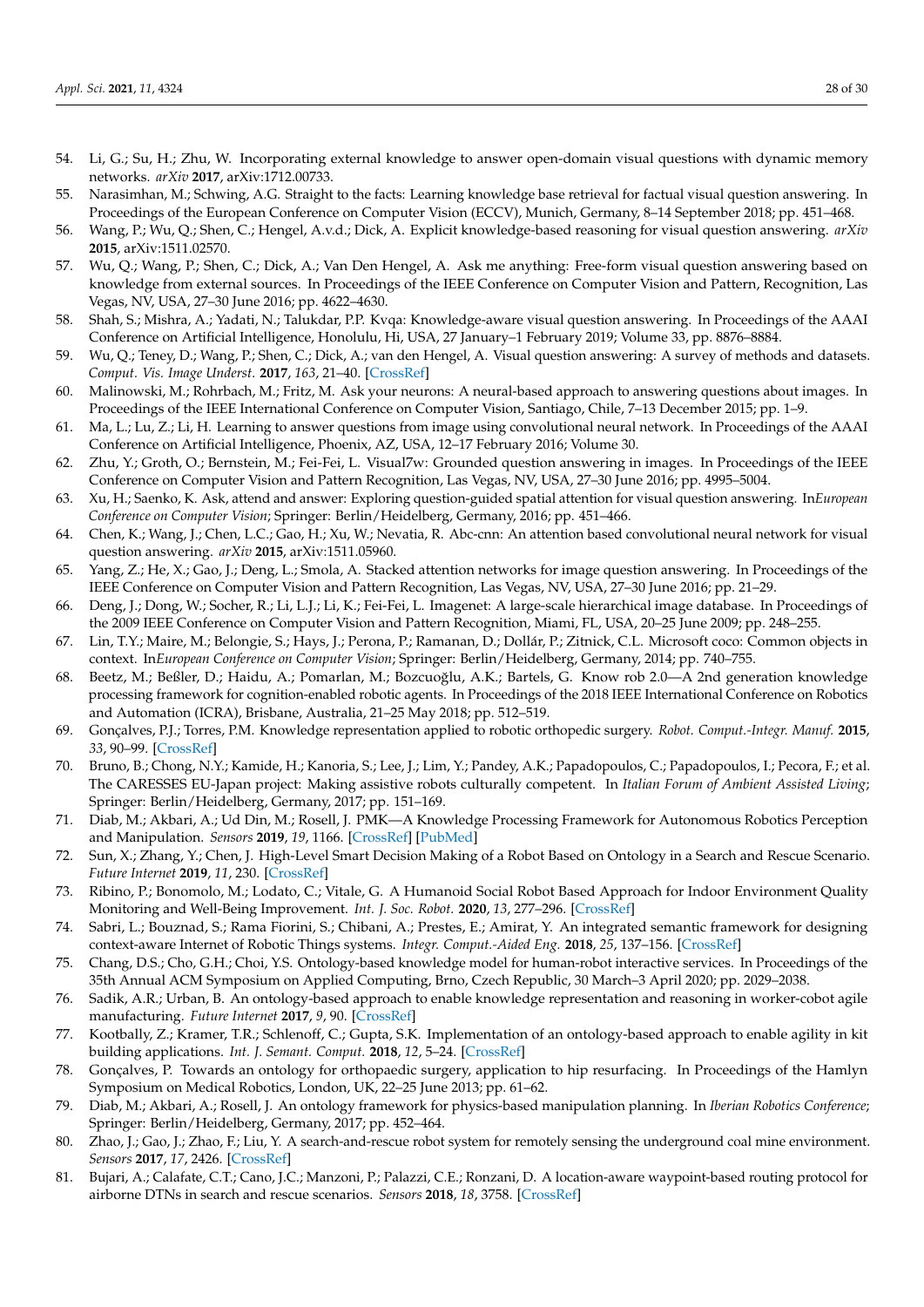- <span id="page-28-0"></span>82. Matarić, M.J. Socially assistive robotics: Human augmentation versus automation. *Sci. Robot.* 2017, 2, eaam5410. [\[CrossRef\]](http://dx.doi.org/10.1126/scirobotics.aam5410) [\[PubMed\]](http://www.ncbi.nlm.nih.gov/pubmed/33157869)
- <span id="page-28-1"></span>83. Rossi, S.; Staffa, M.; Tamburro, A. Socially assistive robot for providing recommendations: Comparing a humanoid robot with a mobile application. *Int. J. Soc. Robot.* **2018**, *10*, 265–278. [\[CrossRef\]](http://dx.doi.org/10.1007/s12369-018-0469-4)
- <span id="page-28-2"></span>84. Choi, J.H.; Lee, K. Investigation of the feasibility of POE methodology for a modern commercial office building. *Build. Environ.* **2018**, *143*, 591–604. [\[CrossRef\]](http://dx.doi.org/10.1016/j.buildenv.2018.07.049)
- <span id="page-28-3"></span>85. McGuinness, D.L.; Van Harmelen, F. OWL web ontology language overview. *W3C Recomm.* **2004**, *10*, 2004.
- <span id="page-28-4"></span>86. Wielemaker, J.; Schrijvers, T.; Triska, M.; Lager, T. Swi-prolog. *arXiv* **2010**, arXiv:1011.5332.
- <span id="page-28-5"></span>87. Quigley, M.; Conley, K.; Gerkey, B.; Faust, J.; Foote, T.; Leibs, J.; Wheeler, R.; Ng, A.Y. ROS: An open-source Robot Operating System. In Proceedings of the ICRA Workshop on Open Source Software, Kobe, Japan, 12 May 2009; Volume 3, p. 5.
- <span id="page-28-6"></span>88. Bordini, R.H.; Hübner, J.F. BDI agent programming in AgentSpeak using Jason. In*International Workshop on Computational Logic in Multi-Agent Systems*; Springer: Berlin/Heidelberg, Germany, 2005; pp. 143–164.
- <span id="page-28-8"></span><span id="page-28-7"></span>89. AgentSpeak, A.R. AgentSpeak (L): BDI agents speak out in a logical computable language. *Aust. Artif. Intell. Inst.* **1996**, *1*, 42–55. 90. Amarilli, F.; Amigoni, F.; Fugini, M.G.; Zarri, G.P. A semantic-rich approach to IoT using the generalized world entities paradigm.
- <span id="page-28-9"></span>In *Manag. Web Things*; Elsevier: Amsterdam, The Netherlands, 2017; pp. 105–147. 91. Bellifemine, F.; Bergenti, F.; Caire, G.; Poggi, A. JADE—A java agent development framework. In *Multi-Agent Programming*;
- <span id="page-28-10"></span>Springer: Berlin/Heidelberg, Germany, 2005; pp. 125–147. 92. Chaib-draa, B.; Dignum, F. Trends in agent communication language. *Comput. Intell.* **2002**, *18*, 89–101. [\[CrossRef\]](http://dx.doi.org/10.1111/1467-8640.00184)
- <span id="page-28-11"></span>93. Prestes, E.; Carbonera, J.L.; Fiorini, S.R.; Jorge, V.A.; Abel, M.; Madhavan, R.; Locoro, A.; Goncalves, P.; Barreto, M.E.; Habib, M.; et al. Towards a core ontology for robotics and automation. *Robot. Auton. Syst.* **2013**, *61*, 1193–1204. [\[CrossRef\]](http://dx.doi.org/10.1016/j.robot.2013.04.005)
- <span id="page-28-12"></span>94. Ferro, E.; Girolami, M.; Salvi, D.; Mayer, C.; Gorman, J.; Grguric, A.; Ram, R.; Sadat, R.; Giannoutakis, K.M.; Stocklöw, C. The universaal platform for aal (ambient assisted living). *J. Intell. Syst.* **2015**, *24*, 301–319. [\[CrossRef\]](http://dx.doi.org/10.1515/jisys-2014-0127)
- <span id="page-28-13"></span>95. Hoffmann, J.; Nebel, B. The FF planning system: Fast plan generation through heuristic search. *J. Artif. Intell. Res.* **2001**, *14*, 253–302. [\[CrossRef\]](http://dx.doi.org/10.1613/jair.855)
- <span id="page-28-14"></span>96. Akbari, A.; Rosell, J. Task planning using physics-based heuristics on manipulation actions. In Proceedings of the 2016 IEEE 21st International Conference on Emerging Technologies and Factory Automation (ETFA), Berlin, Germany, 6–9 September 2016; pp. 1–8.
- <span id="page-28-15"></span>97. Fox, M.; Long, D. PDDL2. 1: An extension to PDDL for expressing temporal planning domains. *J. Artif. Intell. Res.* **2003**, *20*, 61–124. [\[CrossRef\]](http://dx.doi.org/10.1613/jair.1129)
- <span id="page-28-16"></span>98. Wang, A.Y.; Sable, J.H.; Spackman, K.A. The SNOMED clinical terms development process: refinement and analysis of content. In Proceedings of the AMIA Symposium, San Antonio, TX, USA, 9–13 November 2002; p. 845.
- <span id="page-28-17"></span>99. Tenorth, M.; Beetz, M. KnowRob—Knowledge processing for autonomous personal robots. In Proceedings of the 2009 IEEE/RSJ International Conference on Intelligent Robots and Systems, St. Louis, MO, USA, 11–15 October 2009; pp. 4261–4266.
- <span id="page-28-18"></span>100. Barattini, P.; Vicentini, F.; Virk, G.S.; Haidegger, T. *Human-Robot Interaction: Safety, Standardization, and Benchmarking*; CRC Press: Boca Raton, FL, USA, 2019.
- <span id="page-28-19"></span>101. Tenorth, M.; Beetz, M. Representations for robot knowledge in the KnowRob framework. *Artif. Intell.* **2017**, *247*, 151–169. [\[CrossRef\]](http://dx.doi.org/10.1016/j.artint.2015.05.010)
- <span id="page-28-20"></span>102. Team, J.D. Drools Expert User Guide. Available online: [https://docs.jboss.org/drools/release/5.2.0.CR1/drools-expert-docs/h](https://docs.jboss.org/drools/release/5.2.0.CR1/drools-expert-docs/html_single/) [tml\\_single/](https://docs.jboss.org/drools/release/5.2.0.CR1/drools-expert-docs/html_single/) (accessed on 21 December 2020).
- <span id="page-28-21"></span>103. Sottara, D.; Mello, P.; Proctor, M. A configurable rete-oo engine for reasoning with different types of imperfect information. *IEEE Trans. Knowl. Data Eng.* **2010**, *22*, 1535–1548. [\[CrossRef\]](http://dx.doi.org/10.1109/TKDE.2010.125)
- <span id="page-28-22"></span>104. Tenorth, M.; Kunze, L.; Jain, D.; Beetz, M. Knowrob-map-knowledge-linked semantic object maps. In Proceedings of the 2010 IEEE 10th IEEE-RAS International Conference on Humanoid Robots, Nashville, TN, USA, 6–8 December 2010; pp. 430–435.
- <span id="page-28-23"></span>105. Sadik, A.R.; Urban, B.; Adel, O. Using hand gestures to interact with an industrial robot in a cooperative flexible manufacturing scenario. In Proceedings of the 3rd International Conference on Mechatronics and Robotics Engineering, Paris, France, 8–12 February 2017; pp. 11–16.
- <span id="page-28-24"></span>106. Gleeson, B.; MacLean, K.; Haddadi, A.; Croft, E.; Alcazar, J. Gestures for industry intuitive human-robot communication from human observation. In Proceedings of the 2013 IEEE 8th ACM/IEEE International Conference on Human-Robot Interaction (HRI), Tokyo, Japan, 3–6 March 2013; pp. 349–356.
- <span id="page-28-25"></span>107. Bruno, B.; Menicatti, R.; Recchiuto, C.T.; Lagrue, E.; Pandey, A.K.; Sgorbissa, A. Culturally-competent human-robot verbal interaction. In Proceedings of the 2018 IEEE 15th International Conference on Ubiquitous Robots (UR), Honolulu, HI, USA, 26–30 June 2018; pp. 388–395.
- <span id="page-28-26"></span>108. Bruno, B.; Recchiuto, C.T.; Papadopoulos, I.; Saffiotti, A.; Koulouglioti, C.; Menicatti, R.; Mastrogiovanni, F.; Zaccaria, R.; Sgorbissa, A. Knowledge representation for culturally competent personal robots: Requirements, design principles, implementation, and assessment. *Int. J. Soc. Robot.* **2019**, *11*, 515–538. [\[CrossRef\]](http://dx.doi.org/10.1007/s12369-019-00519-w)
- <span id="page-28-27"></span>109. Mansouri, M.; Pecora, F. A robot sets a table: A case for hybrid reasoning with different types of knowledge. *J. Exp. Theor. Artif. Intell.* **2016**, *28*, 801–821. [\[CrossRef\]](http://dx.doi.org/10.1080/0952813X.2015.1132267)
- <span id="page-28-28"></span>110. Köckemann, U.; Pecora, F.; Karlsson, L. Grandpa Hates Robots-Interaction Constraints for Planning in Inhabited Environments. In Proceedings of the 28th National Conference on Artifical Intelligence AAAI, Quebec, QC, Canada, 27–31 July 2014; pp. 2293–2299.